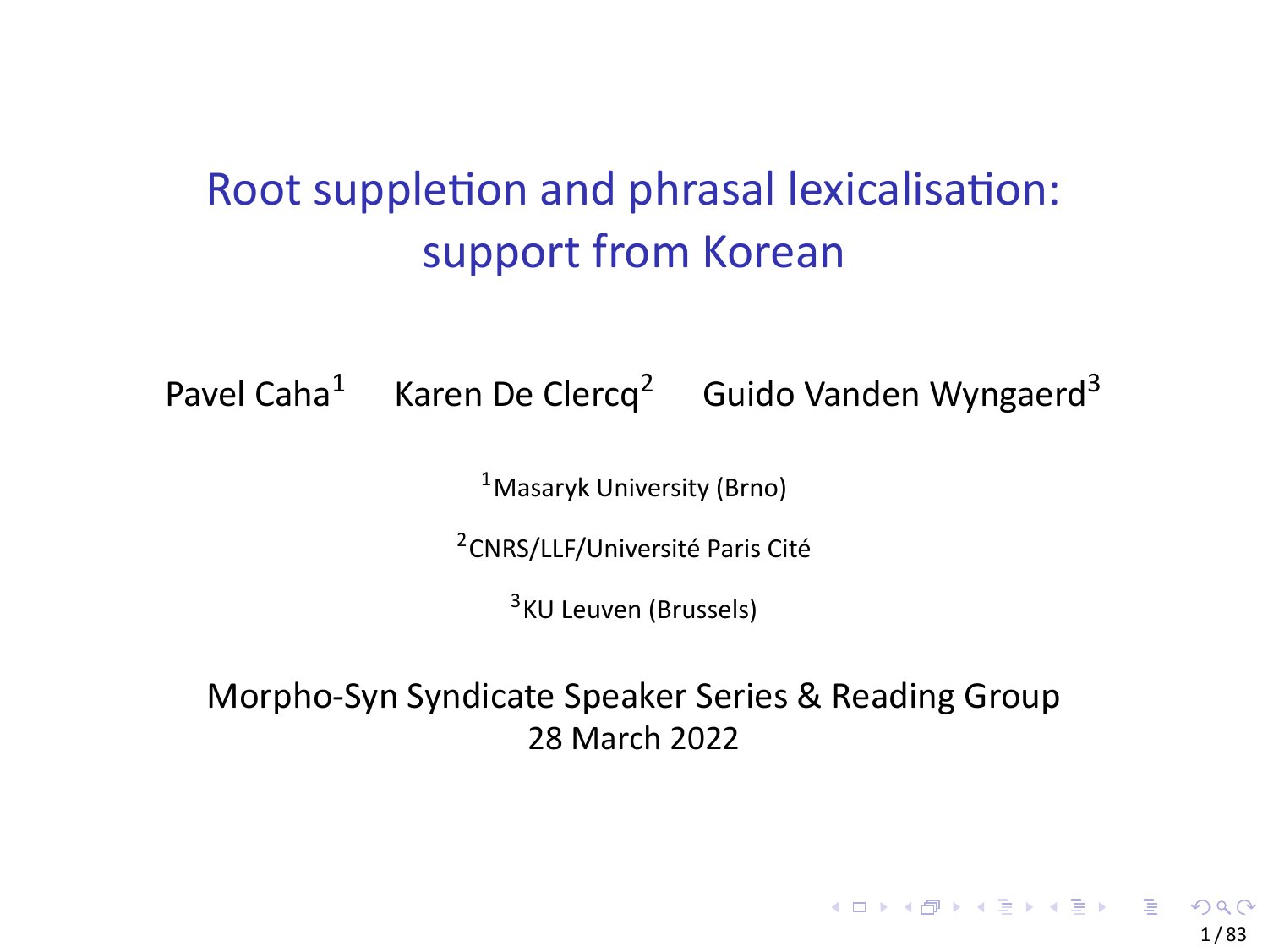Late insertion

The challenge

Phrasal lexicalisation and pointers

Multiple exponence

### Non‐local allomorphy

A Korean paradox Causative intervention Decomposing HON Adding causatives Adding negation Explaining the paradox

Korean po‐constructions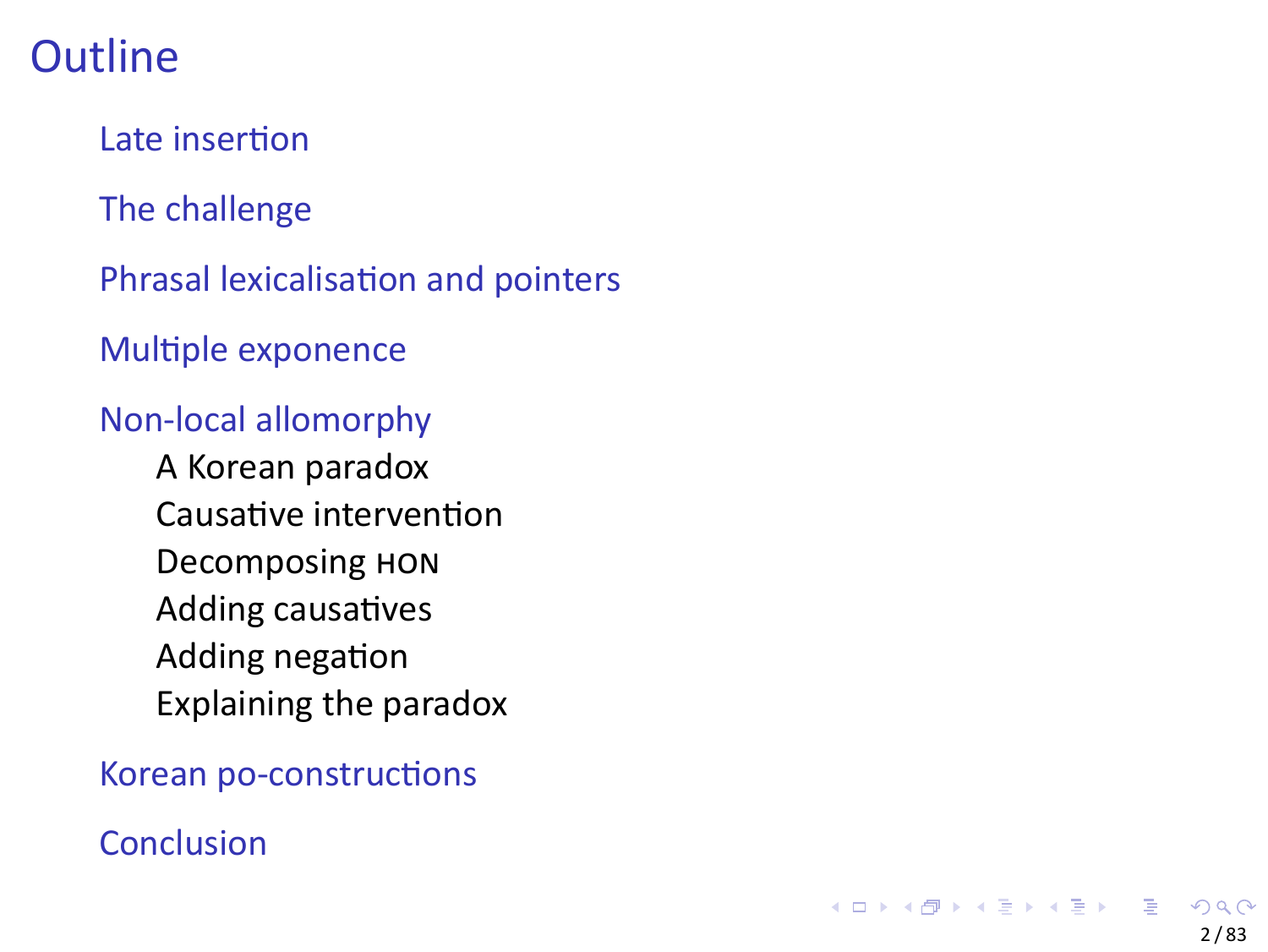#### Late insertion

The challenge

Phrasal lexicalisation and pointers

Multiple exponence

#### Non‐local allomorphy

A Korean paradox Causative intervention Decomposing HON Adding causatives Adding negation Explaining the paradox

Korean po‐constructions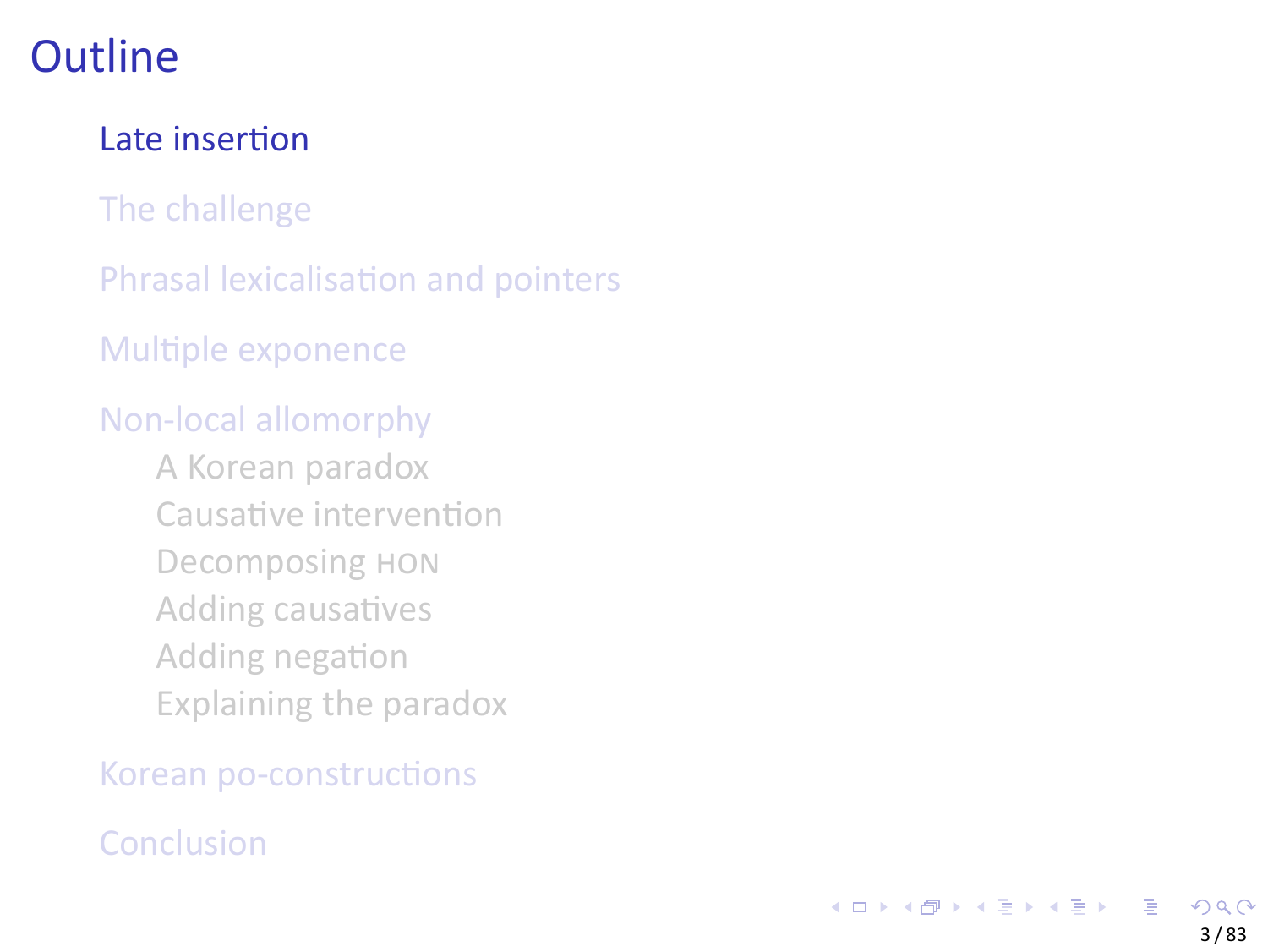# A late insertion model of grammar



Figure 1: The DM model as in Harley & Noyer (1999)

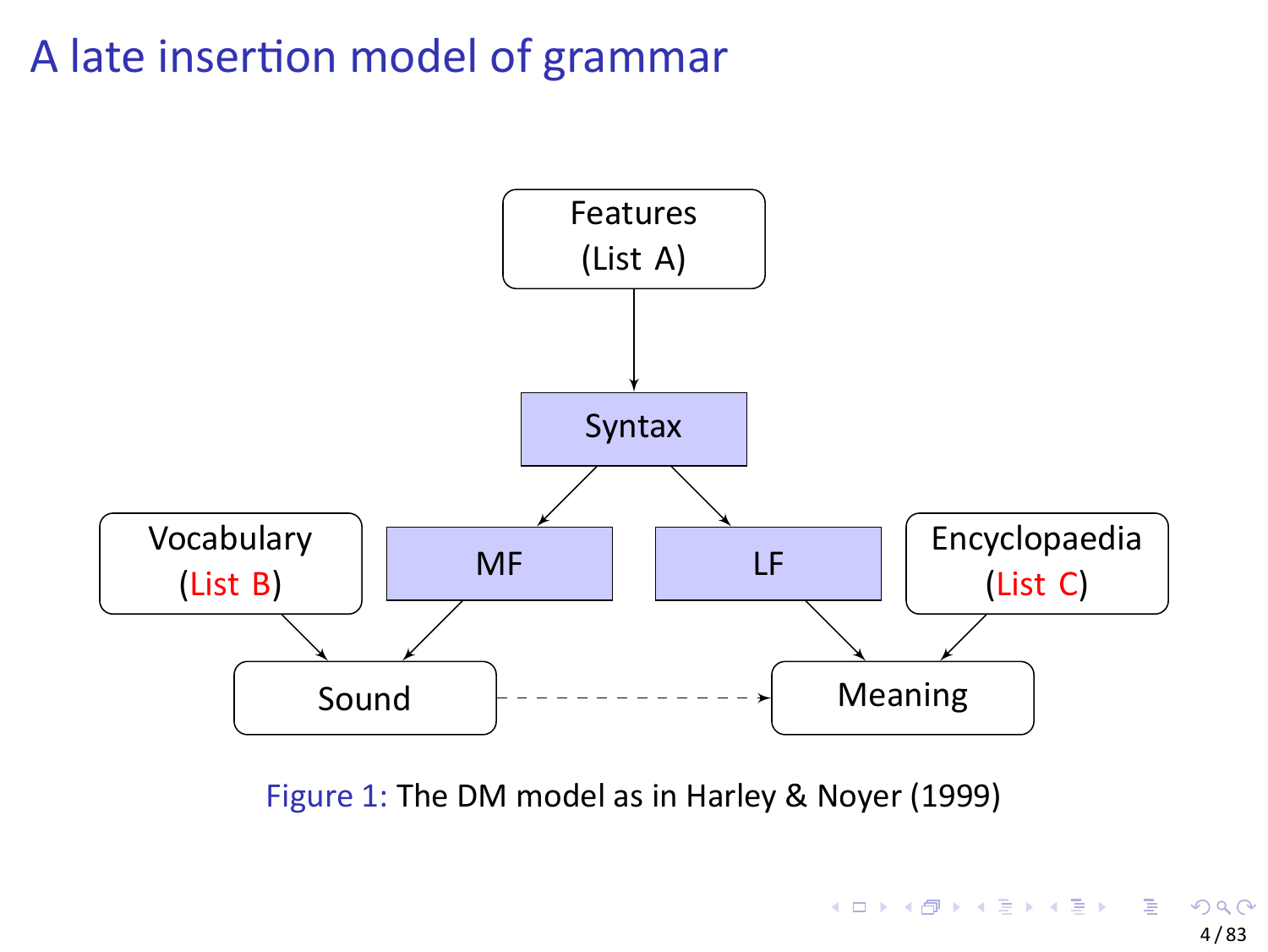## Late Insertion

- ▶ Two advantages of Late Insertion models:
- 1. Universality
- 2. Modularity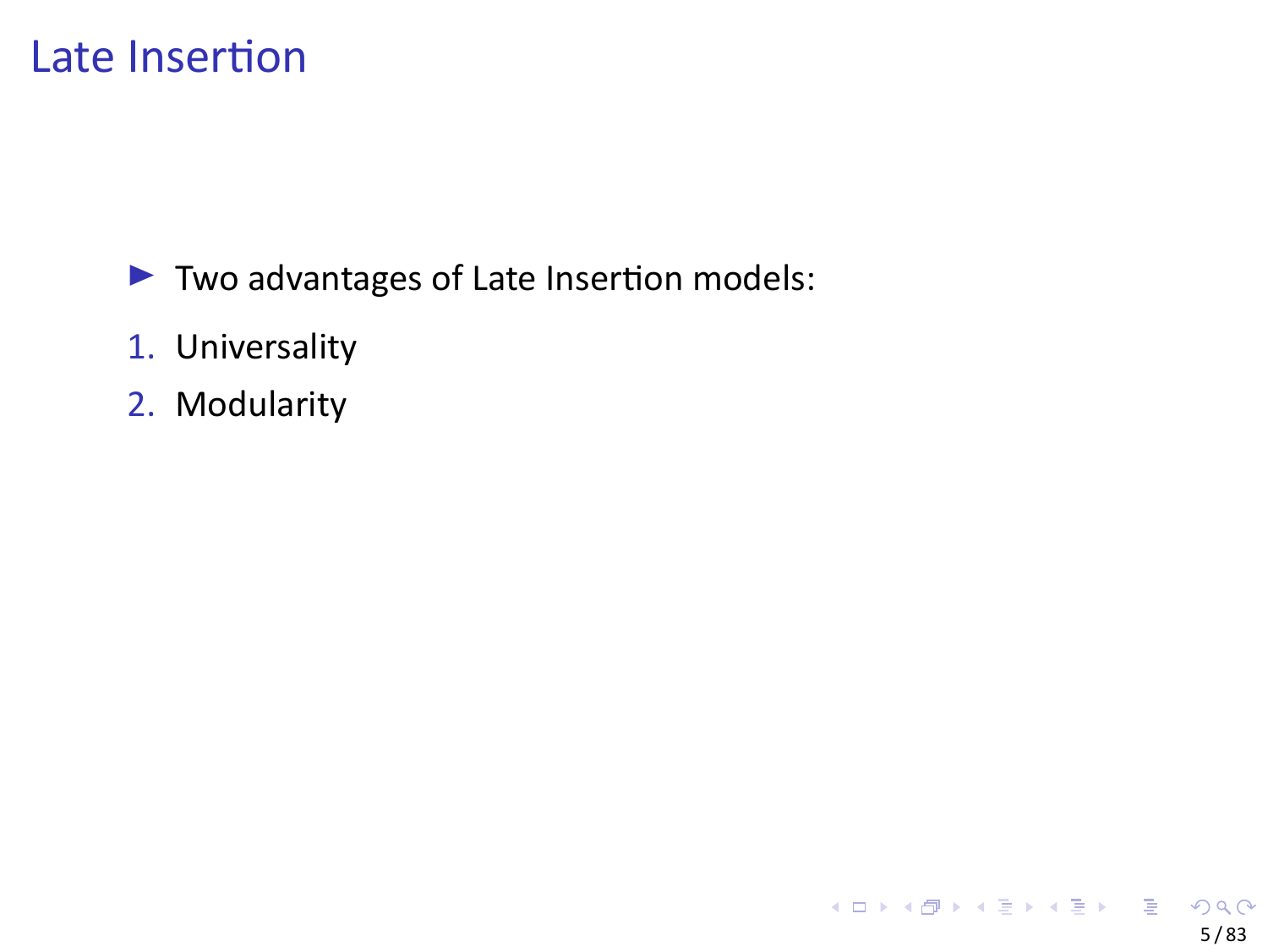## Late Insertion

- ▶ Two advantages of Late Insertion models:
- 1. Universality
- 2. Modularity
- (1) *Strong Modularity Thesis* (SMT) Syntactic representations only contain entities that are relevant for the application of syntactic principles and operations.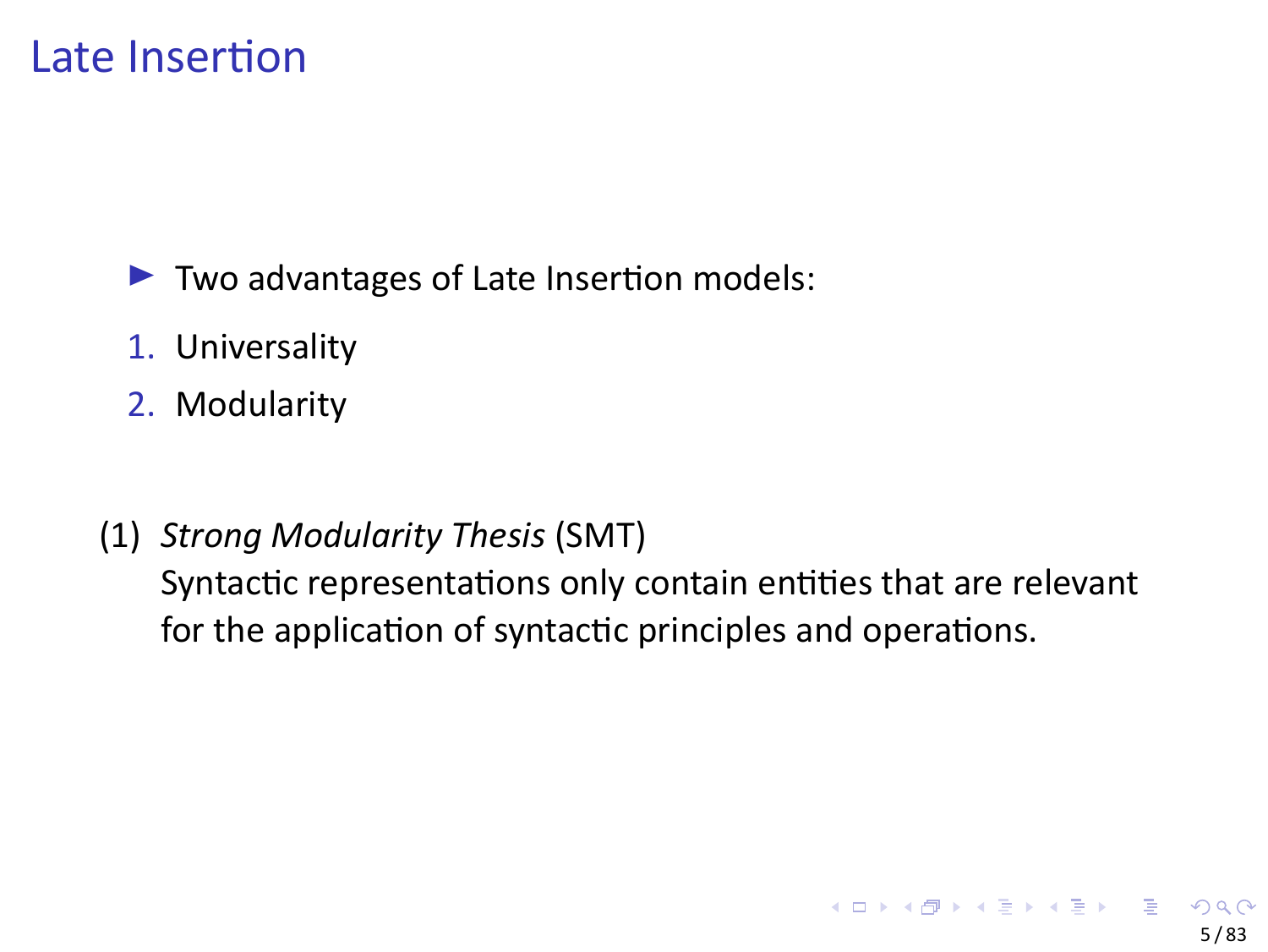### **Goals**

- ▶ Discuss a potential challenge for Universality and SMT having to do with the treatment of suppletion
- ▶ Propose an alternative treatment in terms of phrasal lexicalisation
- ▶ Discuss two potential problems for phrasal lexicalisation:
	- ▶ Multiple exponence
	- ▶ Non-local allomorphy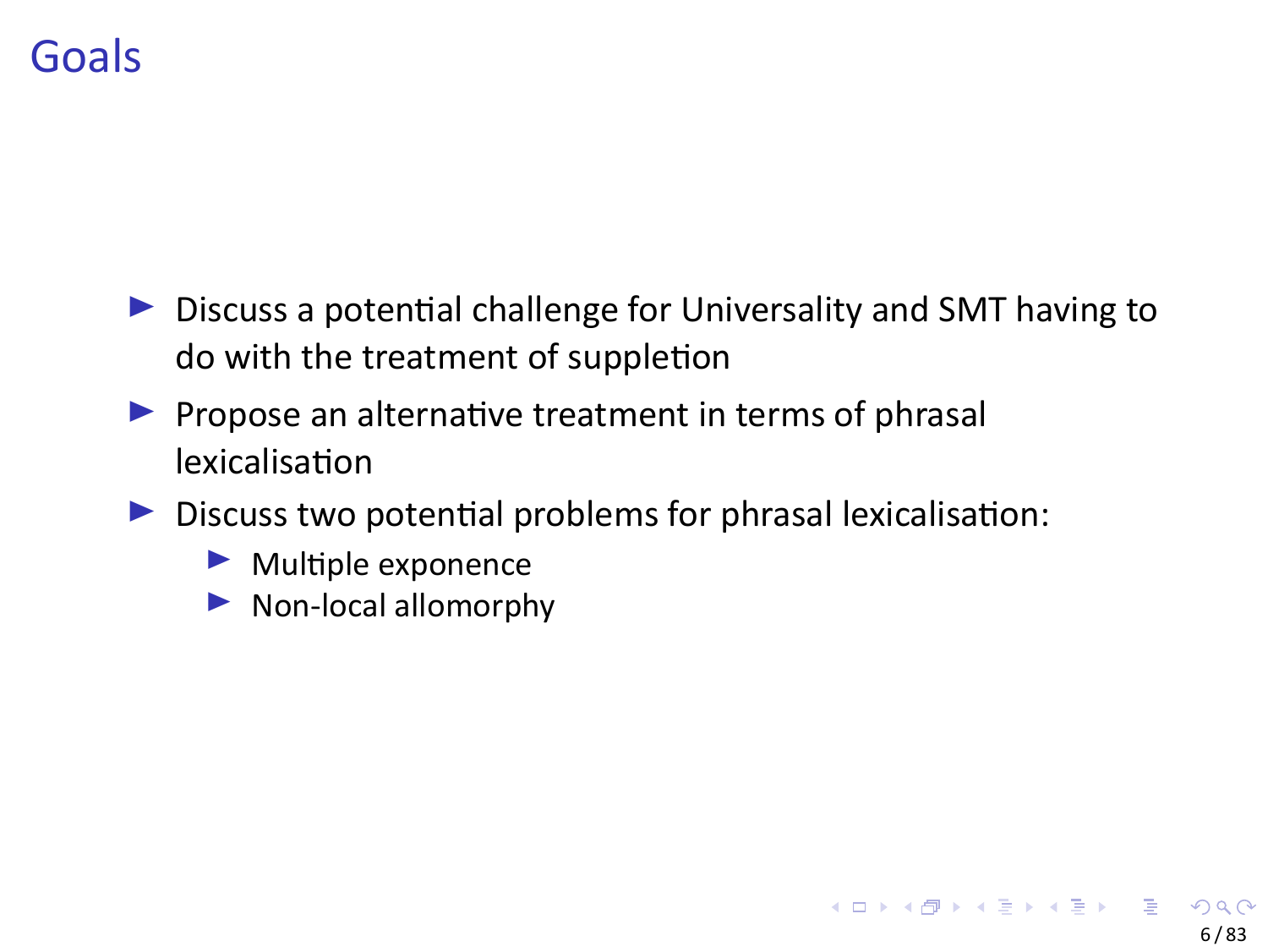Late insertion

#### The challenge

Phrasal lexicalisation and pointers

Multiple exponence

#### Non‐local allomorphy

A Korean paradox Causative intervention Decomposing HON Adding causatives Adding negation Explaining the paradox

Korean po‐constructions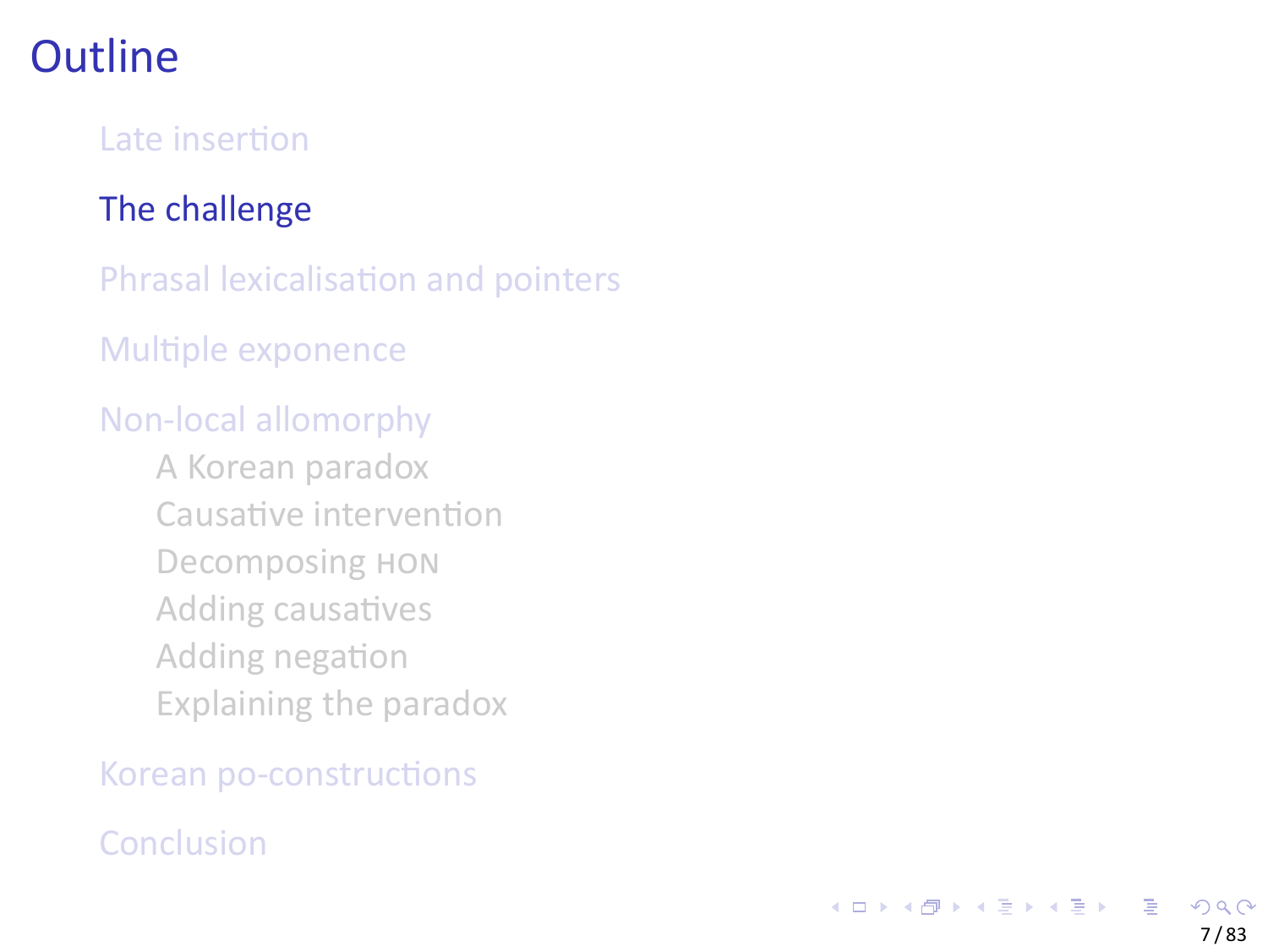# The challenge

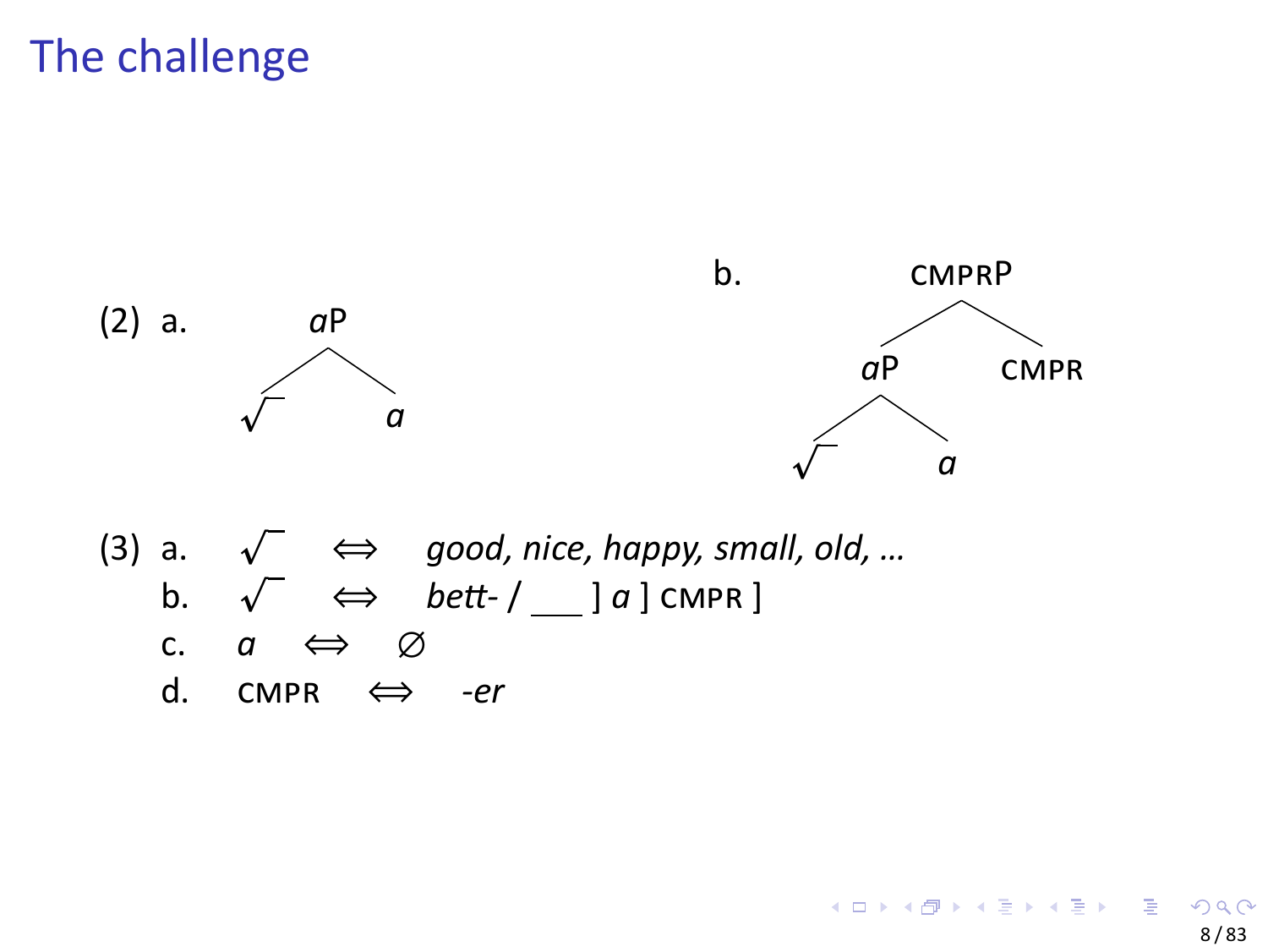# The challenge

- ▶ Two solutions:
	- $\blacktriangleright$  suppletive adjectives belong to the functional vocabulary (List A), see (4) (Marantz 1997)
	- ▶ roots are individuated by means of an index, see (5) (Pfau 2000; Harley 2014)
- (4) a. [EVAL:POSITIVE] *⇔ bett‐* / ] *a* ] CMPR ] b. [EVAL:POSITIVE] *⇔ good*
- (5) a.  $\sqrt{153}$ 153 *⇔ bett‐* / ] *a* ] CMPR ] b. *<sup>p</sup>* 153 *⇔ good*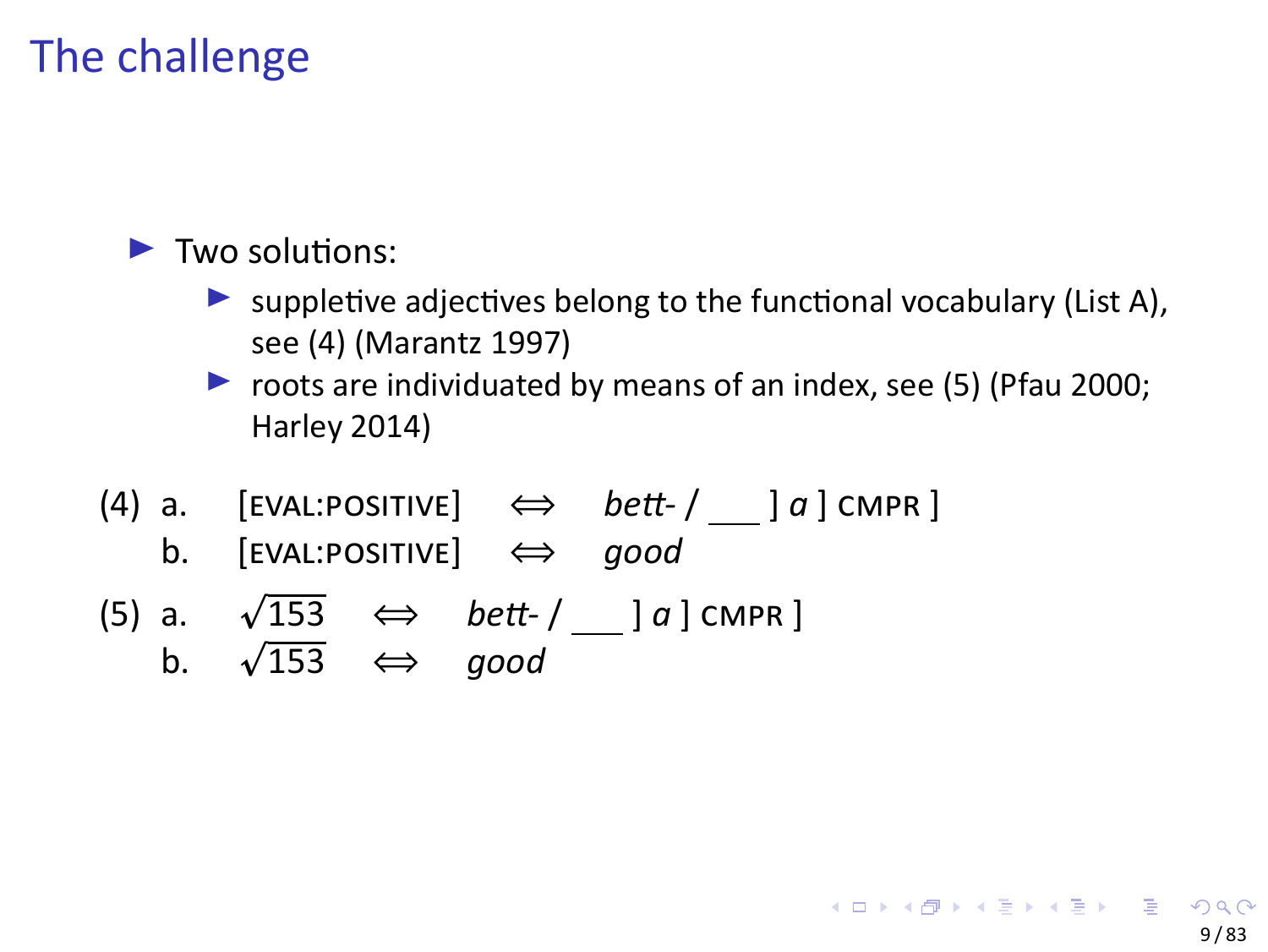## The challenge

- ▶ Marantz' solution does not generalise to all cases of suppletion (Harley 2014).
- ▶ Harley's violates SMT: the index on the root is not relevant to the syntactic computation.
- ▶ Harley's also raises questions about universality:
	- $\triangleright$  is the set of all indexed roots  $\{\sqrt{1}, ..., \sqrt{n}\}$  the same for all languages?
	- $\blacktriangleright$  do we have indexed roots for cultural artefacts like books, bicycles, smartphones, …?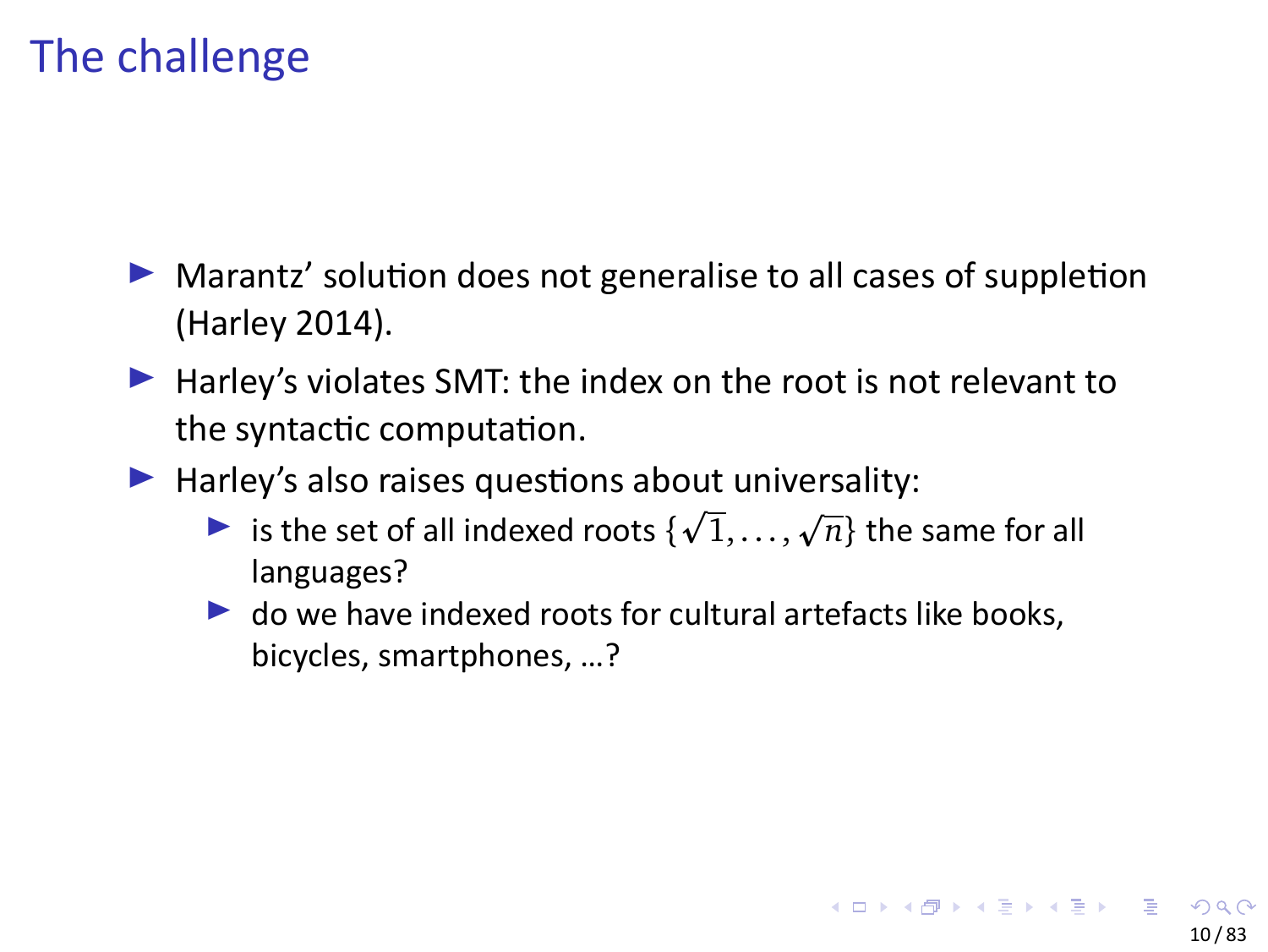Late insertion

The challenge

#### Phrasal lexicalisation and pointers

Multiple exponence

#### Non‐local allomorphy

A Korean paradox Causative intervention Decomposing HON Adding causatives Adding negation Explaining the paradox

Korean po‐constructions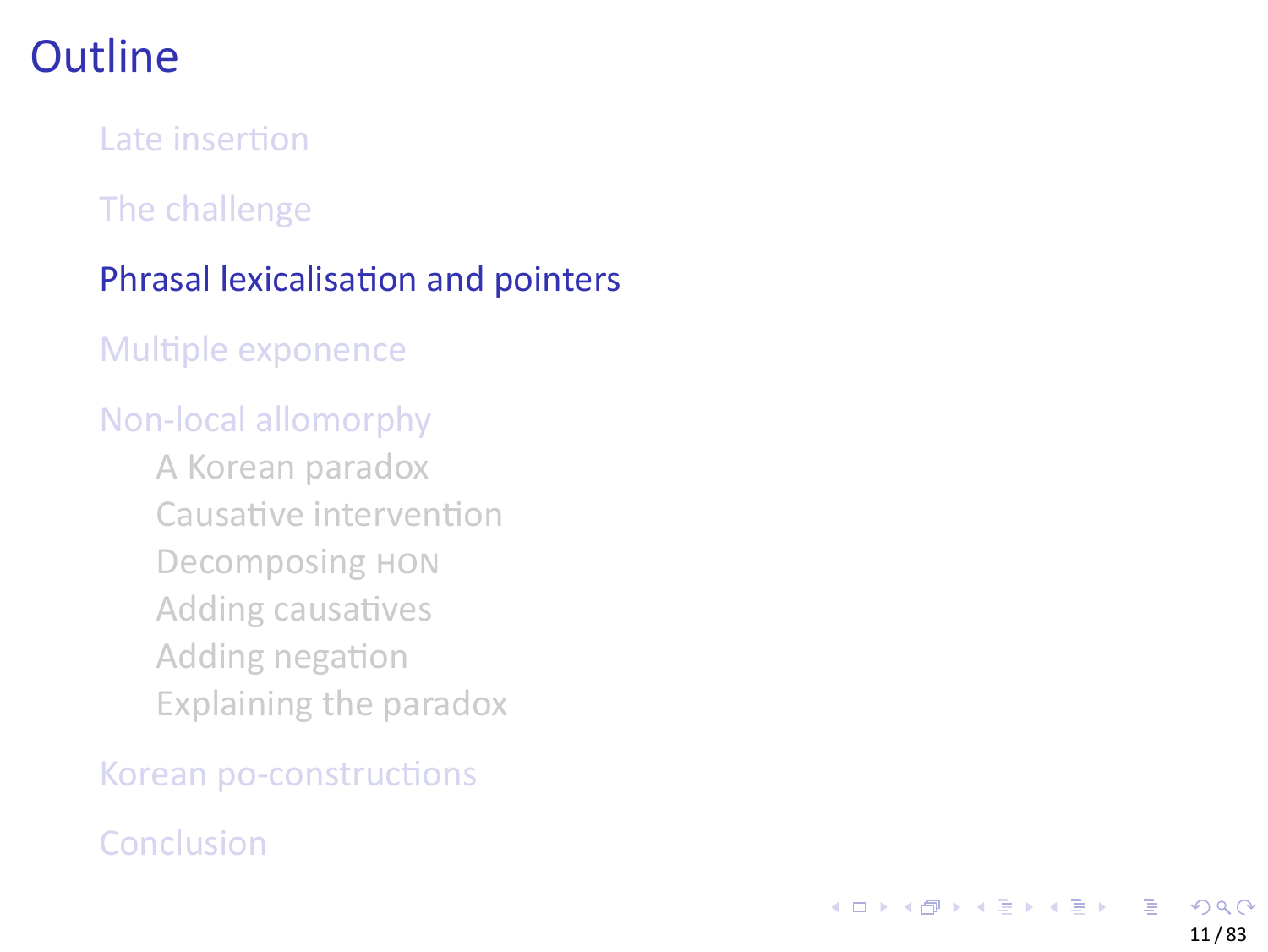# Phrasal lexicalisation and pointers

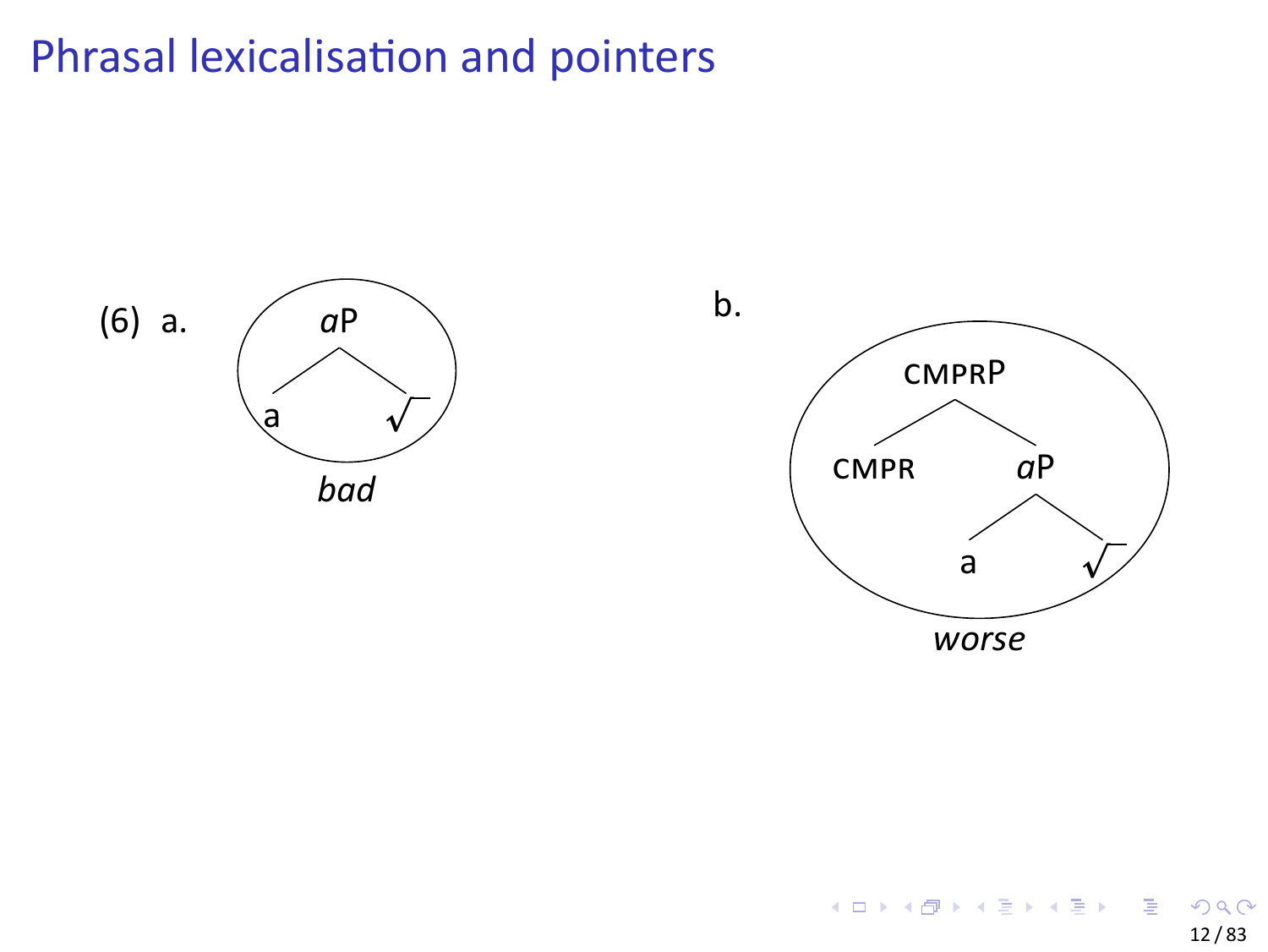# Phrasal lexicalisation and pointers

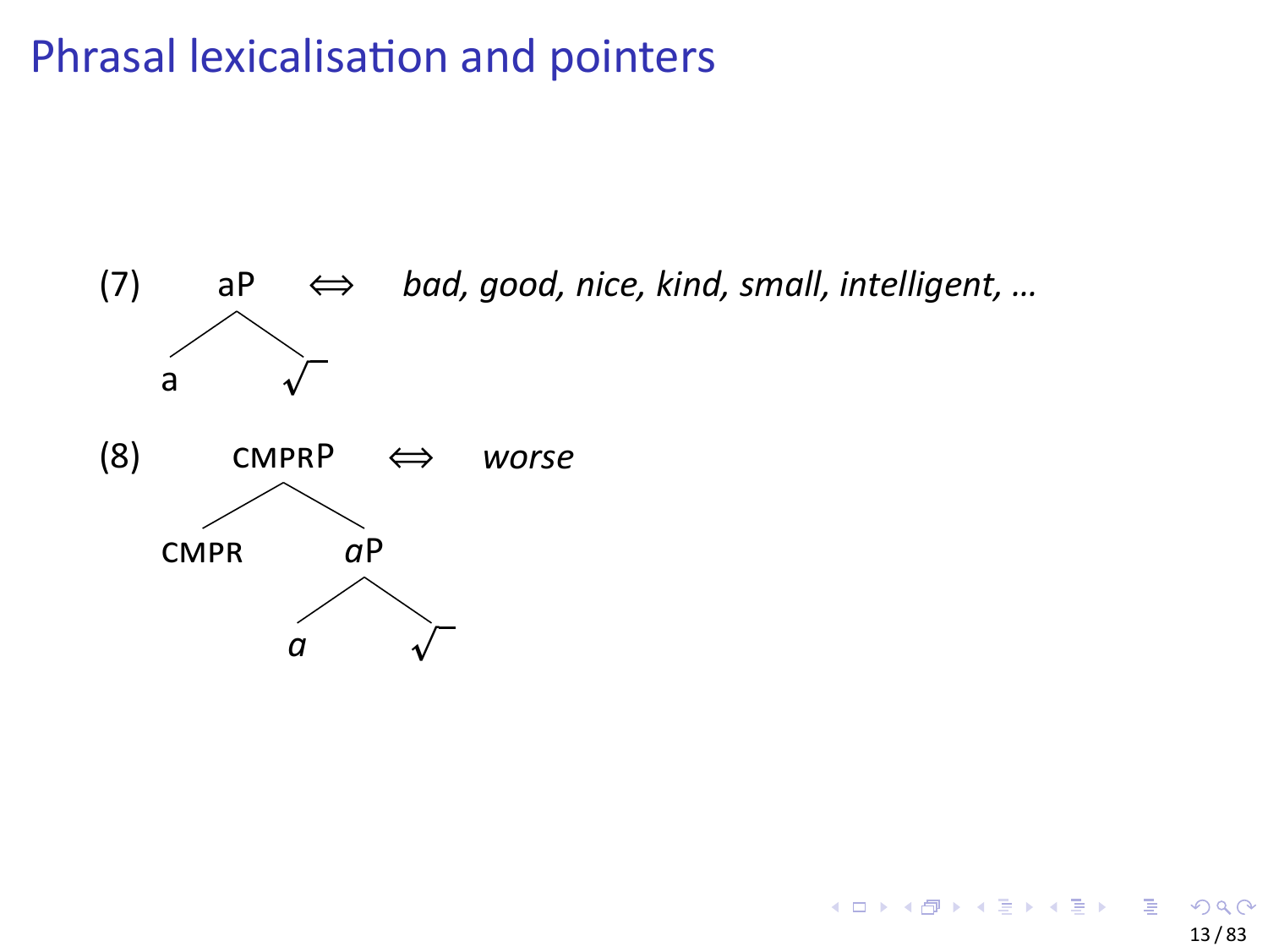# Phrasal lexicalisation and pointers

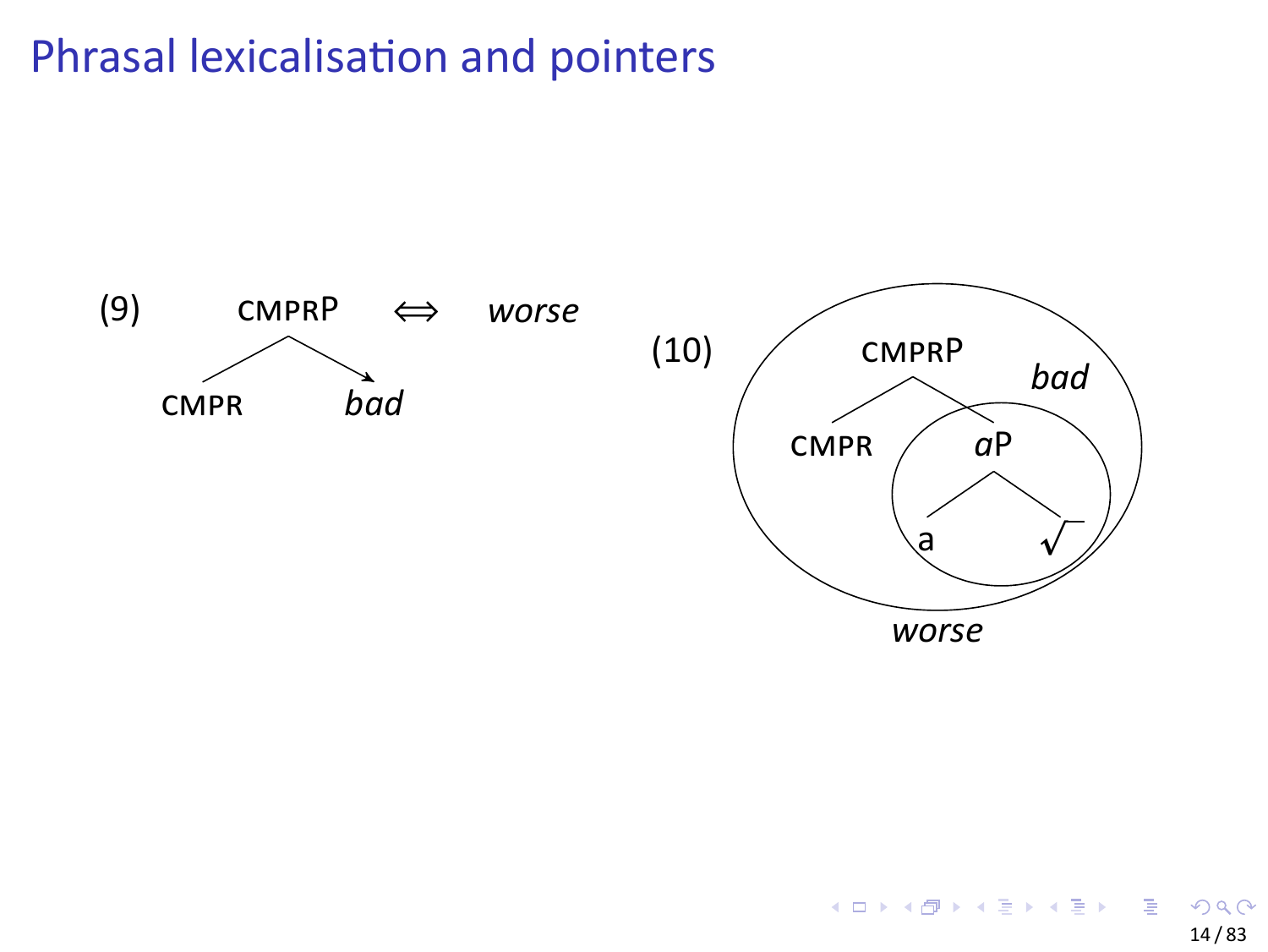Late insertion

The challenge

Phrasal lexicalisation and pointers

### Multiple exponence

#### Non‐local allomorphy

A Korean paradox Causative intervention Decomposing HON Adding causatives Adding negation Explaining the paradox

Korean po‐constructions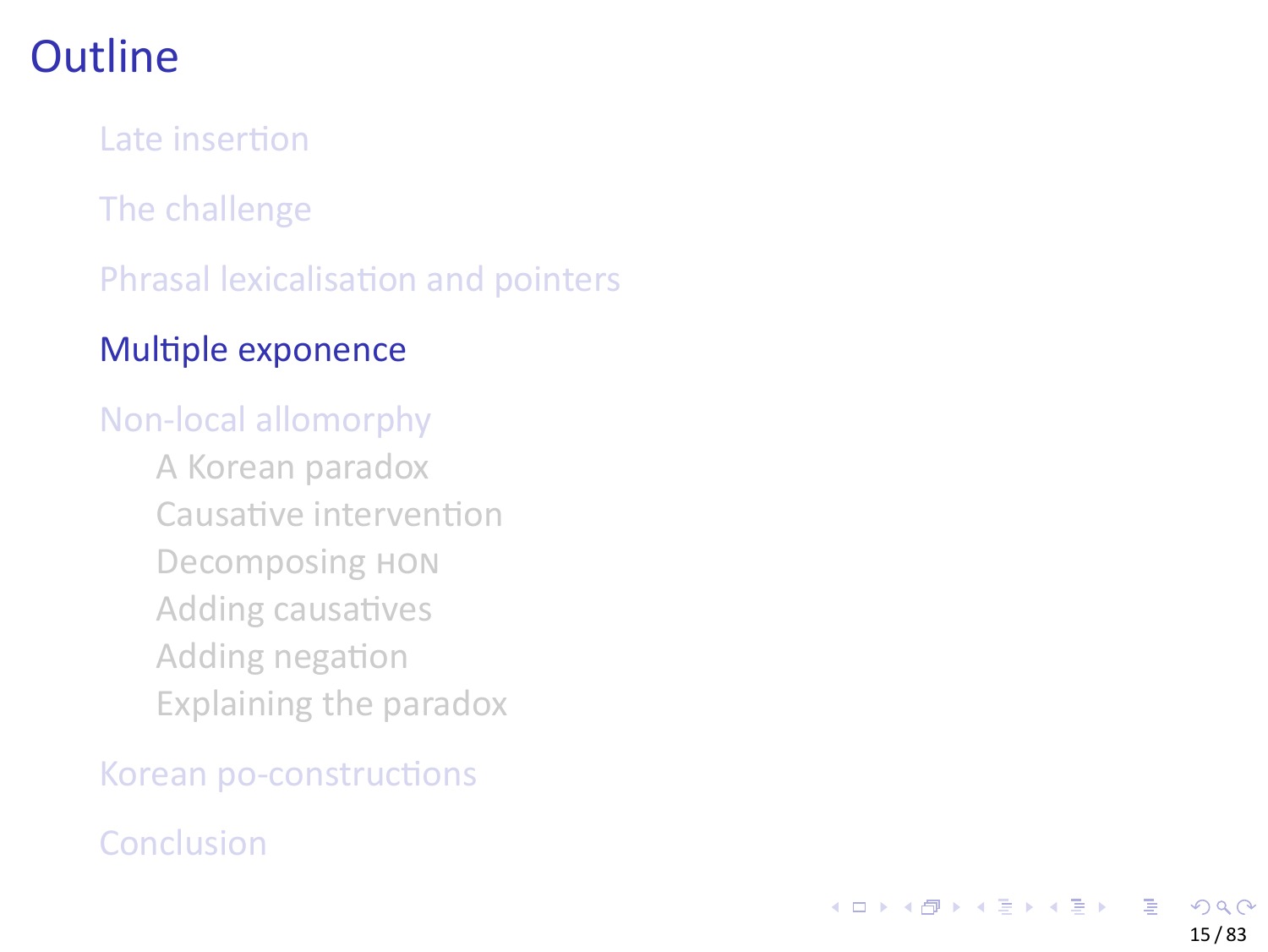# Multiple exponence

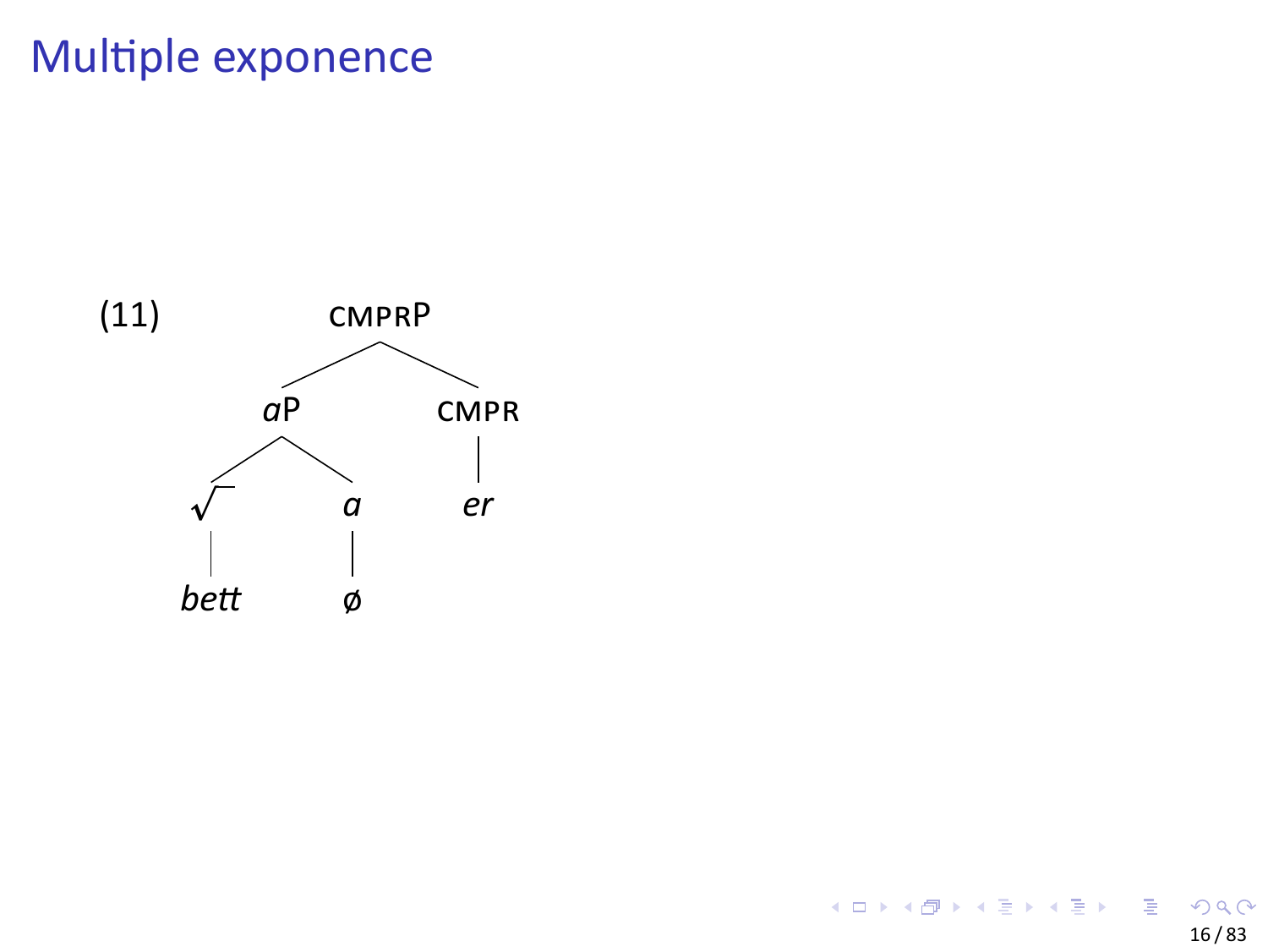# Multiple exponence

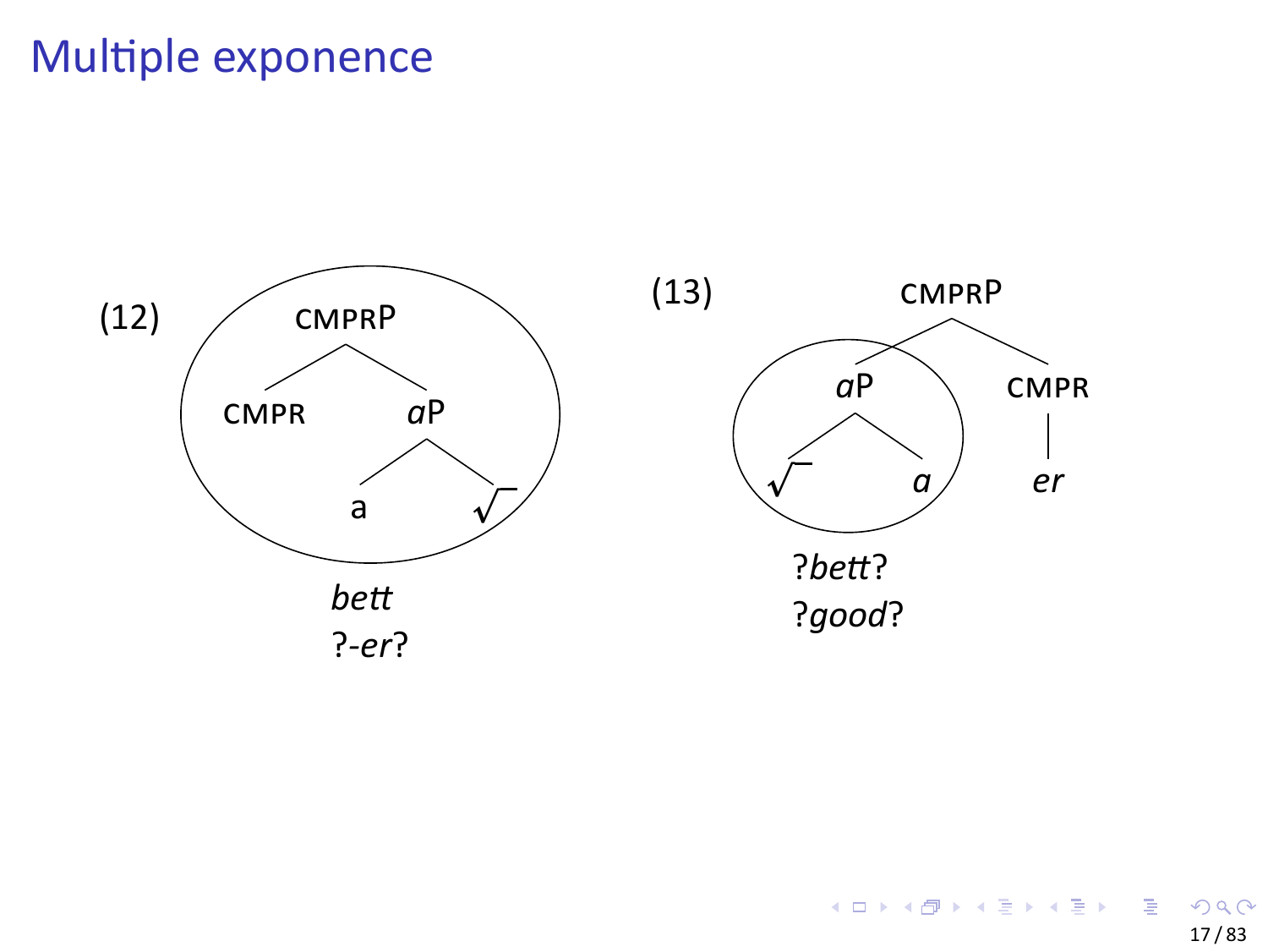# Full vs reduced marking of the comparative

| (14) |             | reduced | full  |
|------|-------------|---------|-------|
|      | <b>CMPR</b> | -er     | mo-re |
|      | <b>SPRL</b> | -est    | mo-st |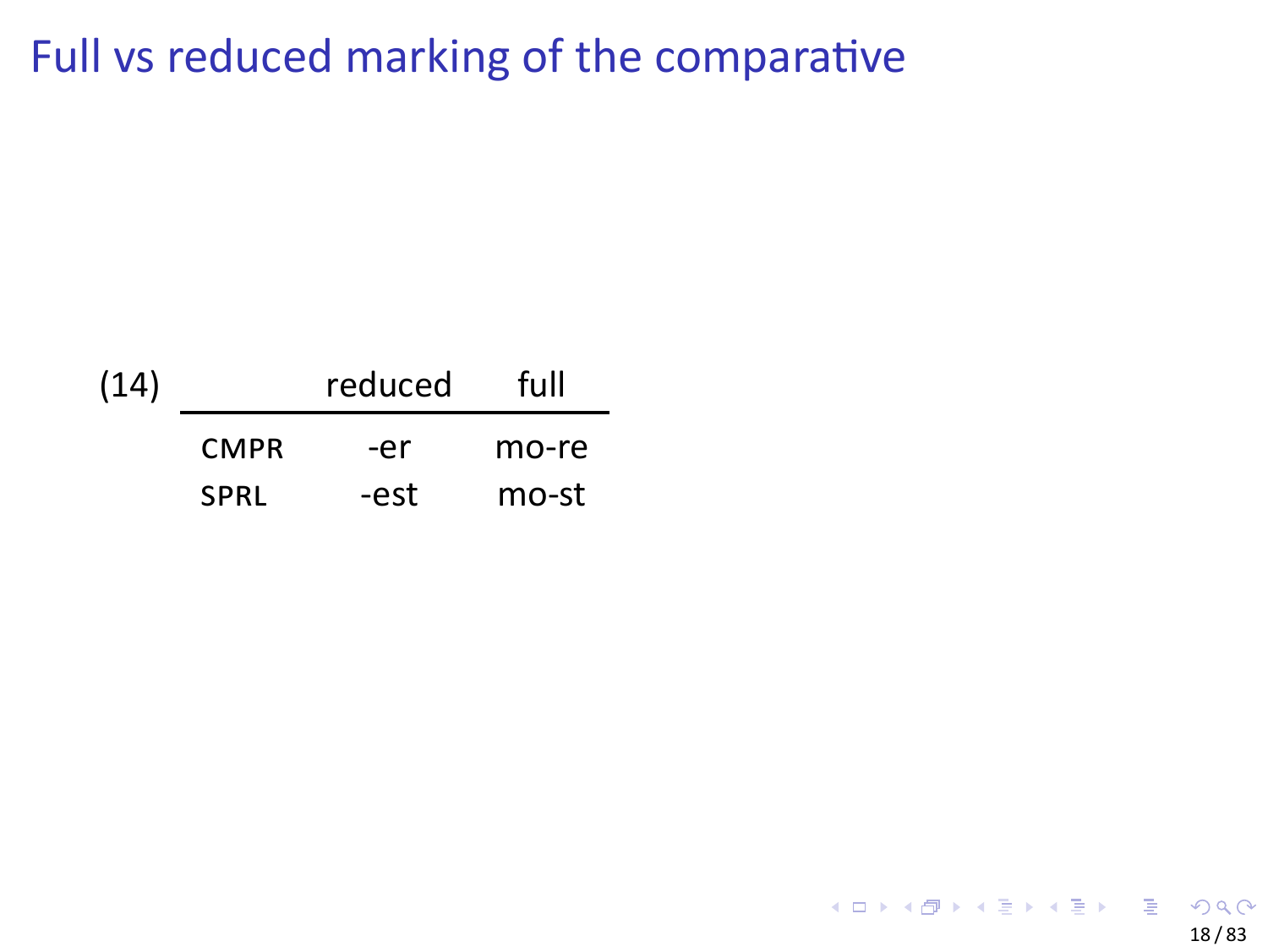

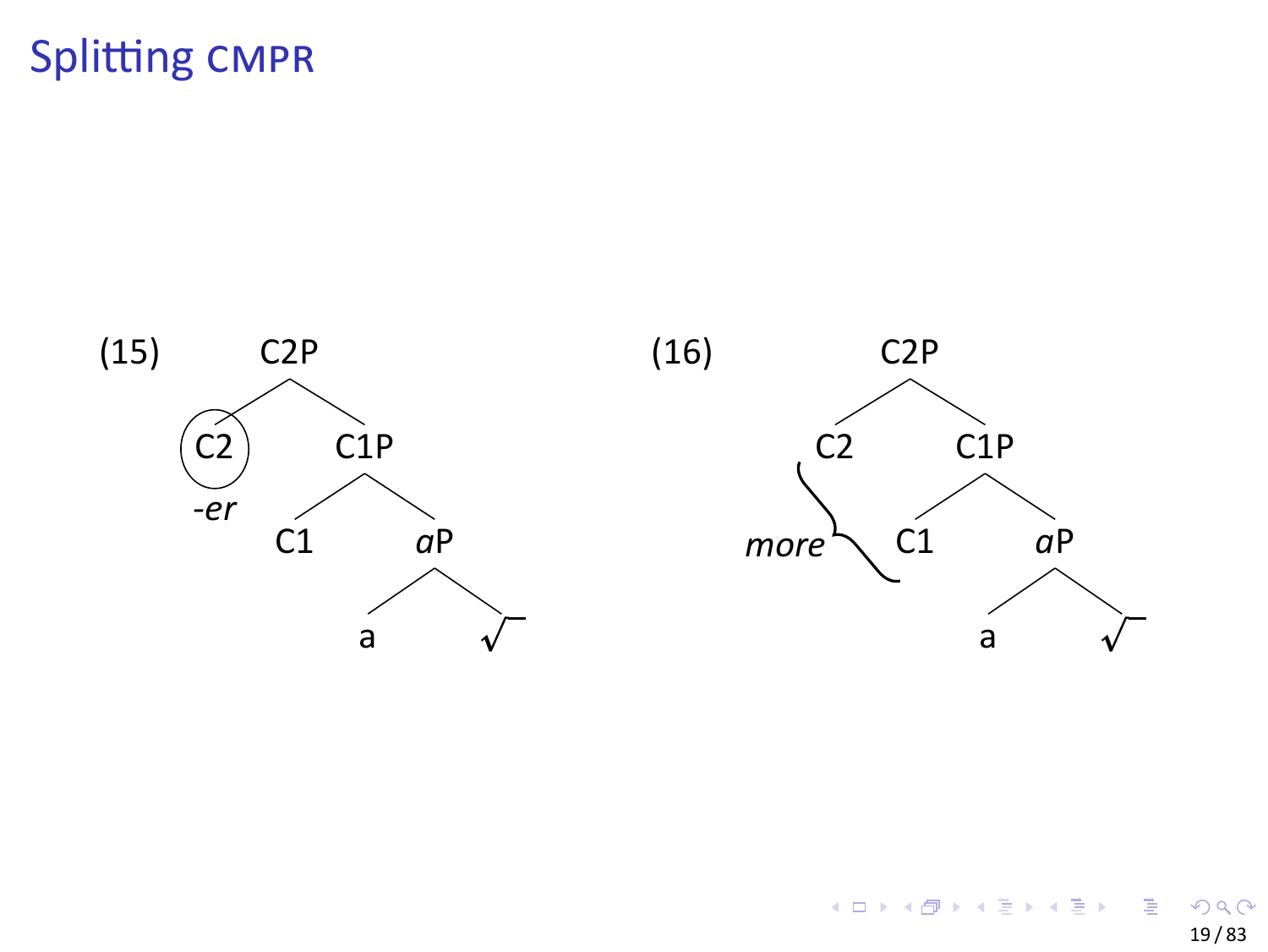# Large root, small affix

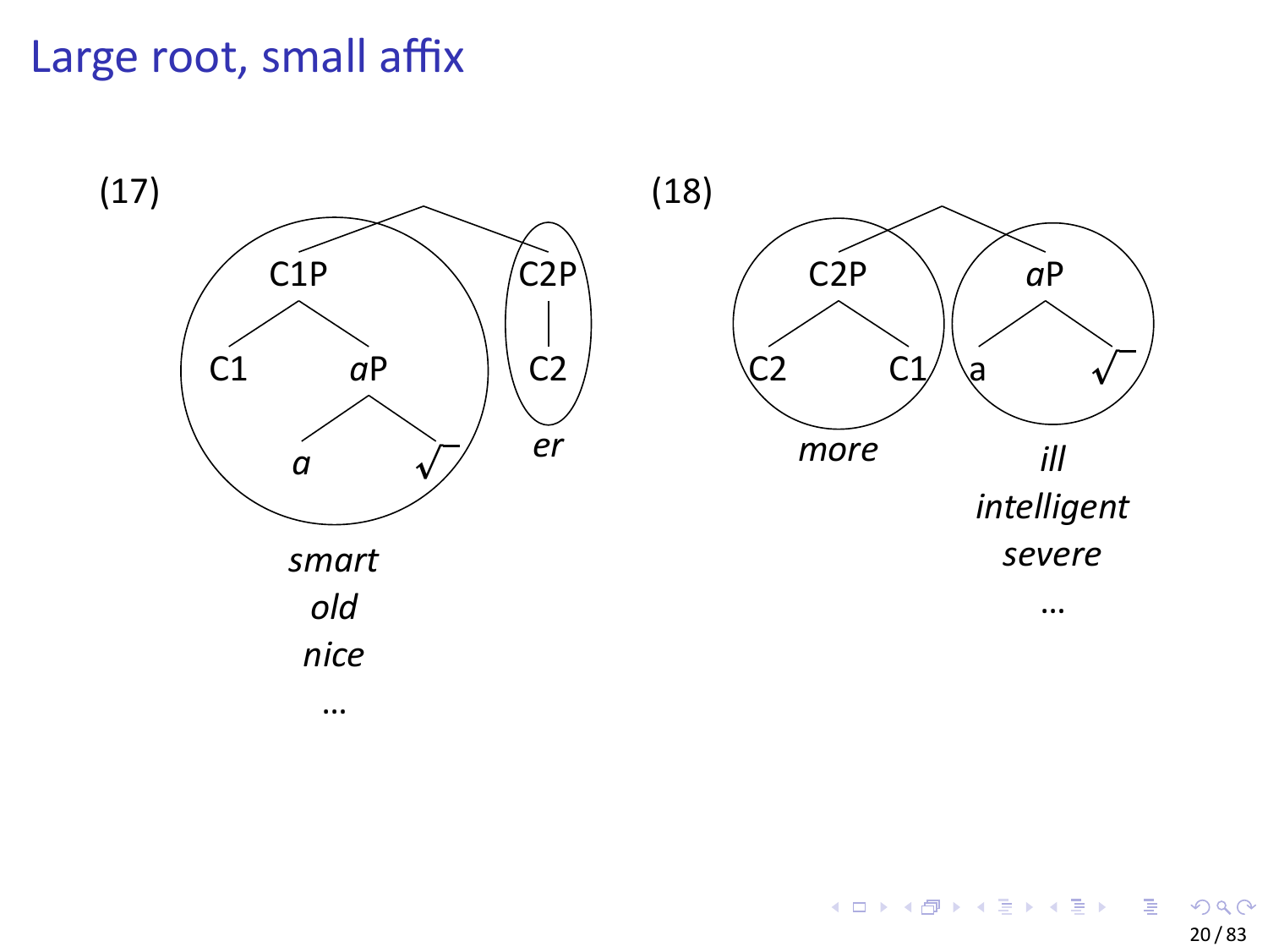# Large root, small affix



. . . the syntactic tree dominated by S as a subtree . . . .  $\bar{\Xi}$  $\left\langle \cdot \right\rangle _{\Xi}$  ). . . (19) *The Superset Principle* (Starke 2009) A lexically stored tree L matches a syntactic node S iff L contains

. . . 20 / 83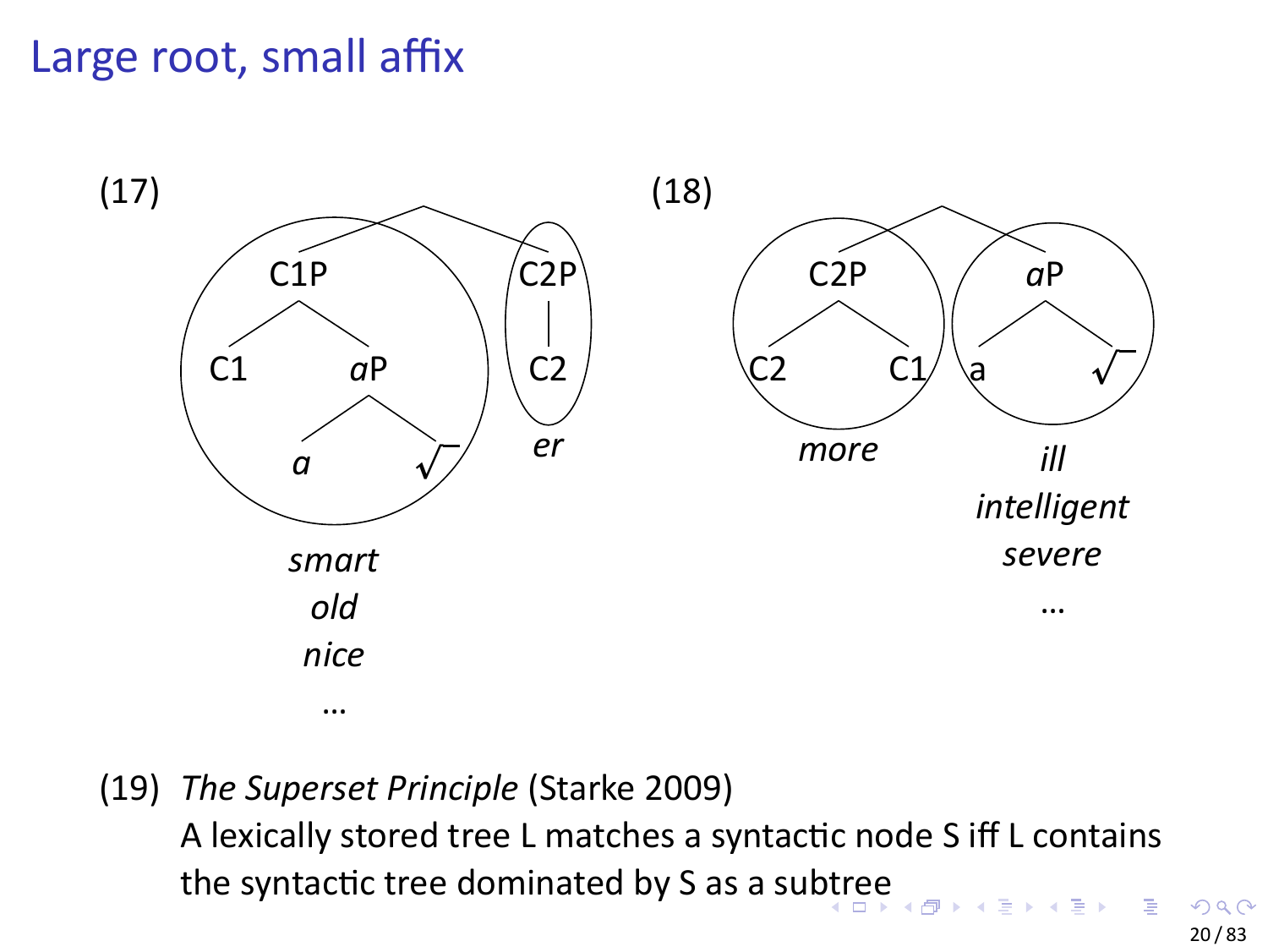# Multiple exponence again



 $\begin{array}{rcl} \left\langle \begin{array}{ccc} 1 & 0 & 0 \\ 0 & 1 & 0 \\ 0 & 0 & 0 \\ 0 & 0 & 0 \\ 0 & 0 & 0 \\ 0 & 0 & 0 \\ 0 & 0 & 0 \\ 0 & 0 & 0 \\ 0 & 0 & 0 \\ 0 & 0 & 0 \\ 0 & 0 & 0 \\ 0 & 0 & 0 \\ 0 & 0 & 0 \\ 0 & 0 & 0 \\ 0 & 0 & 0 \\ 0 & 0 & 0 \\ 0 & 0 & 0 \\ 0 & 0 & 0 \\ 0 & 0 & 0 \\ 0 & 0 & 0 \\ 0 & 0 & 0 \\ 0 & 0 & 0 \\ 0 &$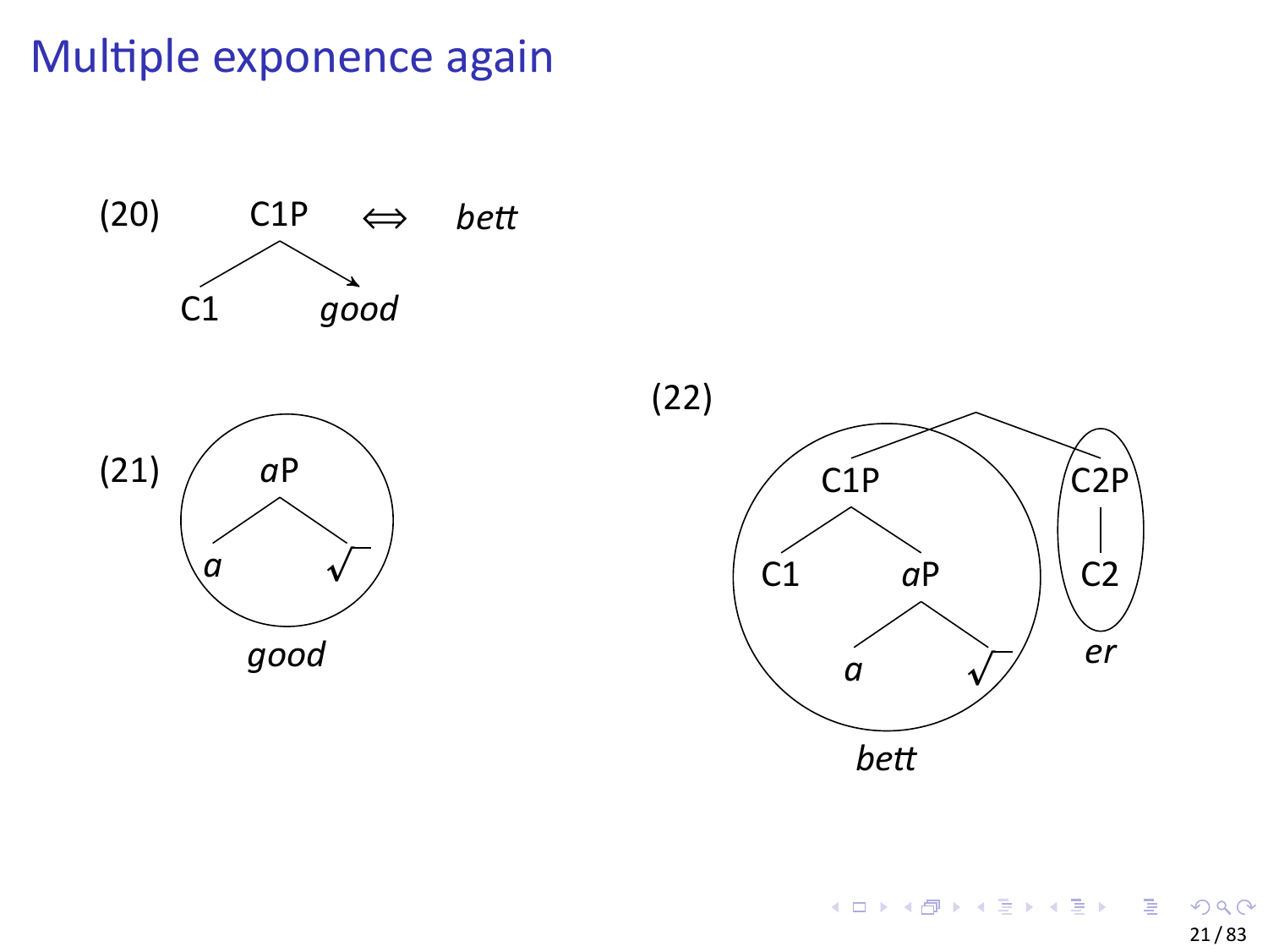# Multiple exponence



 $\mathsf{b}$ .

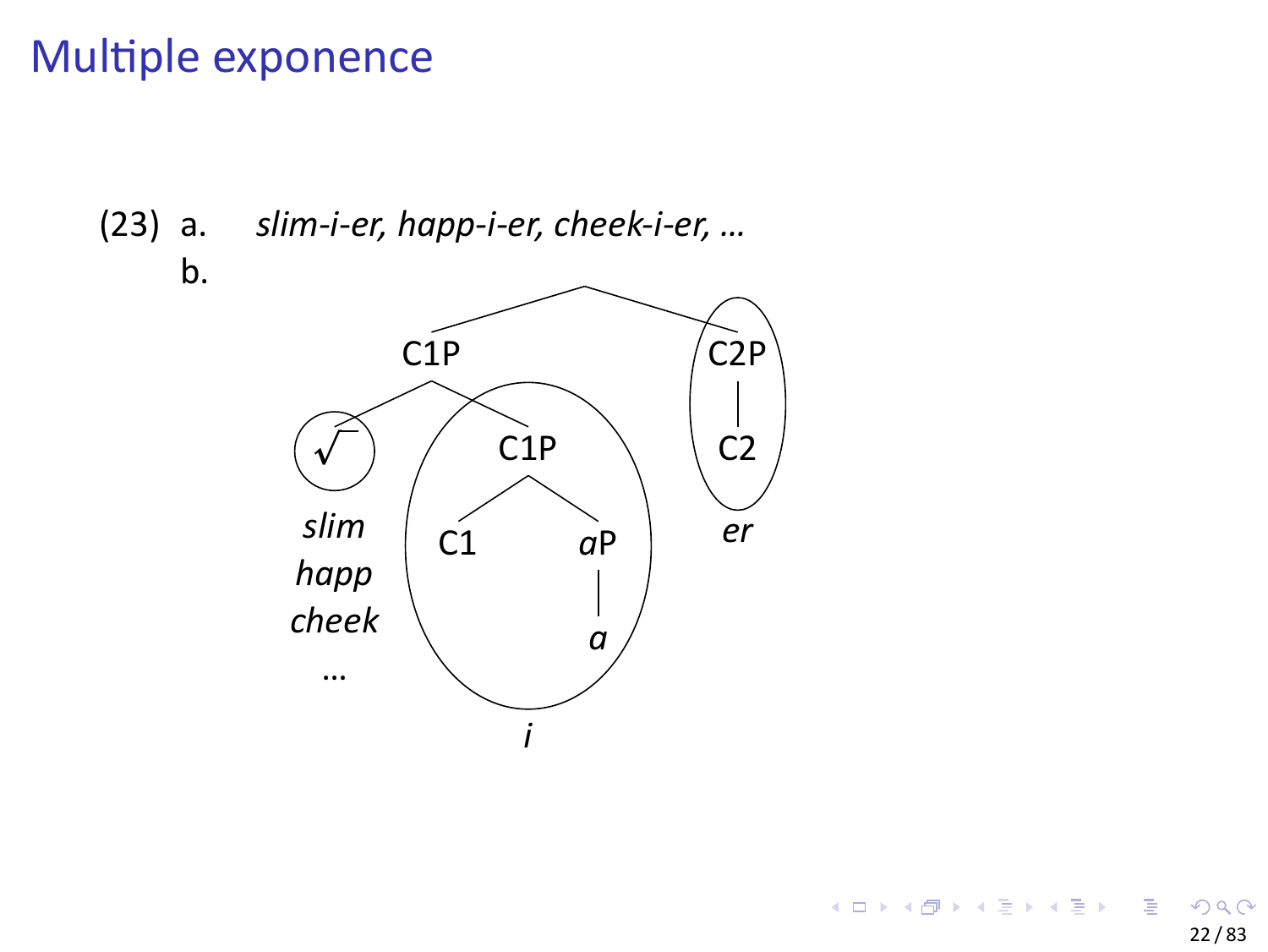Late insertion

The challenge

Phrasal lexicalisation and pointers

Multiple exponence

### Non‐local allomorphy

A Korean paradox Causative intervention Decomposing HON Adding causatives Adding negation Explaining the paradox

Korean po‐constructions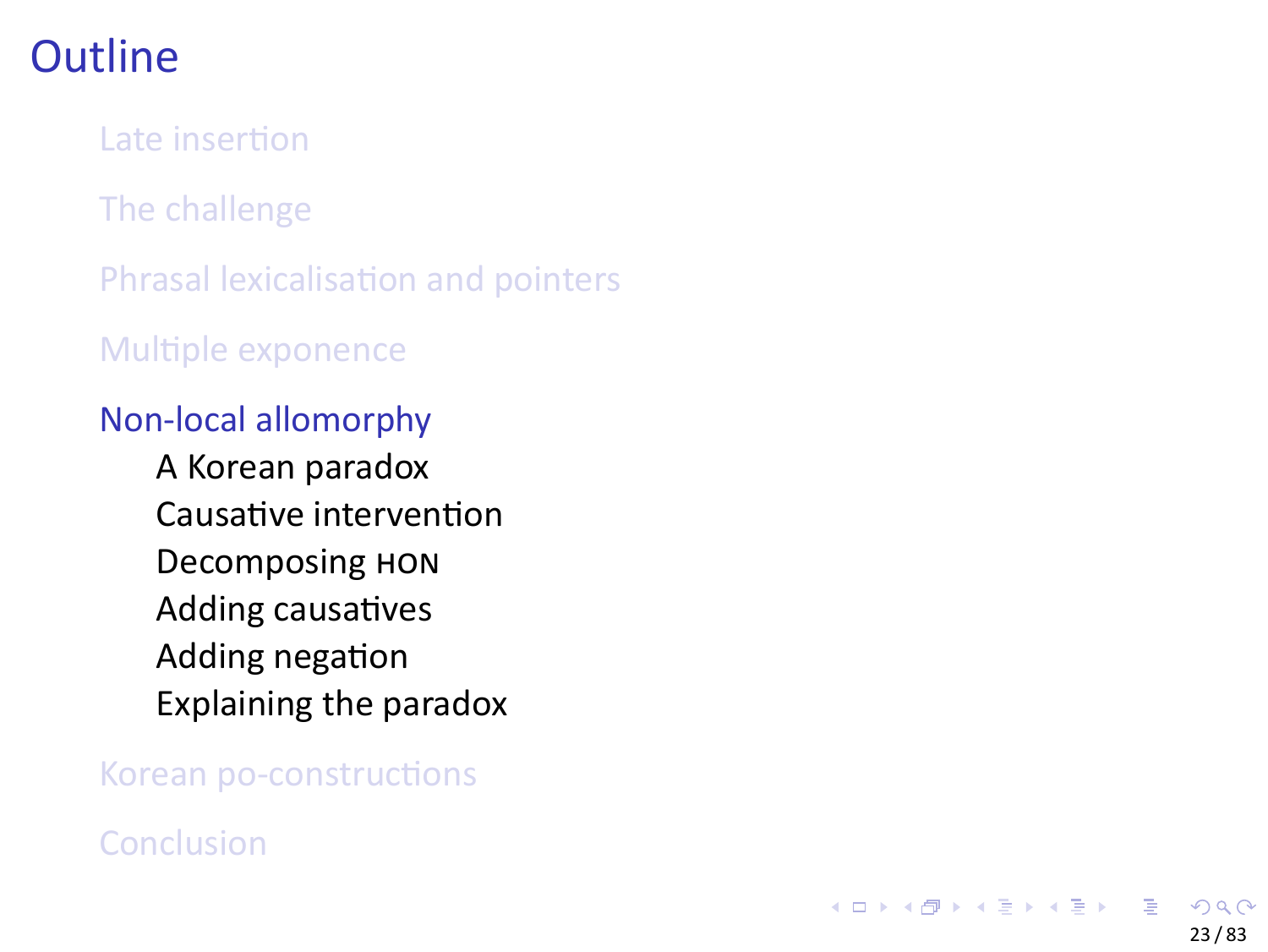# Non‐local allomorphy

▶ Choi & Harley (2019) discuss a case from Korean where root allomorphy is conditioned by a head across an intervening affix.

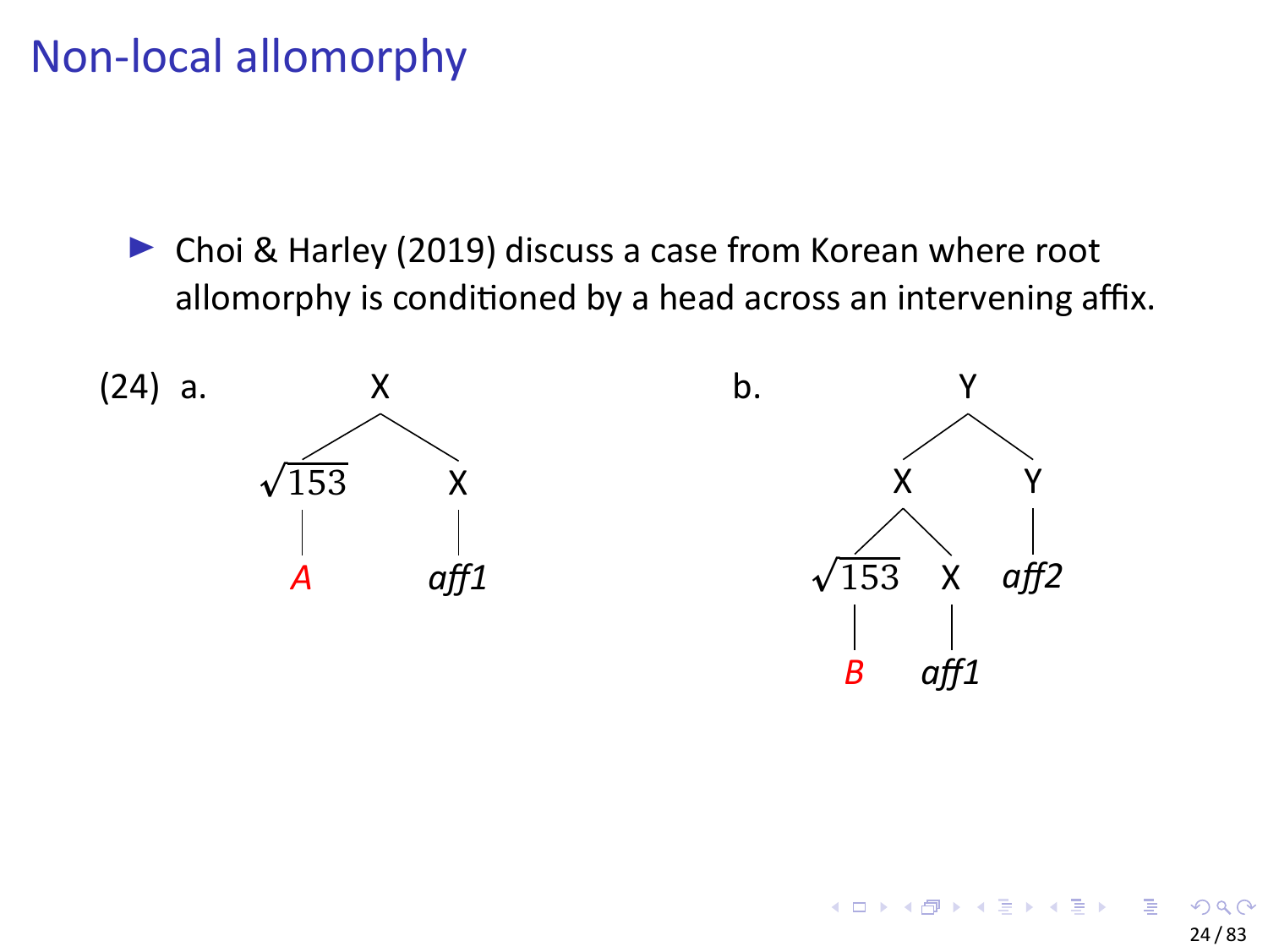# Non‐local allomorphy

- $\blacktriangleright$  what appears to be nonlocal is only so under certain assumptions about the structure
- $\blacktriangleright$  if we enrich the structure, what looked like a case of nonlocal allomorphy starts looking like local allomorphy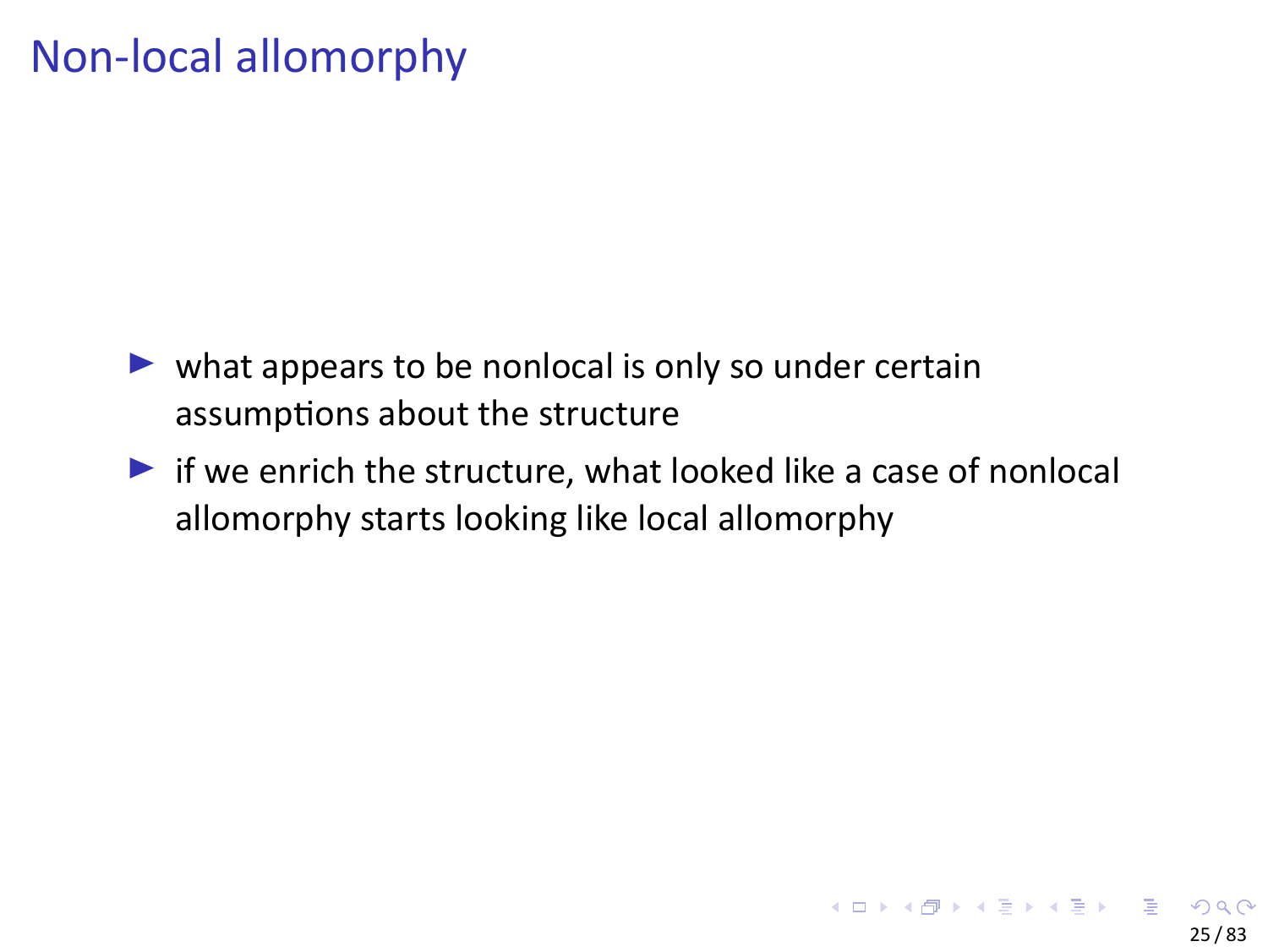Late insertion

The challenge

Phrasal lexicalisation and pointers

Multiple exponence

### Non‐local allomorphy

#### A Korean paradox

Causative intervention Decomposing HON Adding causatives Adding negation Explaining the paradox

#### Korean po‐constructions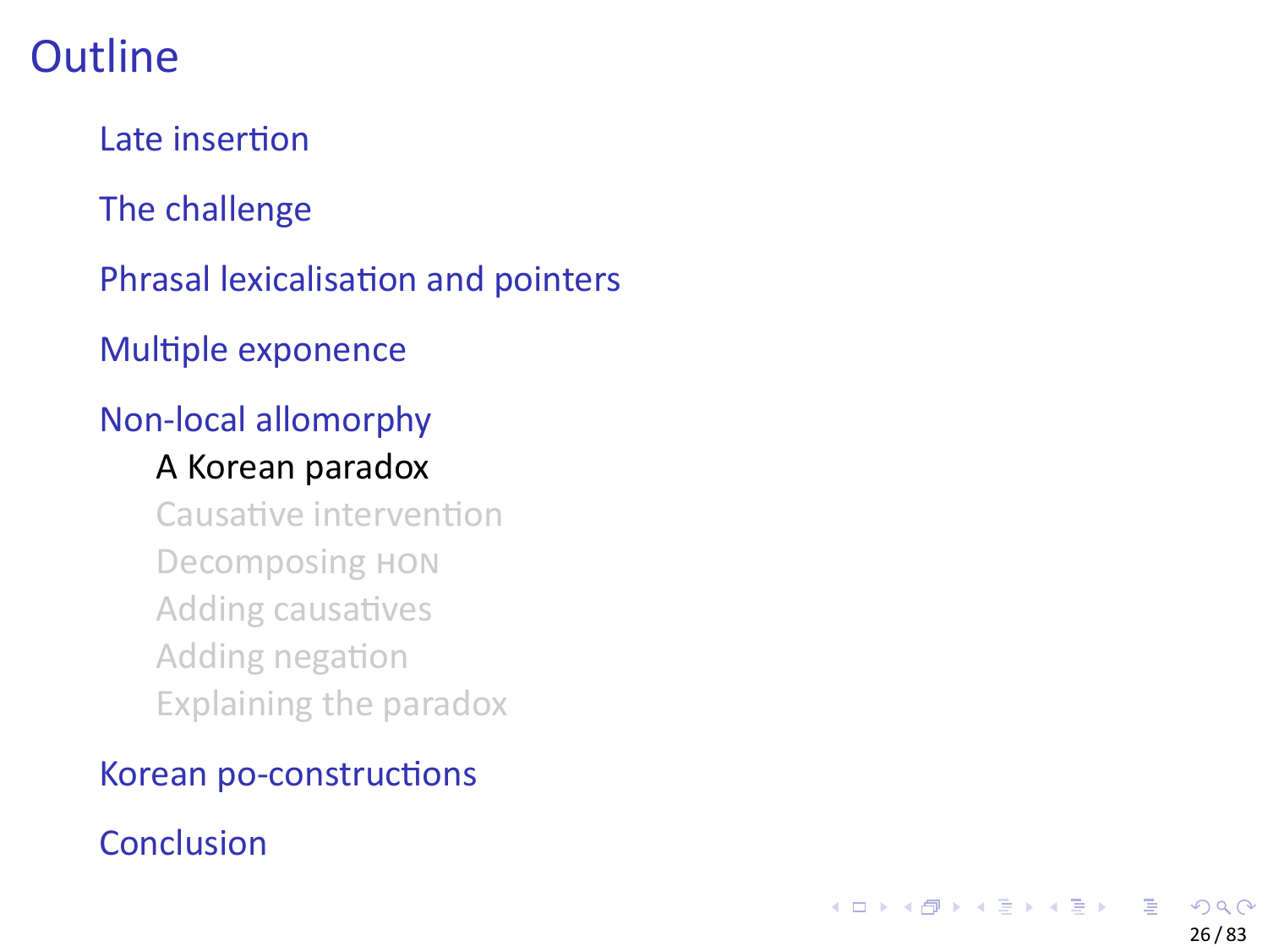| (25) |    | regular pattern | $\sqrt{2}$ EXIST | $\sqrt{k}$ NOW |
|------|----|-----------------|------------------|----------------|
|      | a. | $\sqrt{x}$      | iss              | al             |
|      | b. | NEG $\sqrt{X}$  | eps              | molu           |
|      |    | $\sqrt{x}$ HON  | kyey-si          | al-si          |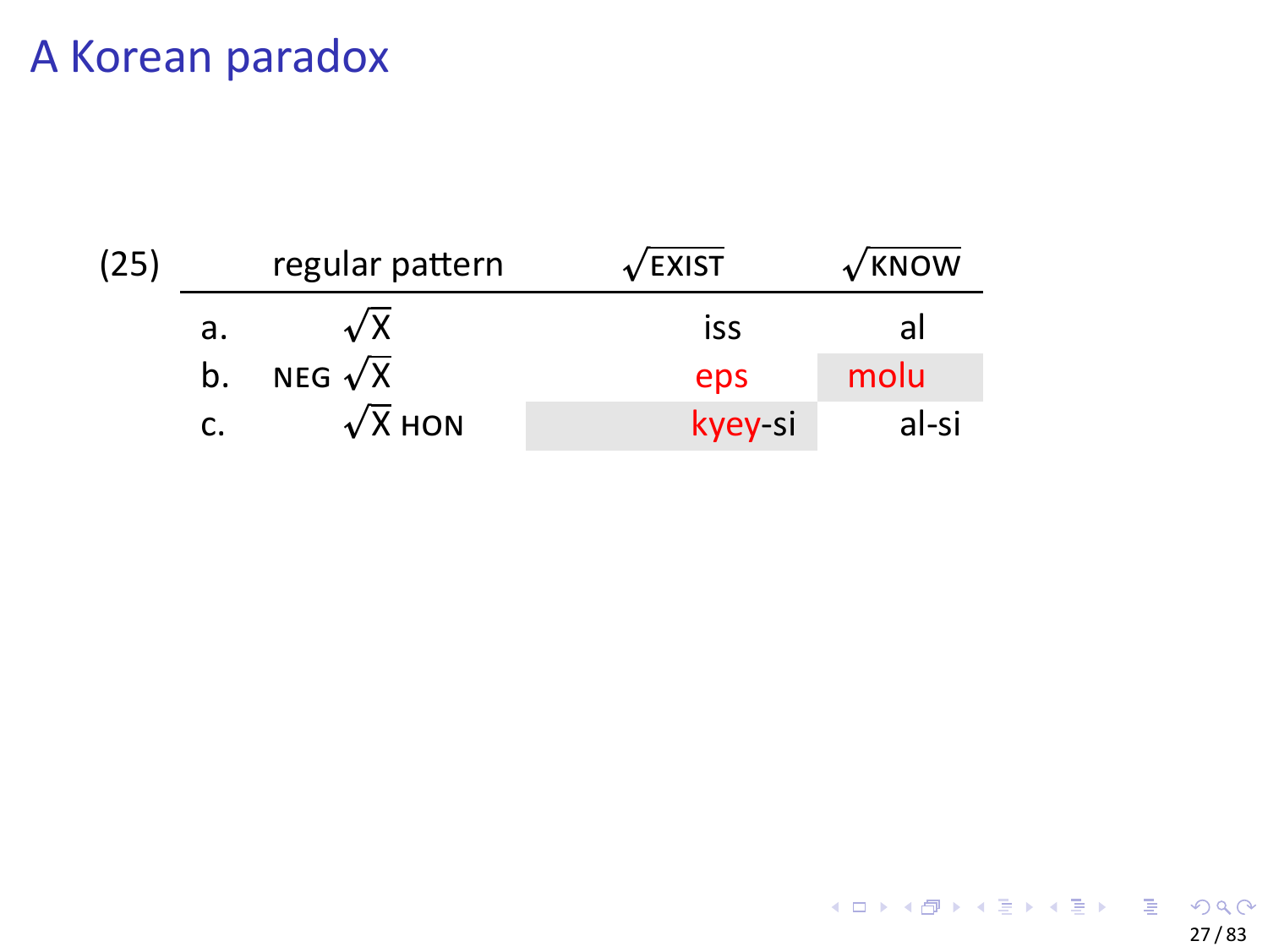| (25) | regular pattern |                    | √EXIST          | $\sqrt{k}$ NOW |
|------|-----------------|--------------------|-----------------|----------------|
|      | a.              | $\sqrt{x}$         | iss             | al             |
|      | b.              | NEG $\sqrt{X}$     | eps             | molu           |
|      | c.              | $\sqrt{x}$ HON     | kyey-si         | al-si          |
|      | d.              | NEG $\sqrt{X}$ HON | ani/mos kyey-si | molu-si        |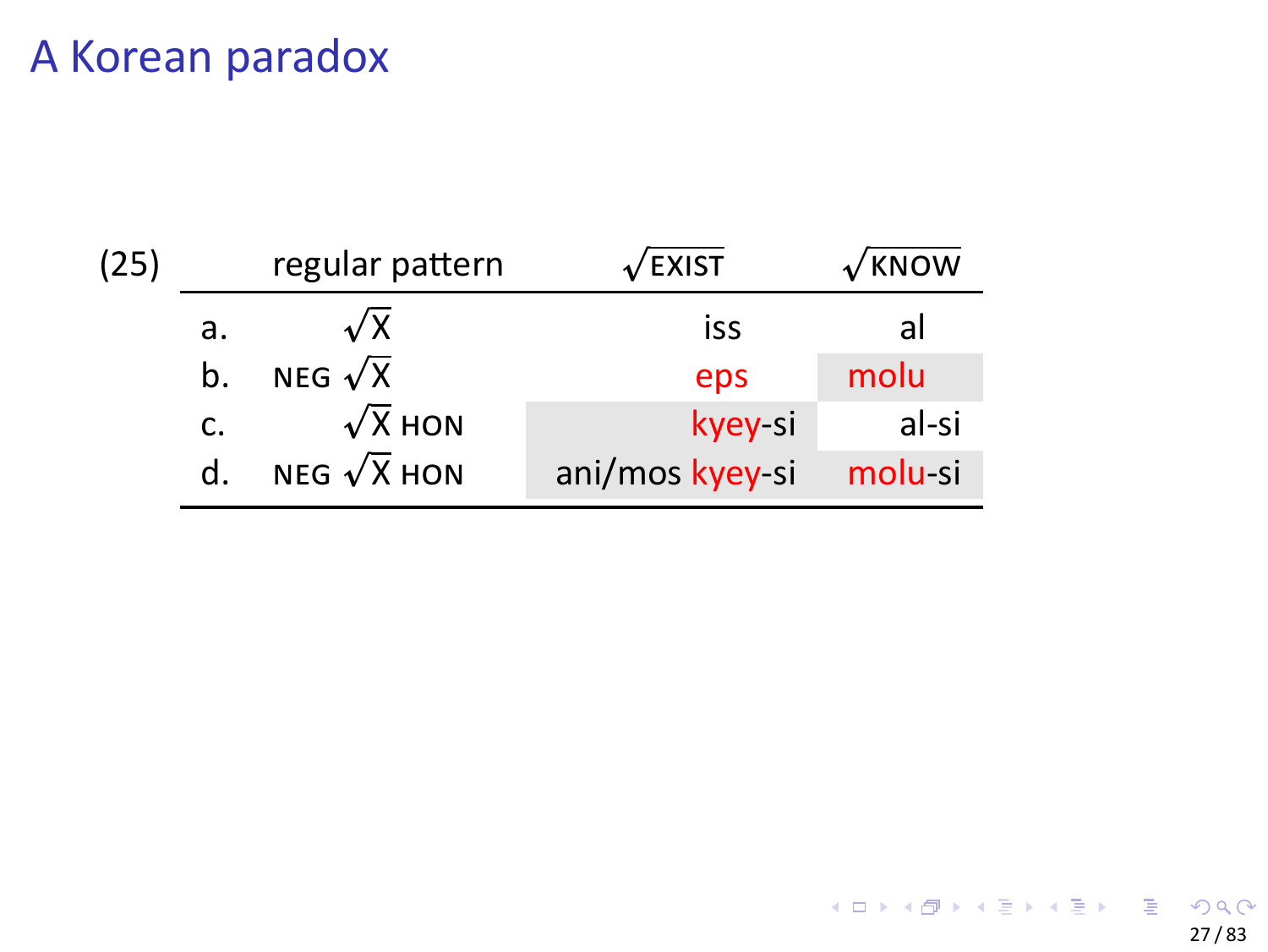| (25) | regular pattern |                    | $\sqrt{2}$ EXIST | $\sqrt{K}$ NOW |
|------|-----------------|--------------------|------------------|----------------|
|      | a.              | $\sqrt{x}$         | iss              | al             |
|      | b.              | NEG $\sqrt{X}$     | eps              | molu           |
|      | c.              | $\sqrt{x}$ HON     | kyey-si          | al-si          |
|      | d.              | NEG $\sqrt{X}$ HON | ani/mos kyey-si  | molu-si        |

(26) a.  $NEG>HON>\sqrt{EXIST}$ 

b.  $HON > NEG > \sqrt{KNOW}$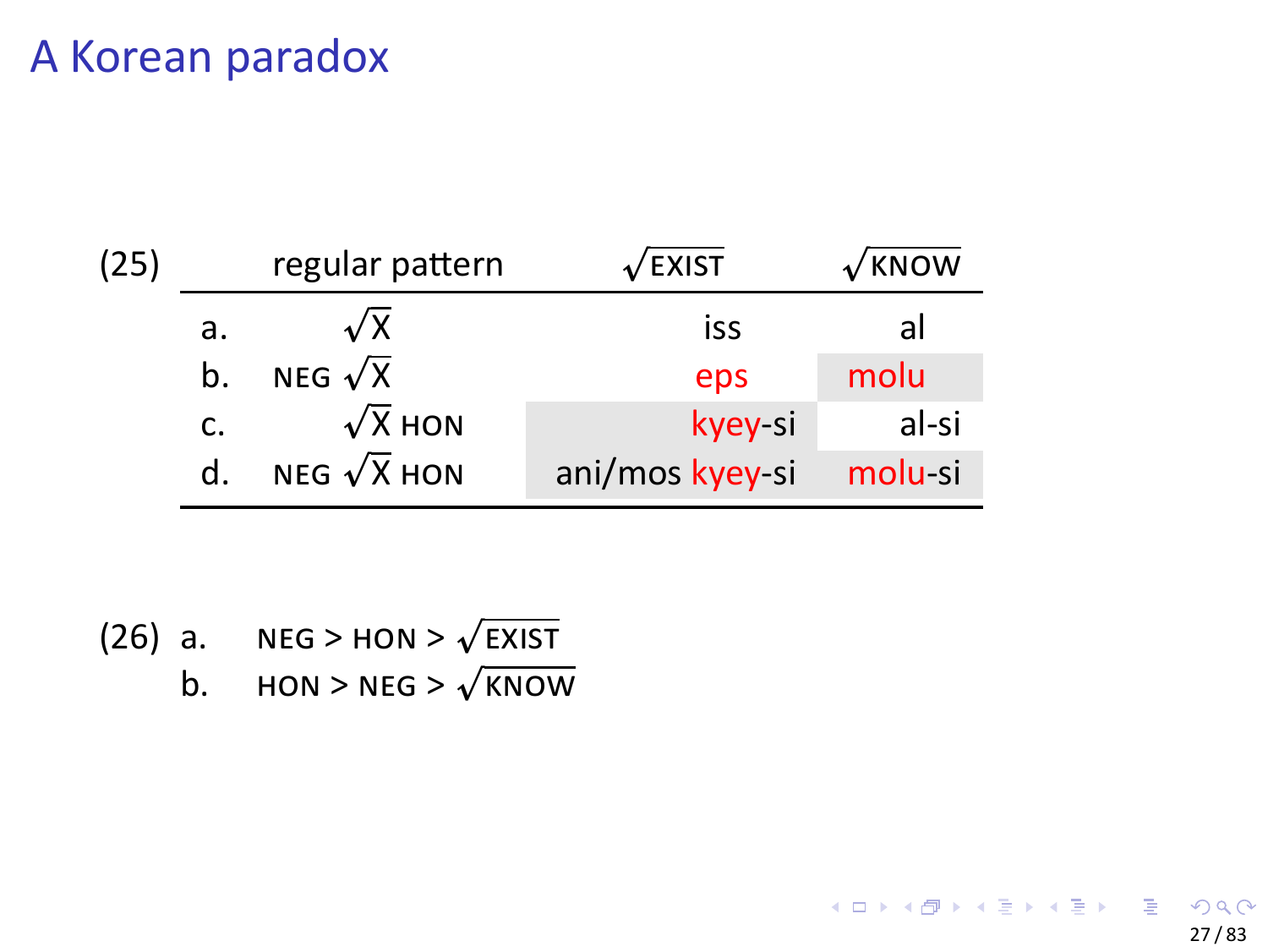

HON

 $\begin{array}{c} \hline \end{array}$ 

 $\overline{\mathsf{si}}$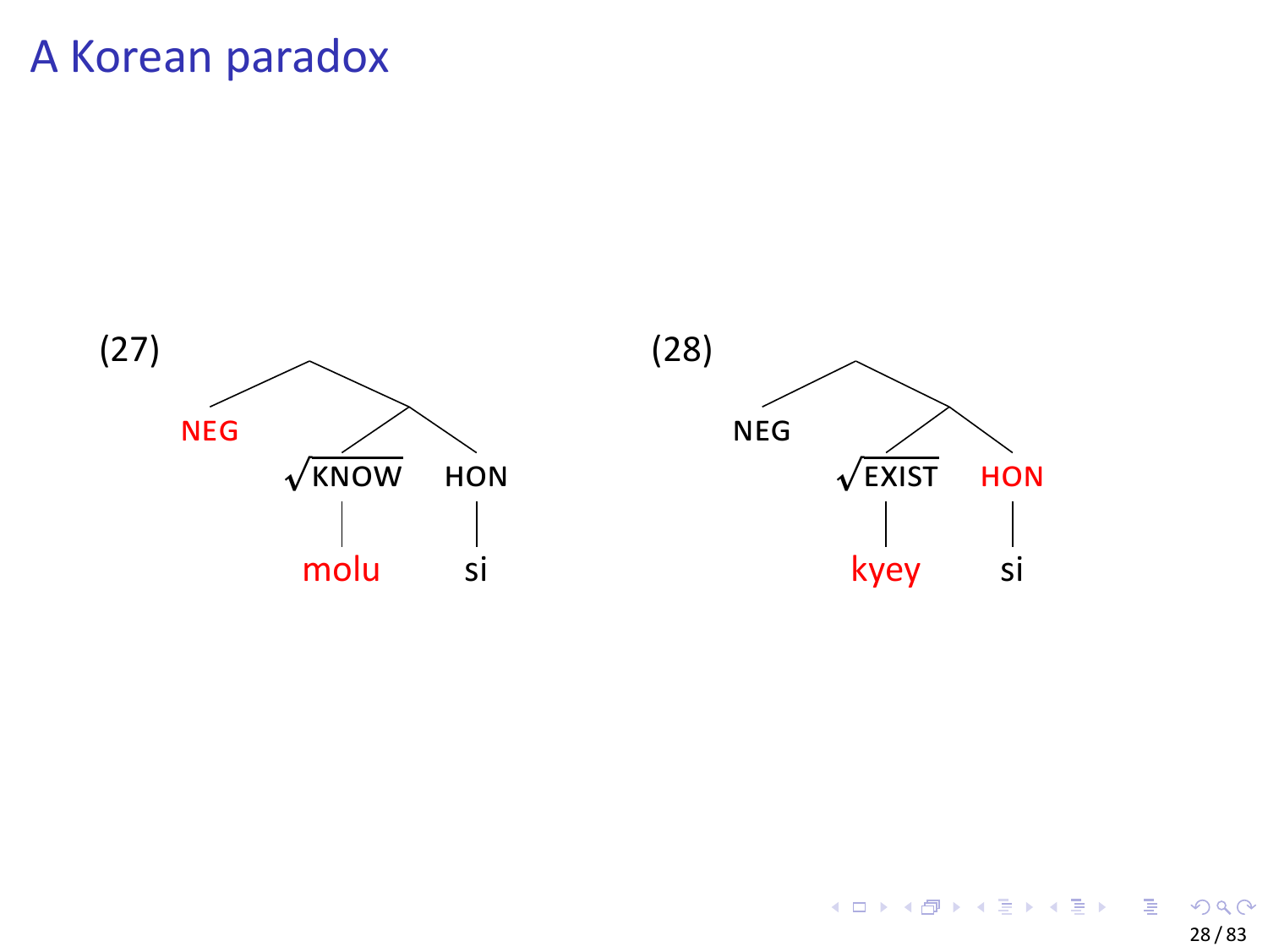Late insertion

The challenge

Phrasal lexicalisation and pointers

Multiple exponence

### Non‐local allomorphy

A Korean paradox

### Causative intervention

Decomposing HON Adding causatives Adding negation Explaining the paradox

#### Korean po‐constructions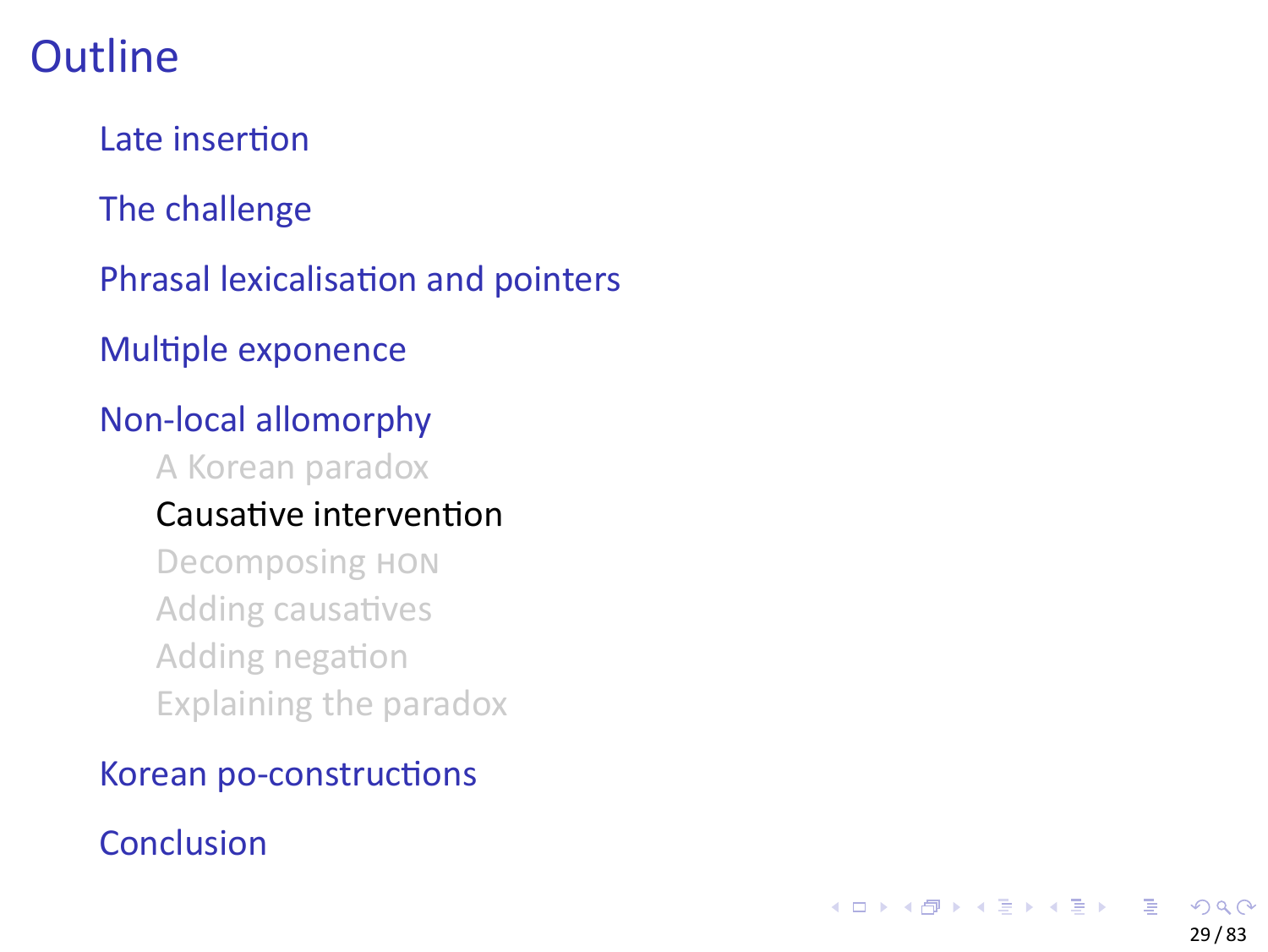## Causative intervention

- ▶ We discuss two cases that are structurally analogous, but that show different behaviour
- ▶ When a causative head intervenes between the root and NEG or HON, suppletive realisation of the root is blocked
- ▶ This suggests that suppletion is strictly local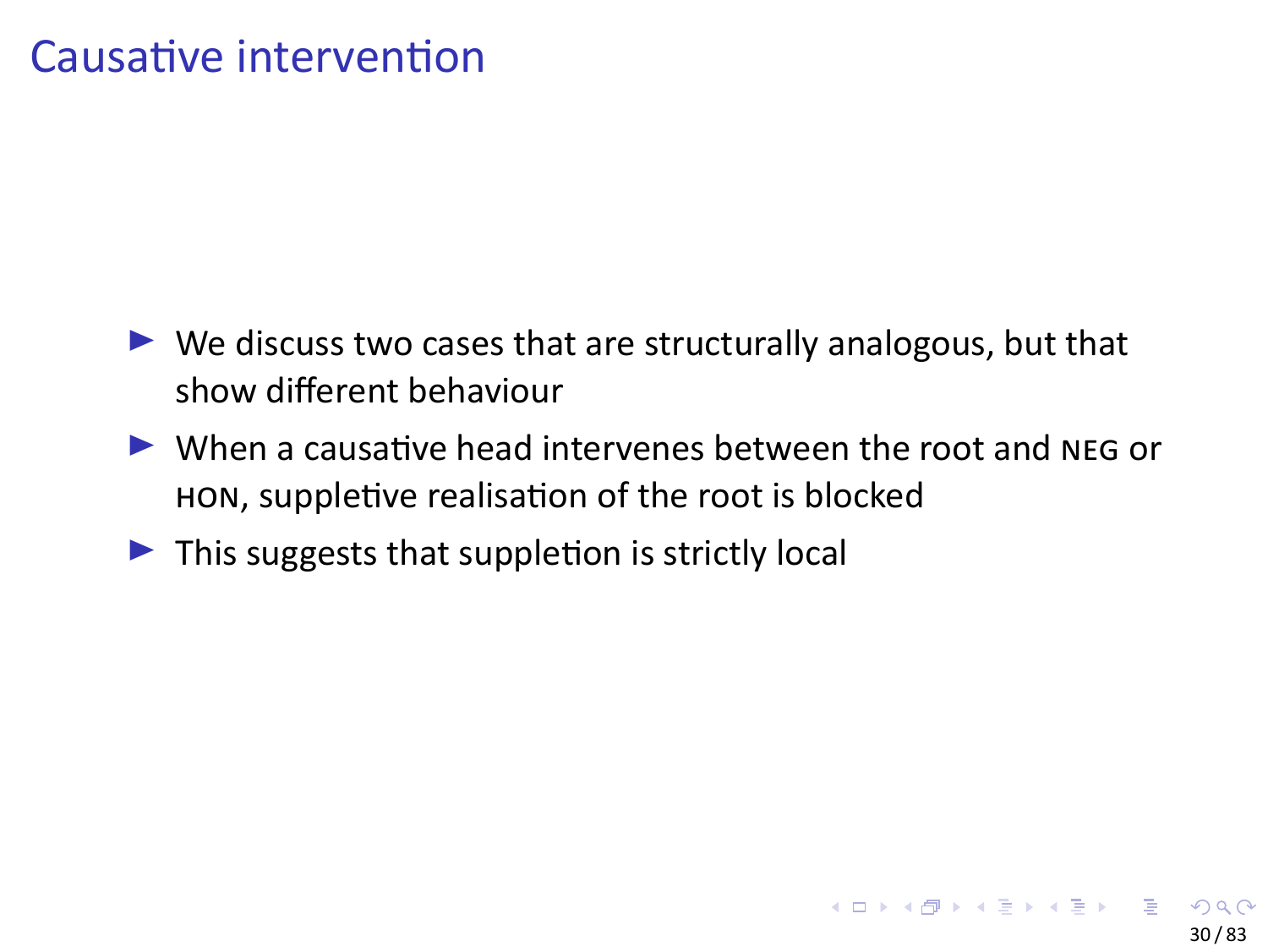## Causative intervention

(29) a. *<sup>p</sup>*

b. NEG *<sup>p</sup>*  $\begin{array}{ccc} \n\text{p.} & \text{neg } \mathbf{v} \\
\text{c.} & \sqrt{\end{array}$ 

 $\sqrt{K NOW}$  al 'know'

 $\sqrt{x}$ NOW molu 'not know'<br> $\sqrt{x}$ NOW CAUS al-li 'let know, i al-li 'let know, inform'

d. NEG *<sup>p</sup>* KNOW CAUS ani/mos al‐li 'not inform'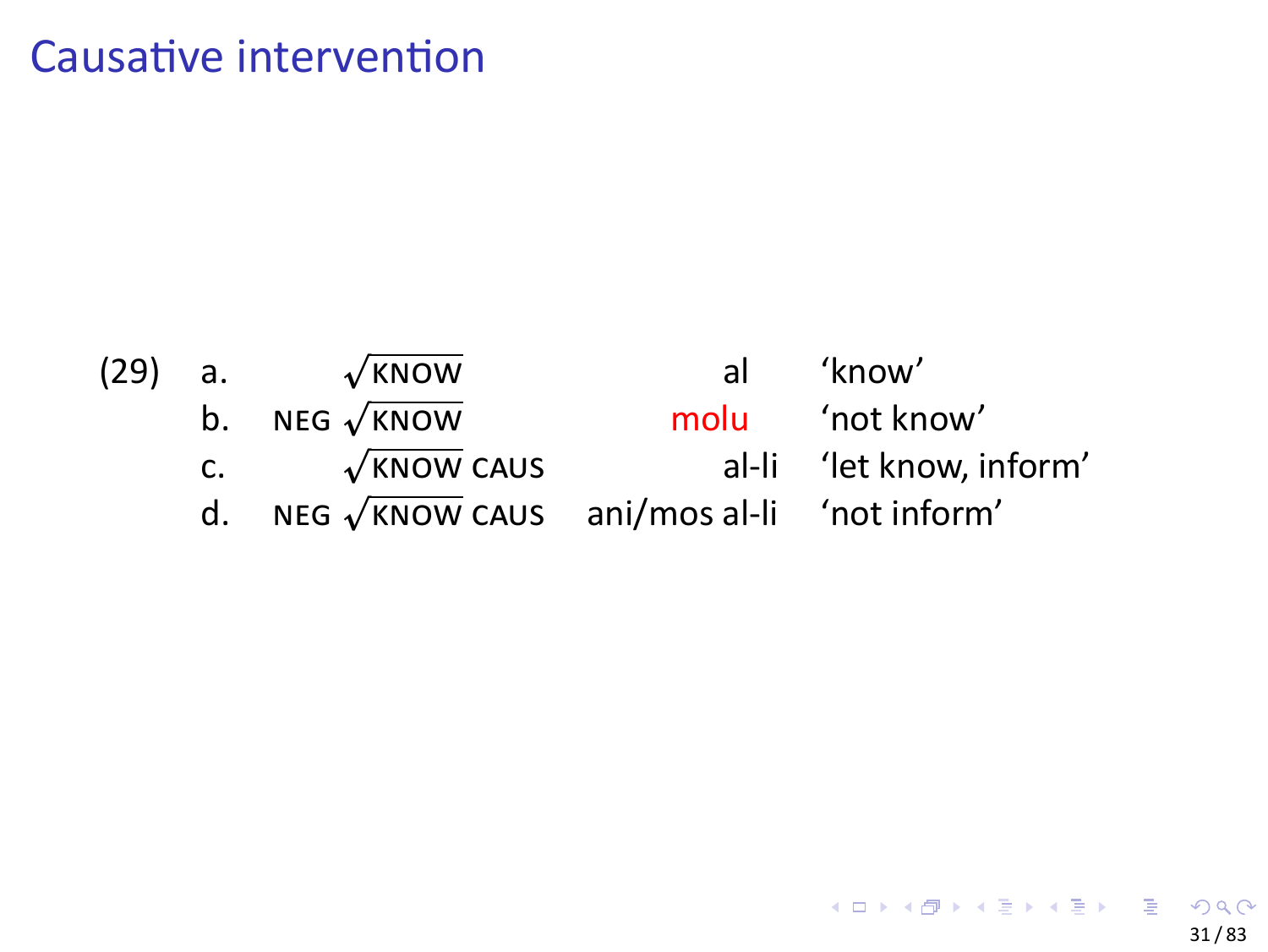## Causative intervention



 $\overline{\phantom{a}}$ -li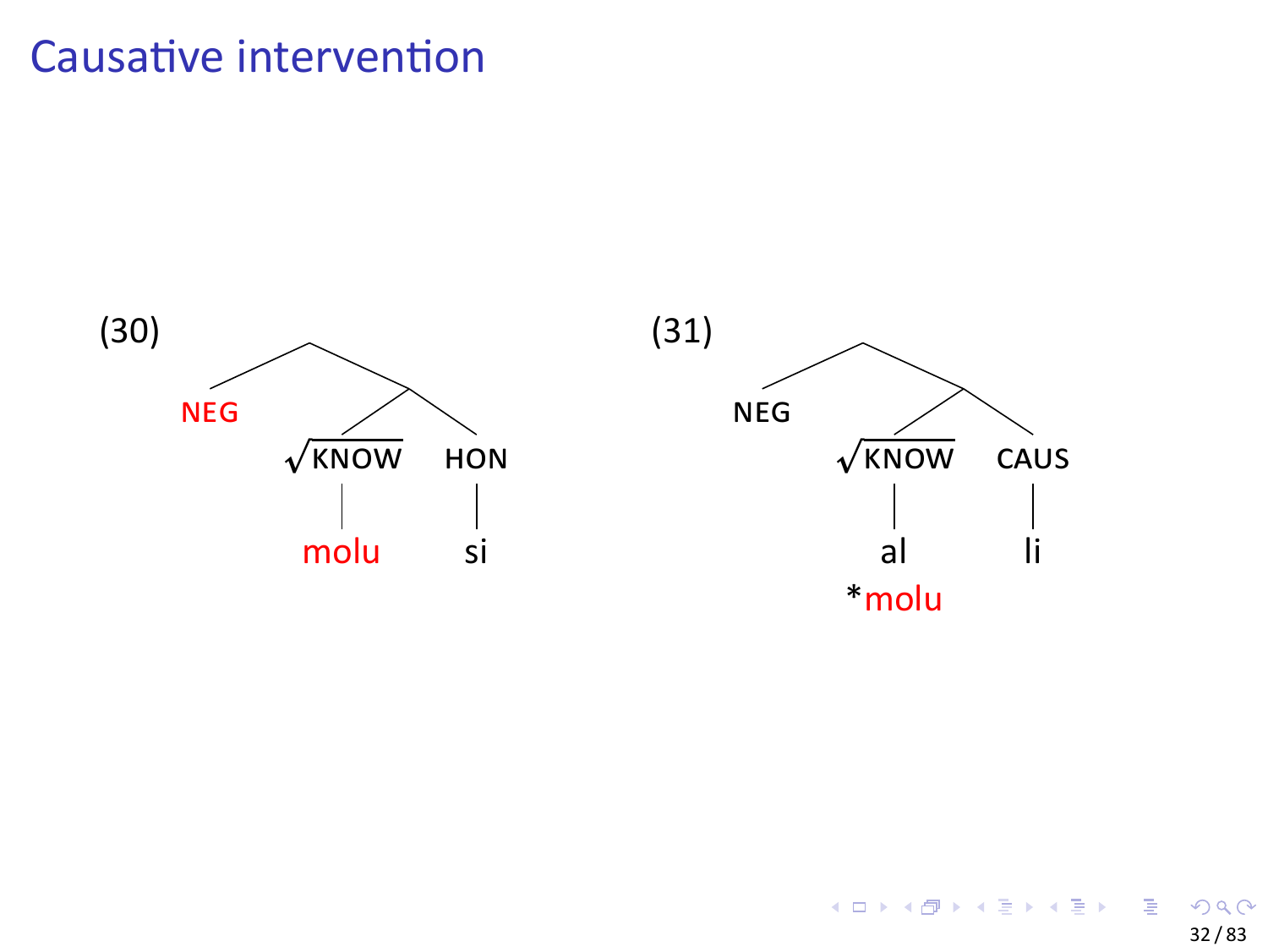### Causative intervention

| (32) |                      | <b>ROOT-DECL</b>                                                                        |            | ROOT-HON-DECL                                  |  | ROOT-HON-DECL               |         |
|------|----------------------|-----------------------------------------------------------------------------------------|------------|------------------------------------------------|--|-----------------------------|---------|
|      | a.                   | mek-ta                                                                                  |            | *mek-usi-ta                                    |  | caps-usi-ta                 | 'eat'   |
|      | b.                   | ca-ta                                                                                   | *ca-si-ta  |                                                |  | cwum-usi-ta                 | 'sleep' |
|      | C <sub>1</sub>       | iss-ta                                                                                  | iss-usi-ta |                                                |  | kyey-si-ta                  | 'be'    |
| (33) | a.<br>b.<br>c.<br>d. | $\sqrt{EAT}$<br>$\sqrt{EAT}$ CAUS<br>$\sqrt{EAT}$ HON<br>$\sqrt{\mathsf{EAT}}$ CAUS HON |            | mek<br>mek-i<br>caps-usi<br>mek-i-si 'let eat' |  | 'eat'<br>'let eat'<br>'eat' |         |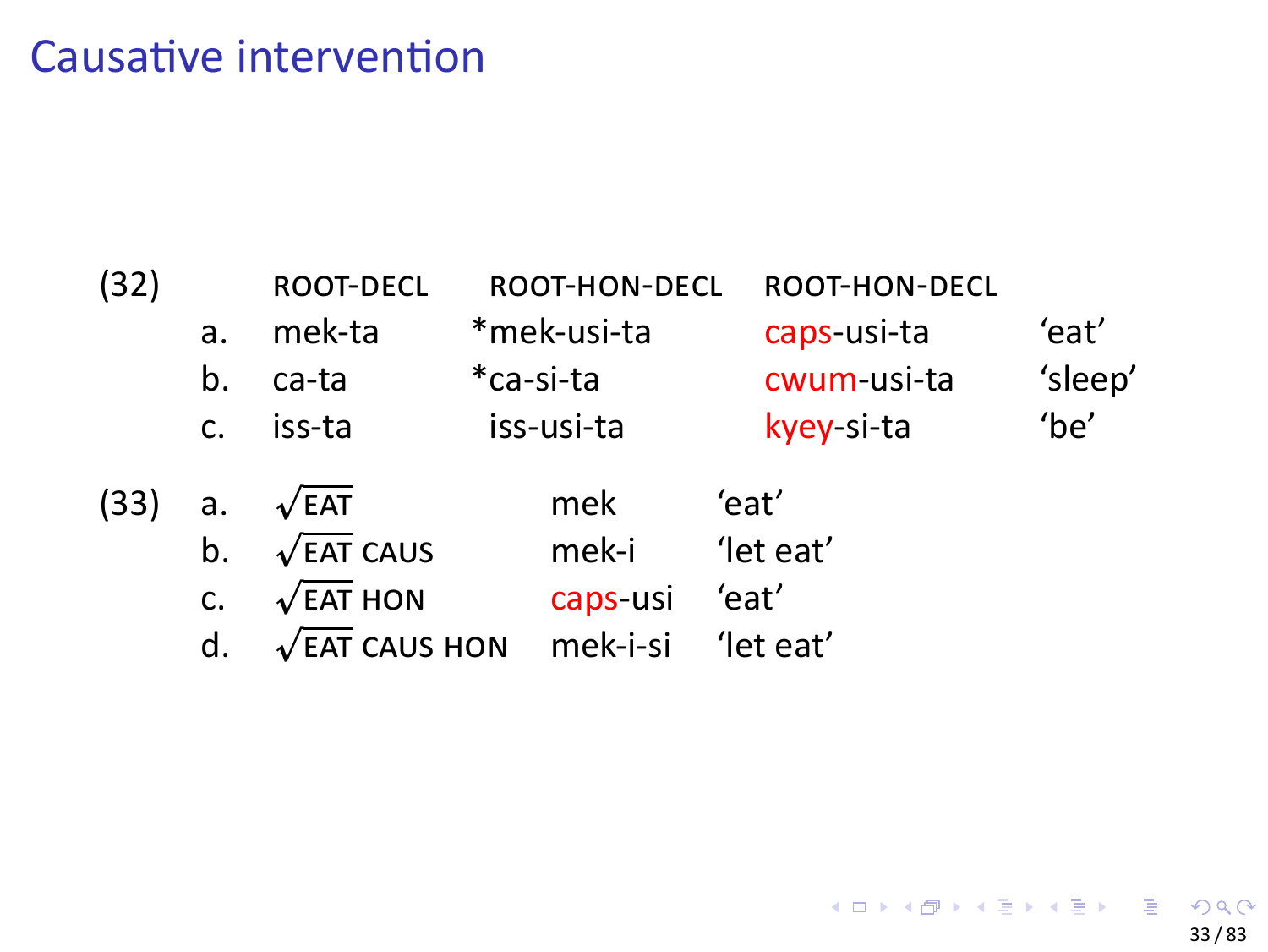### Causative intervention

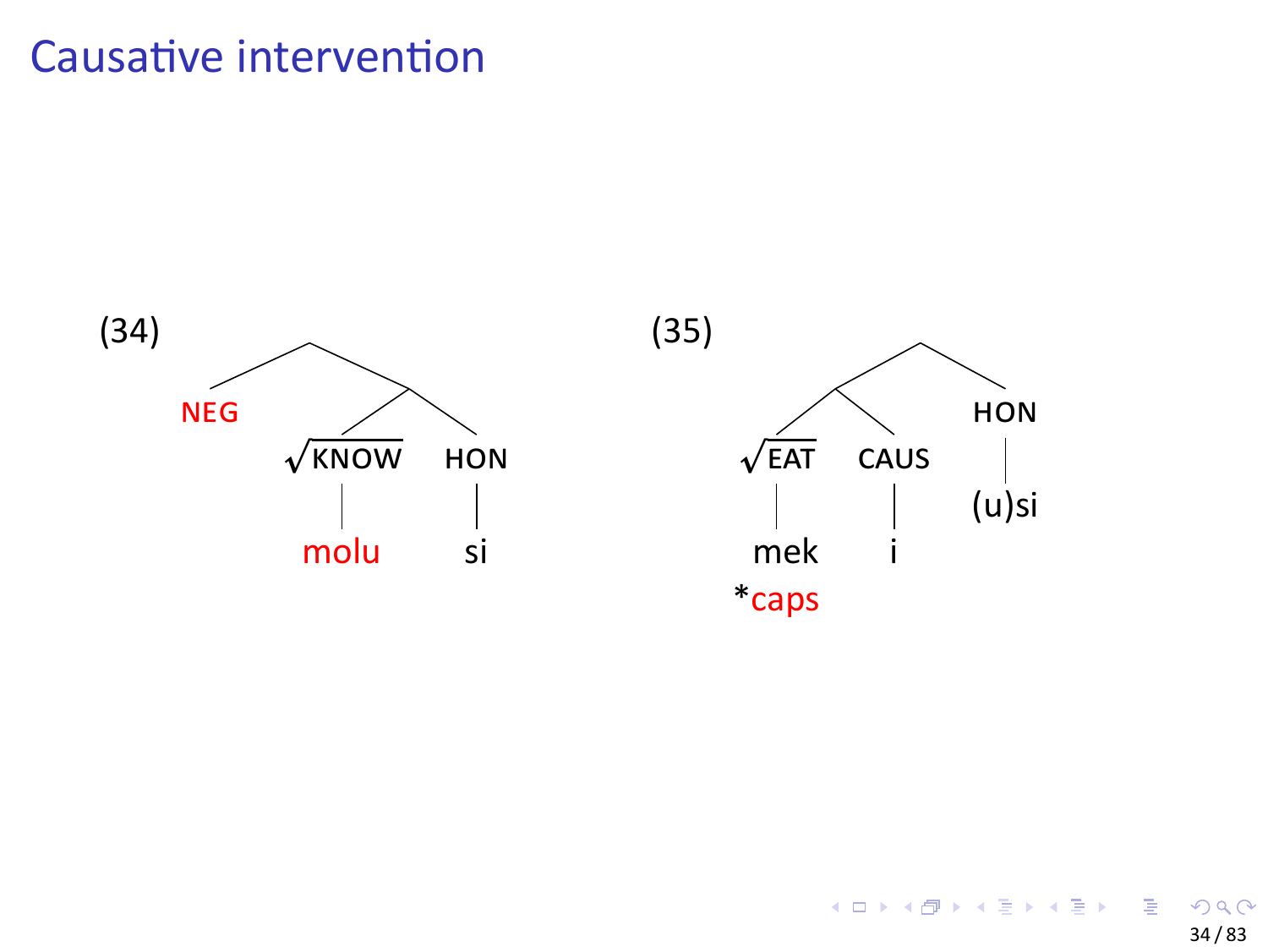### **Outline**

Late insertion

The challenge

Phrasal lexicalisation and pointers

Multiple exponence

#### Non‐local allomorphy

A Korean paradox Causative intervention

#### Decomposing HON

Adding causatives Adding negation Explaining the paradox

#### Korean po‐constructions

#### **Conclusion**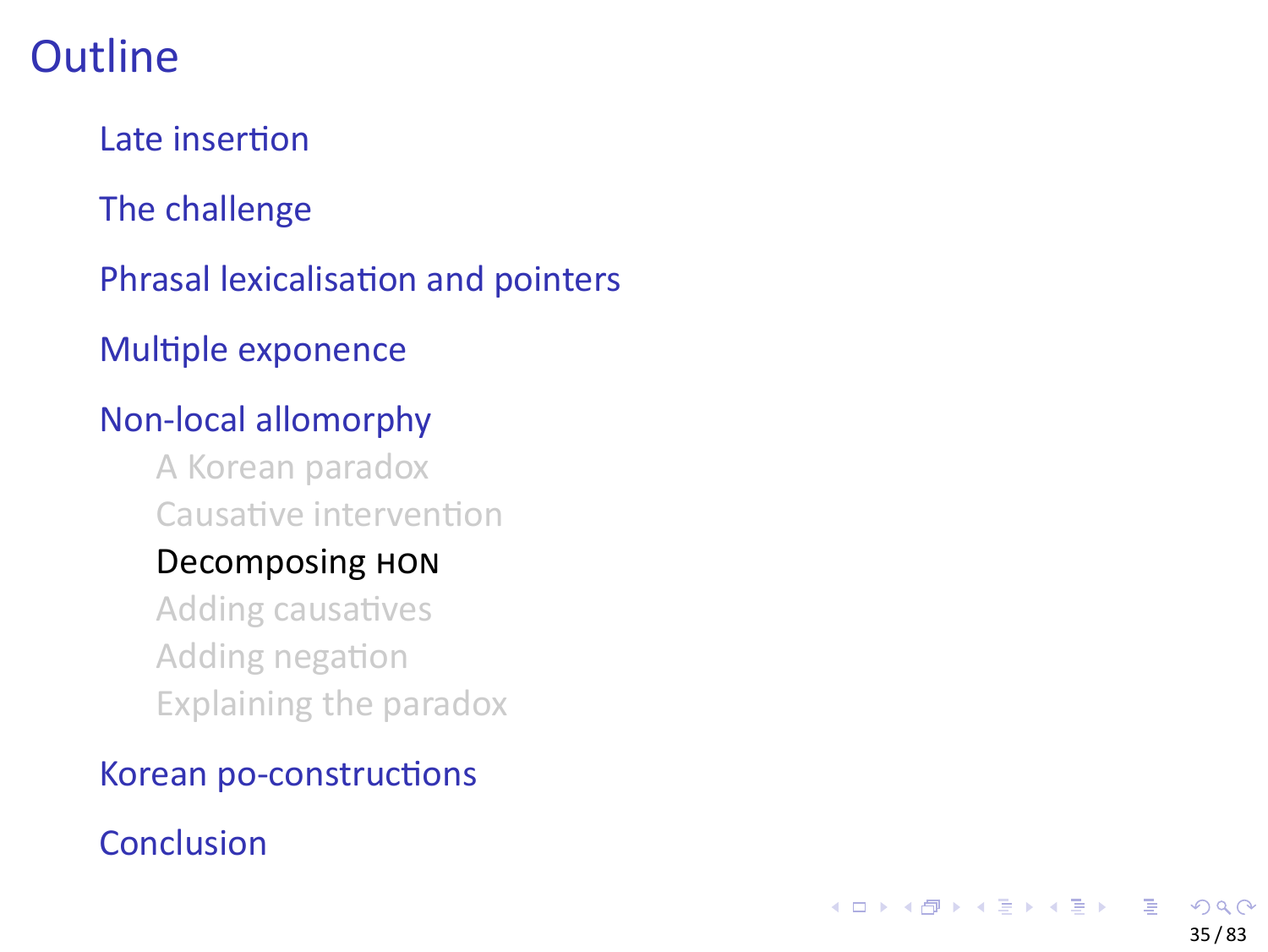

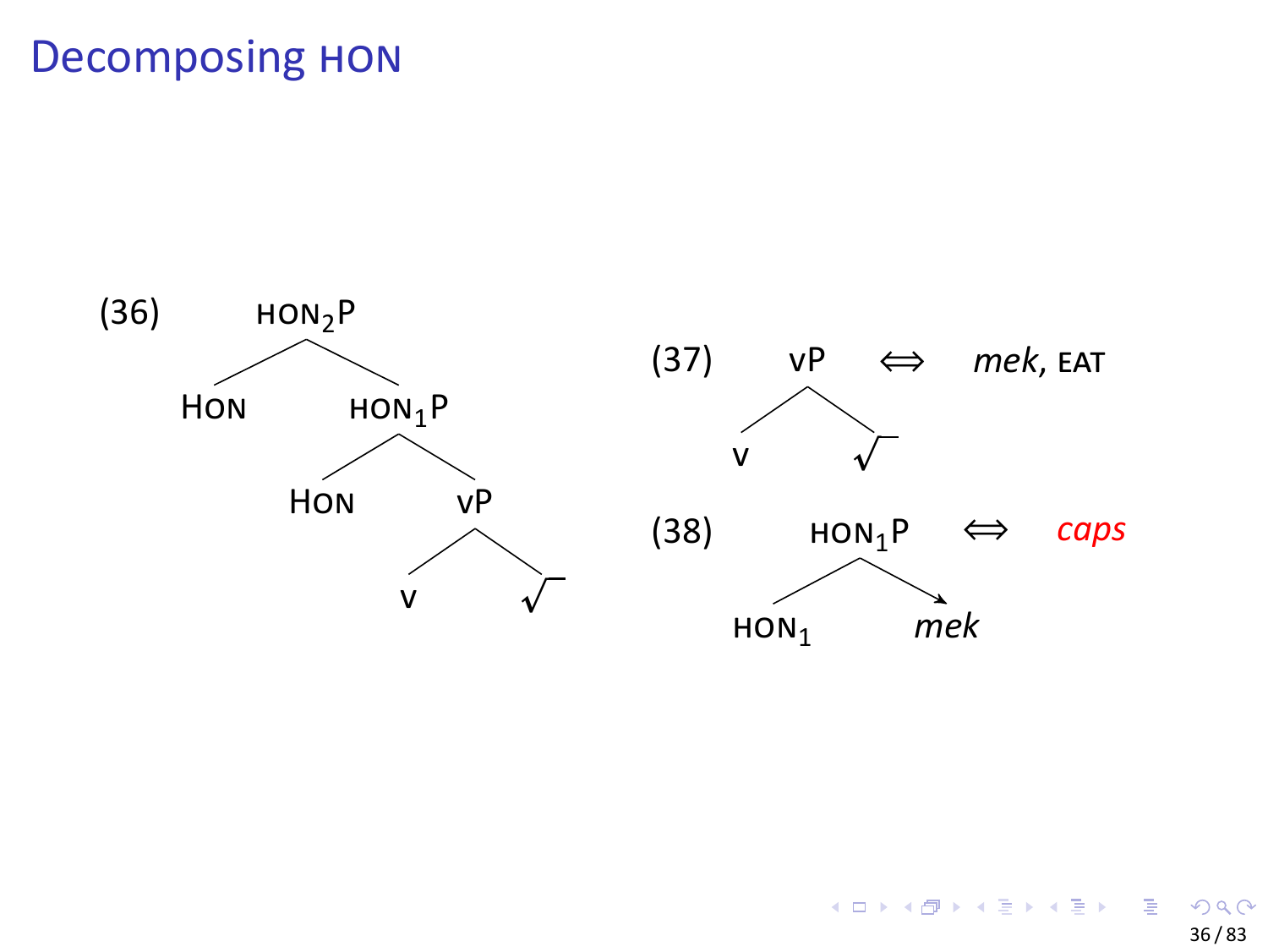## **Decomposing HON**

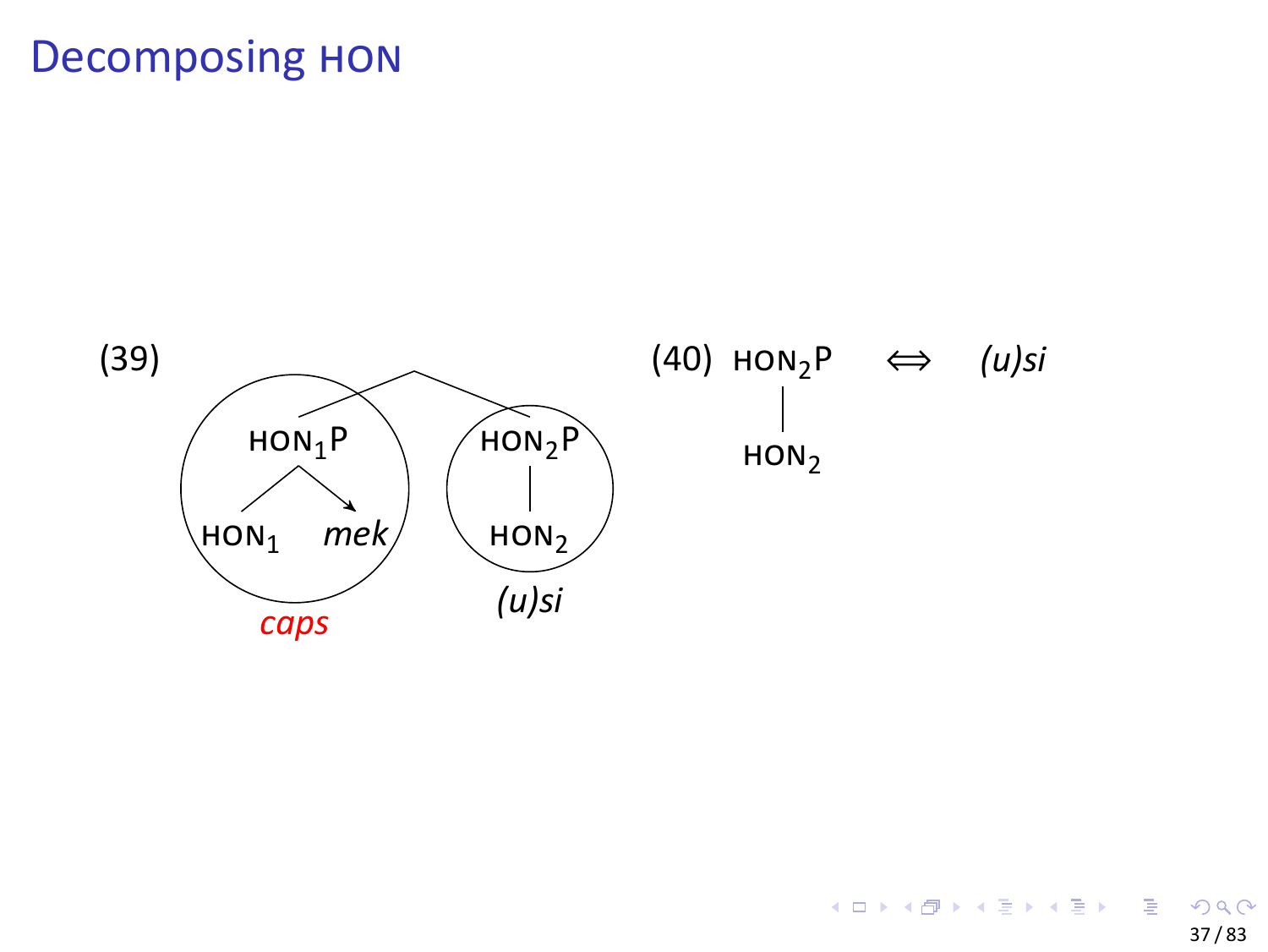## **Decomposing HON**

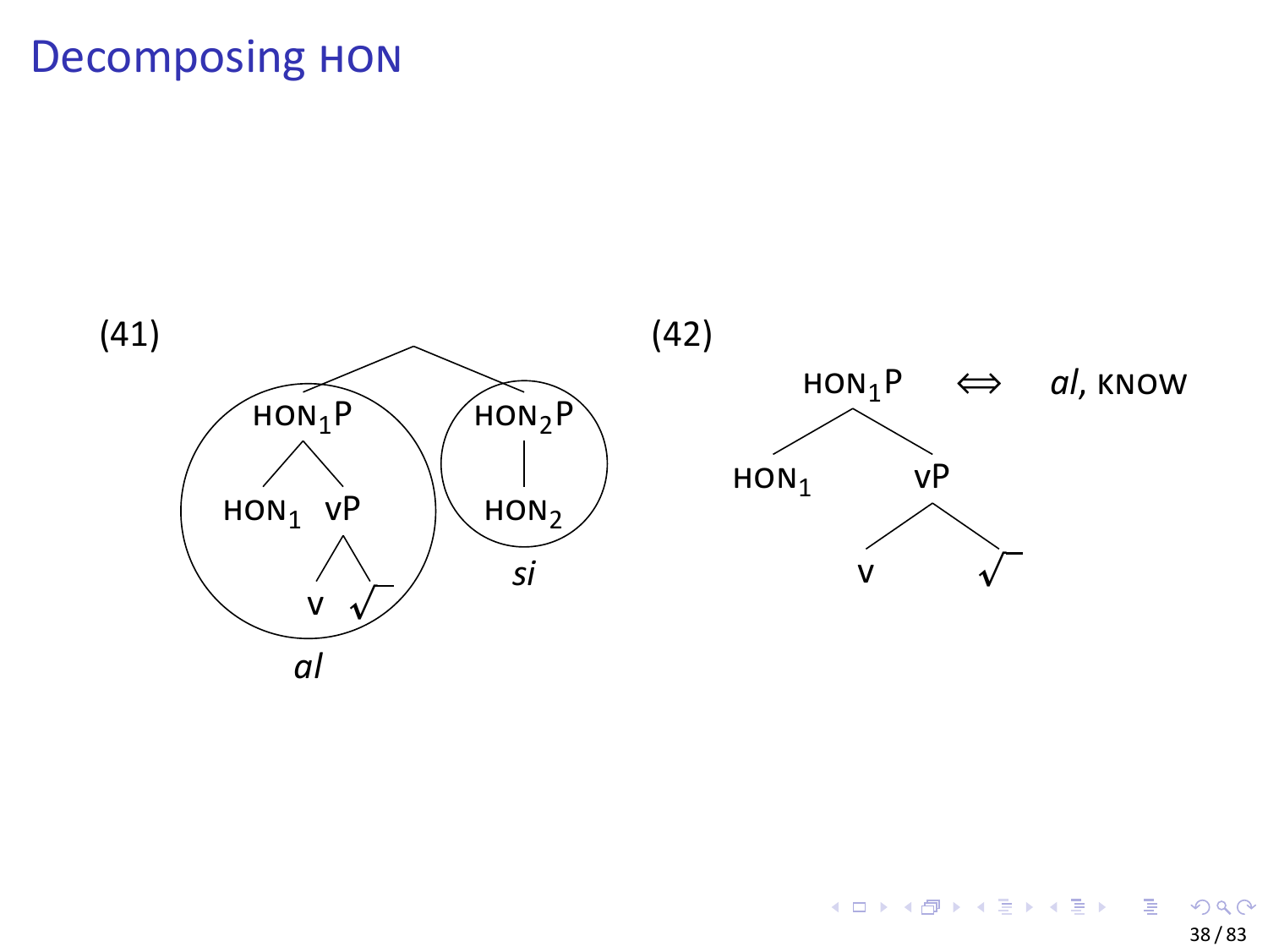### **Outline**

Late insertion

The challenge

Phrasal lexicalisation and pointers

Multiple exponence

#### Non‐local allomorphy

A Korean paradox Causative intervention Decomposing HON

## Adding causatives

Adding negation Explaining the paradox

#### Korean po‐constructions

#### **Conclusion**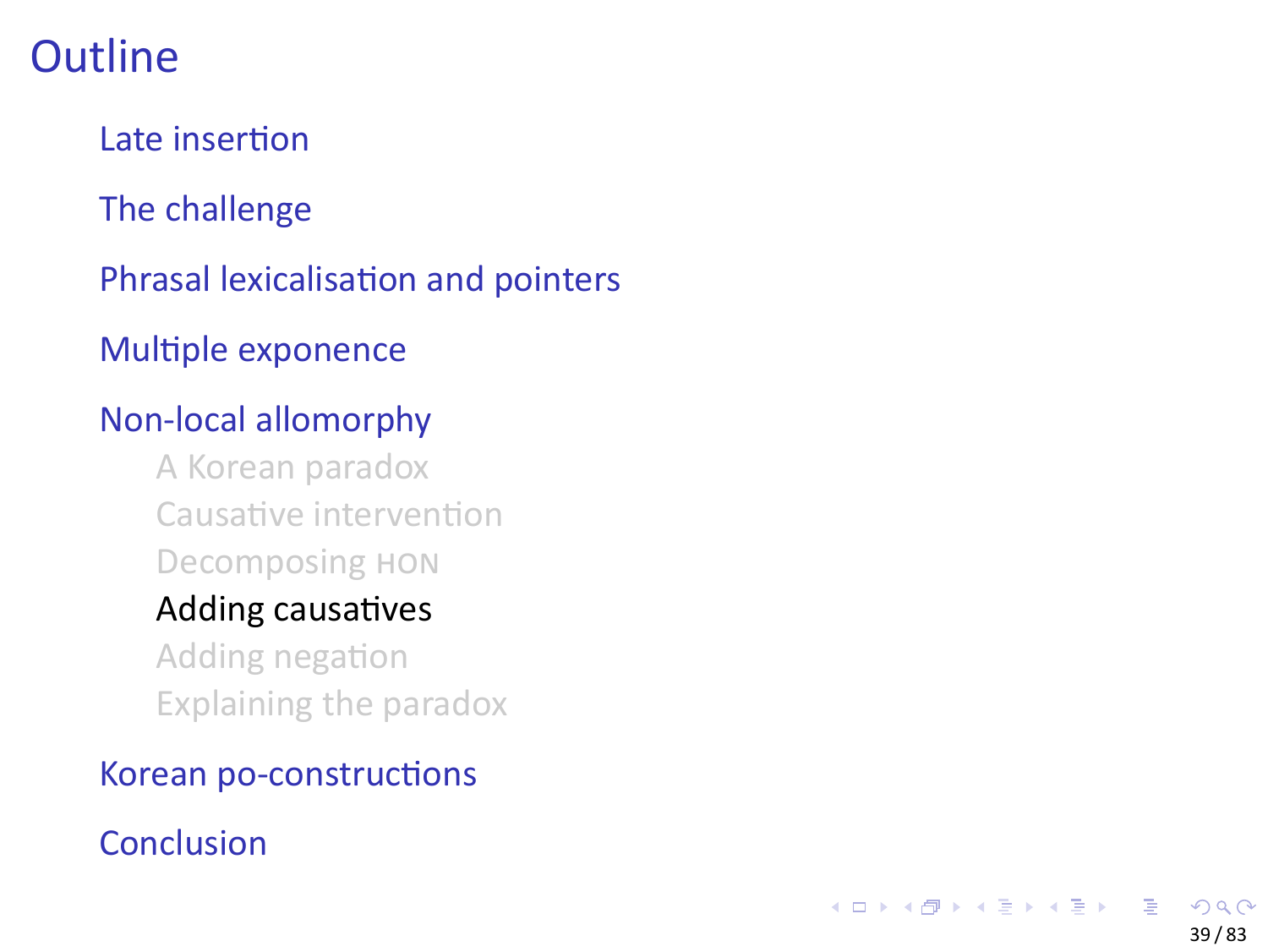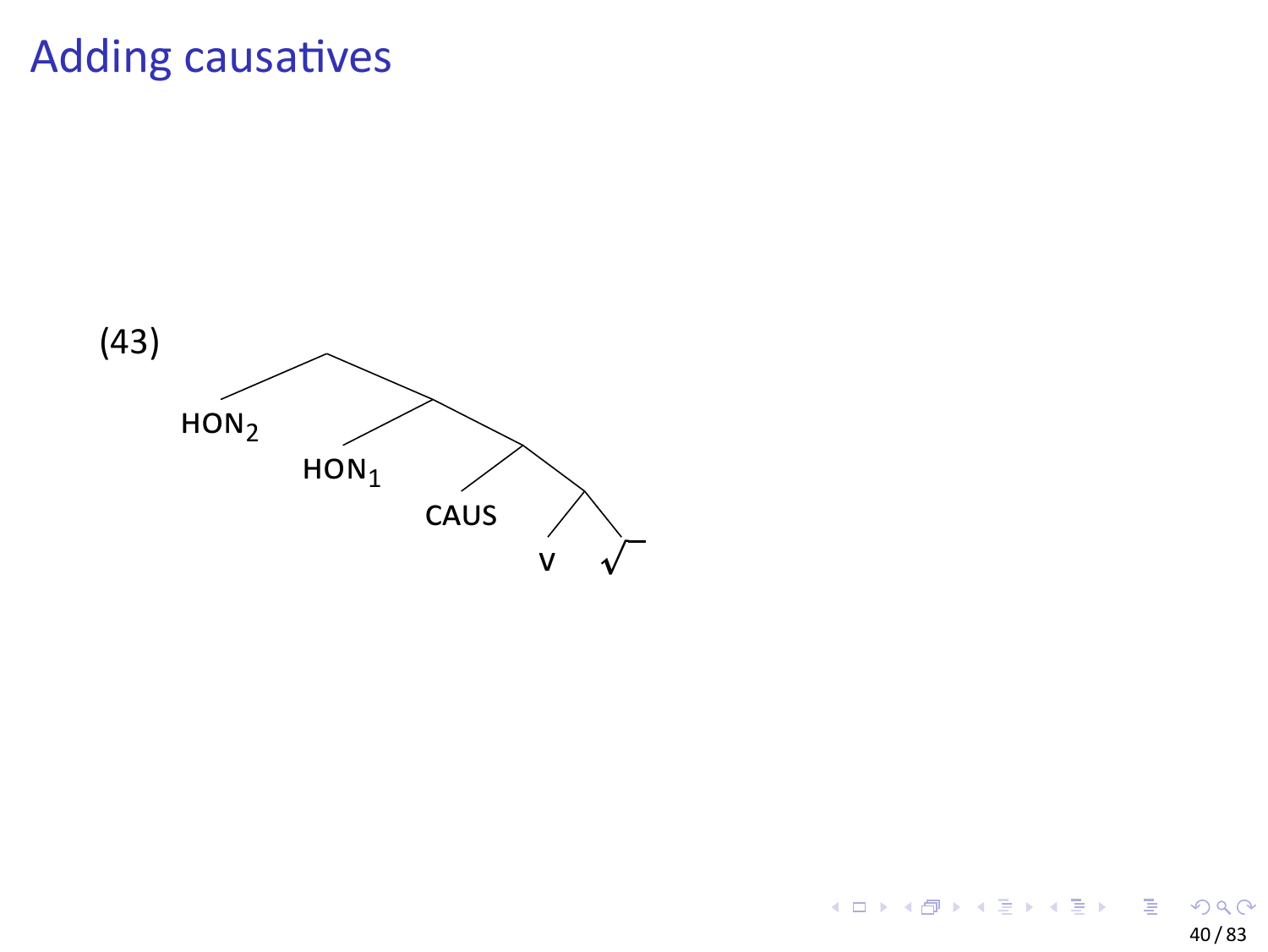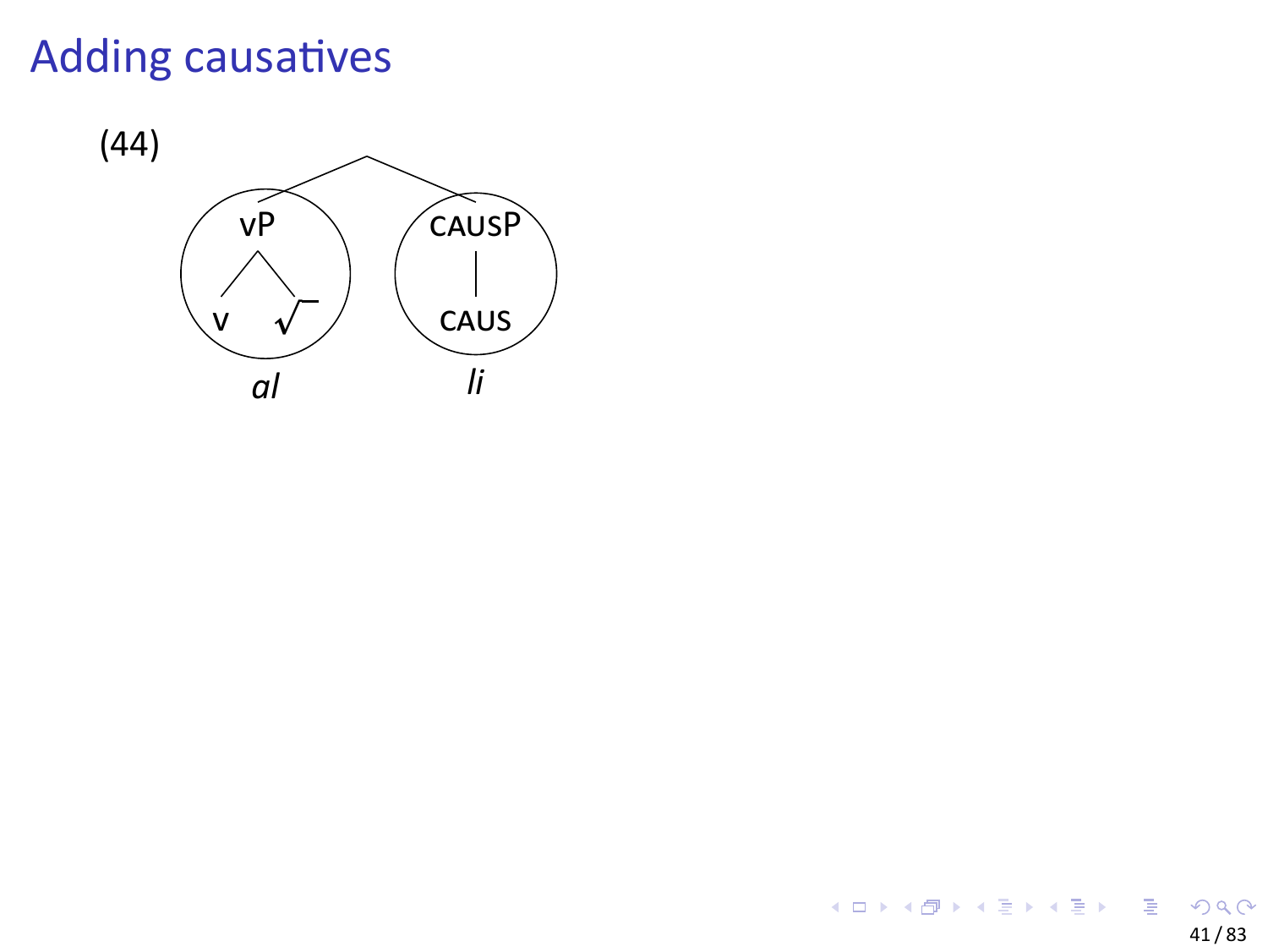

41 / 83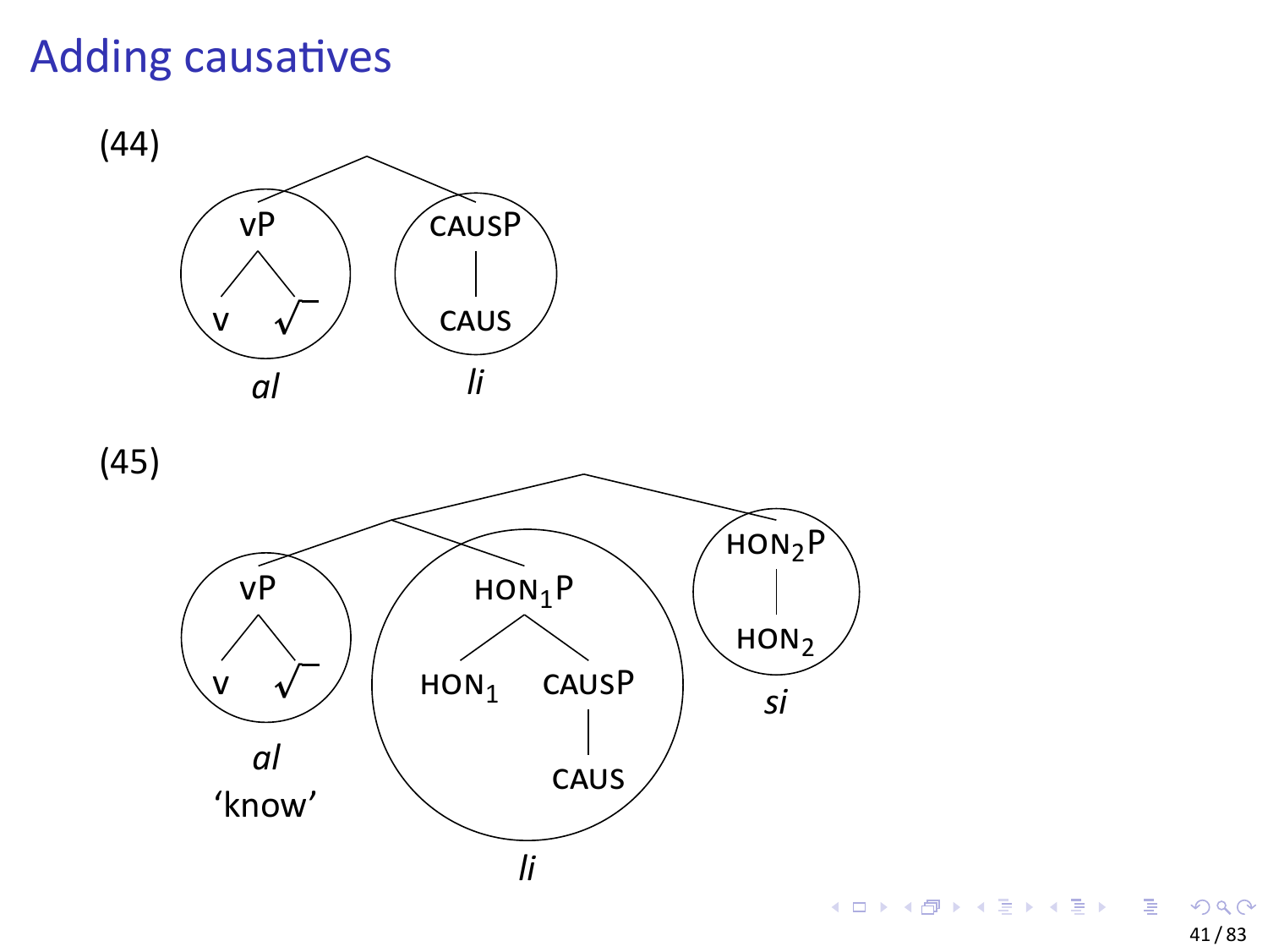

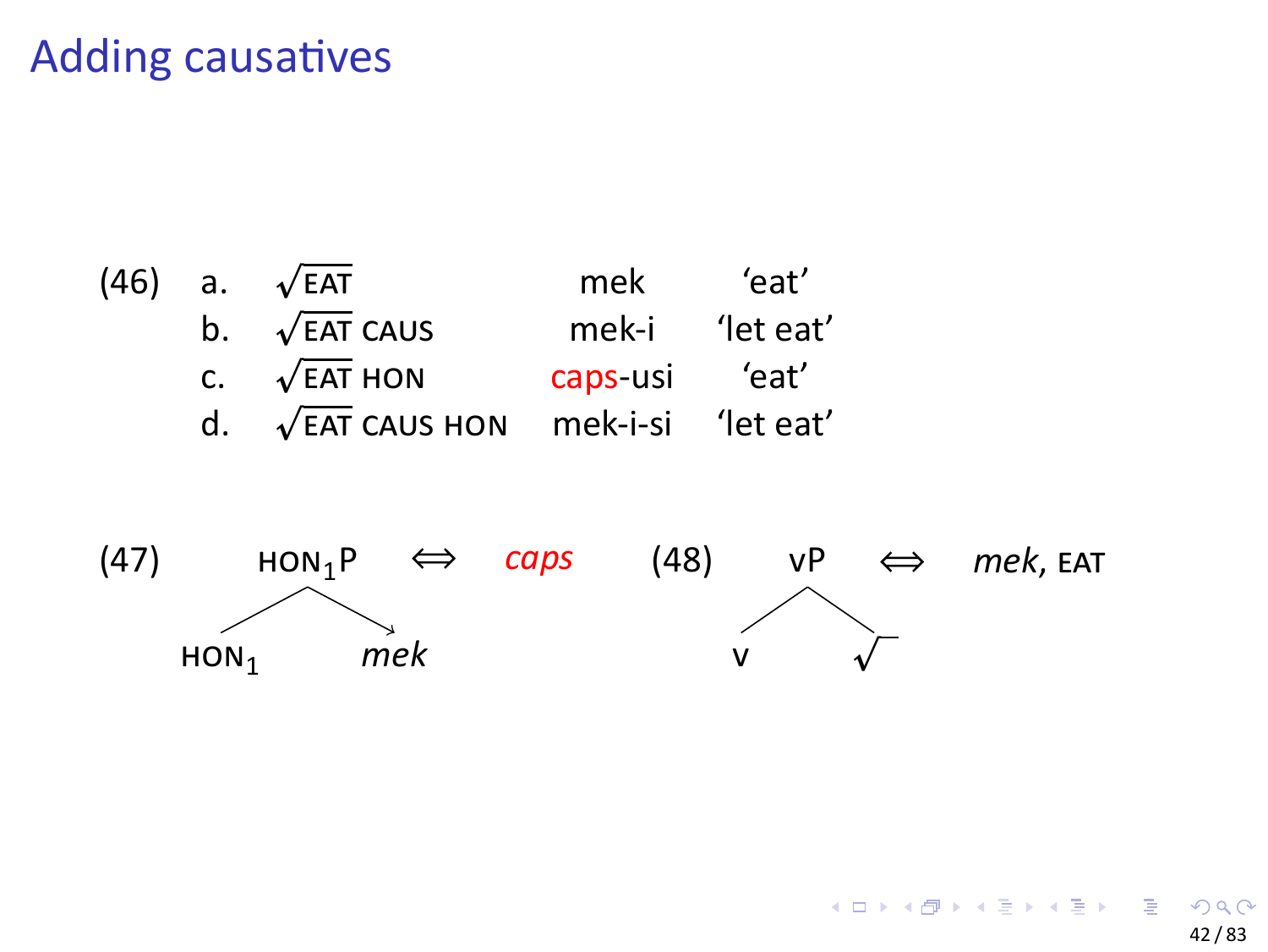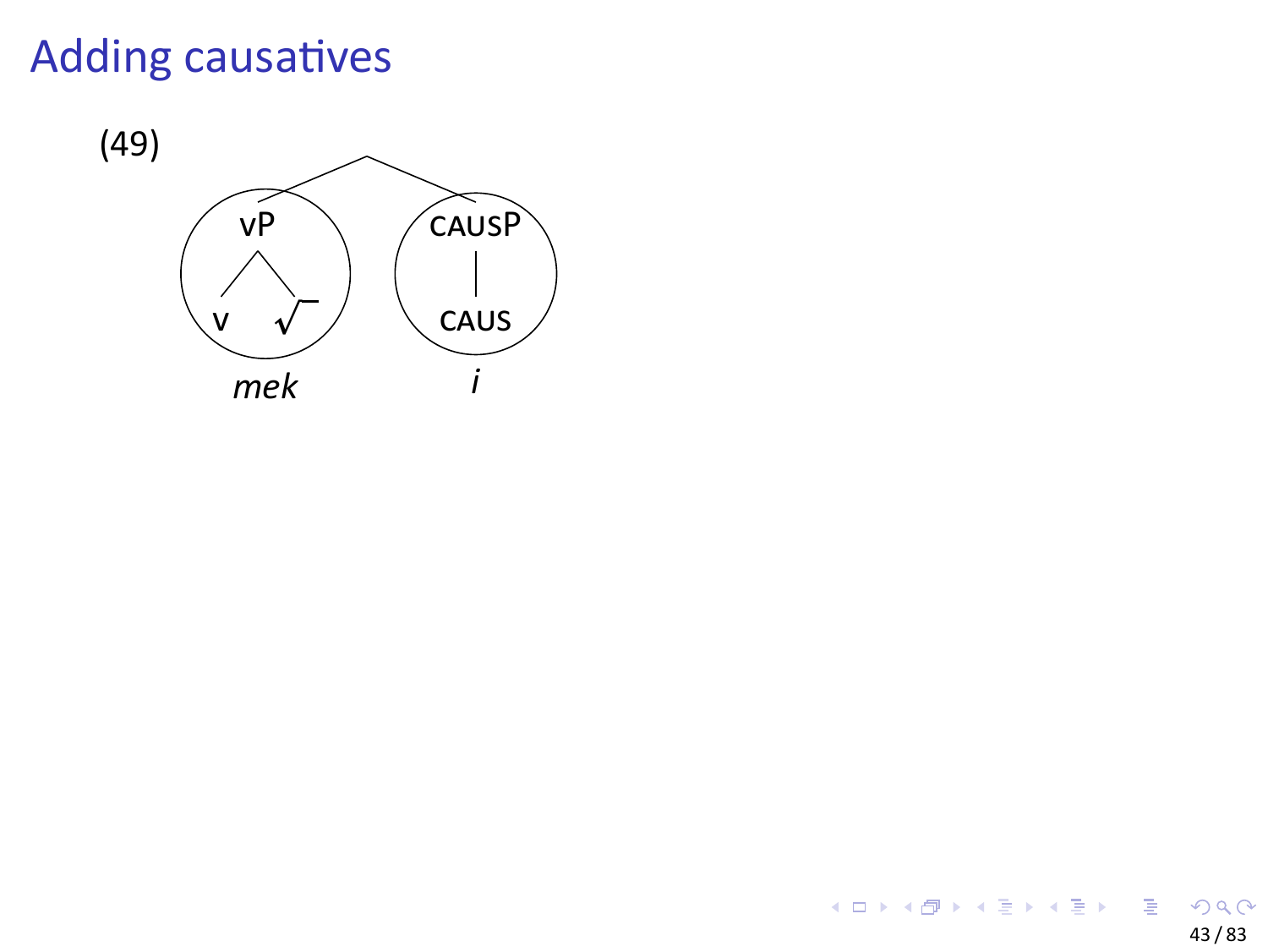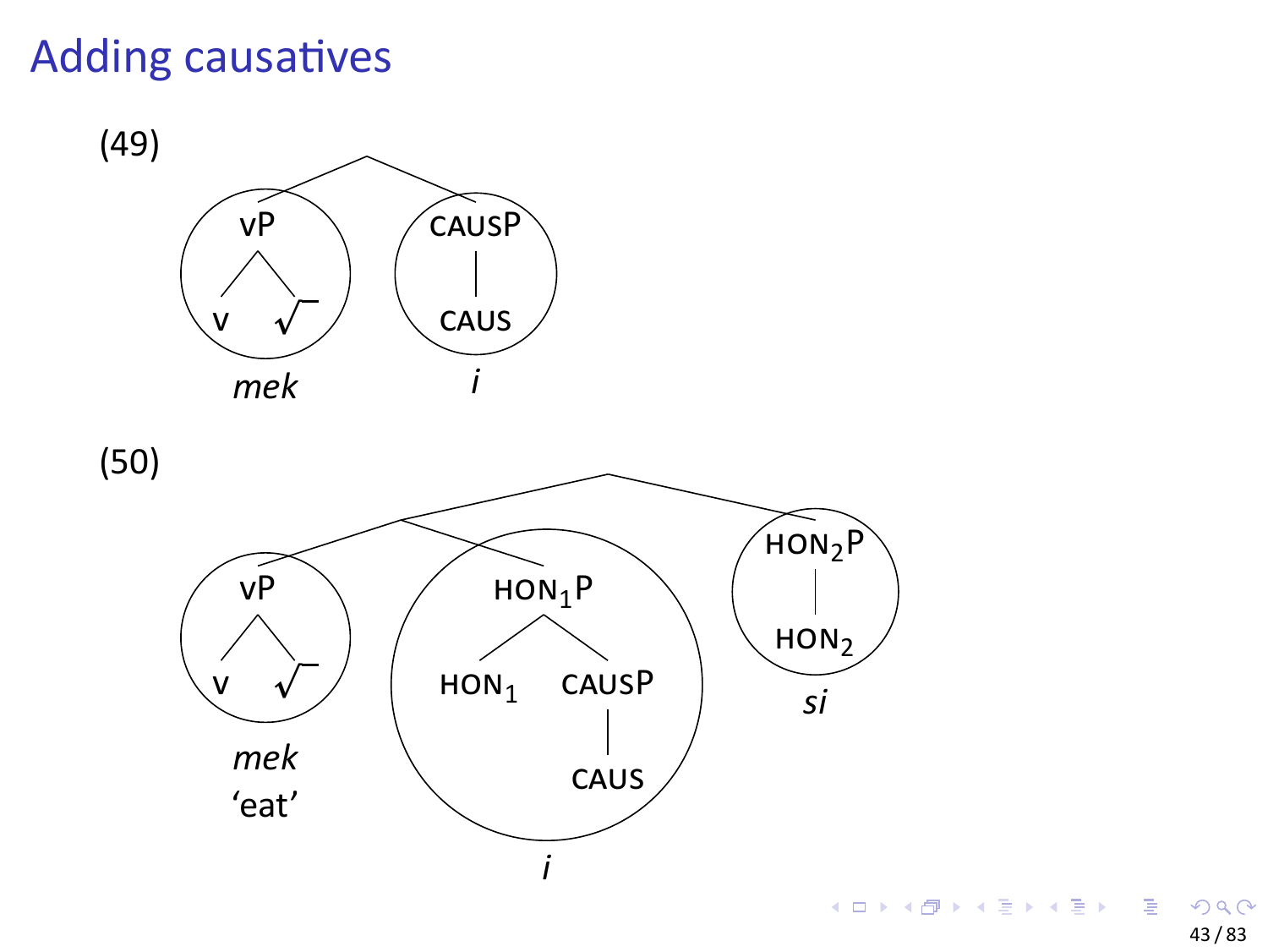### **Outline**

Late insertion

The challenge

Phrasal lexicalisation and pointers

Multiple exponence

#### Non‐local allomorphy

A Korean paradox Causative intervention Decomposing HON Adding causatives Adding negation Explaining the paradox

Korean po‐constructions

#### **Conclusion**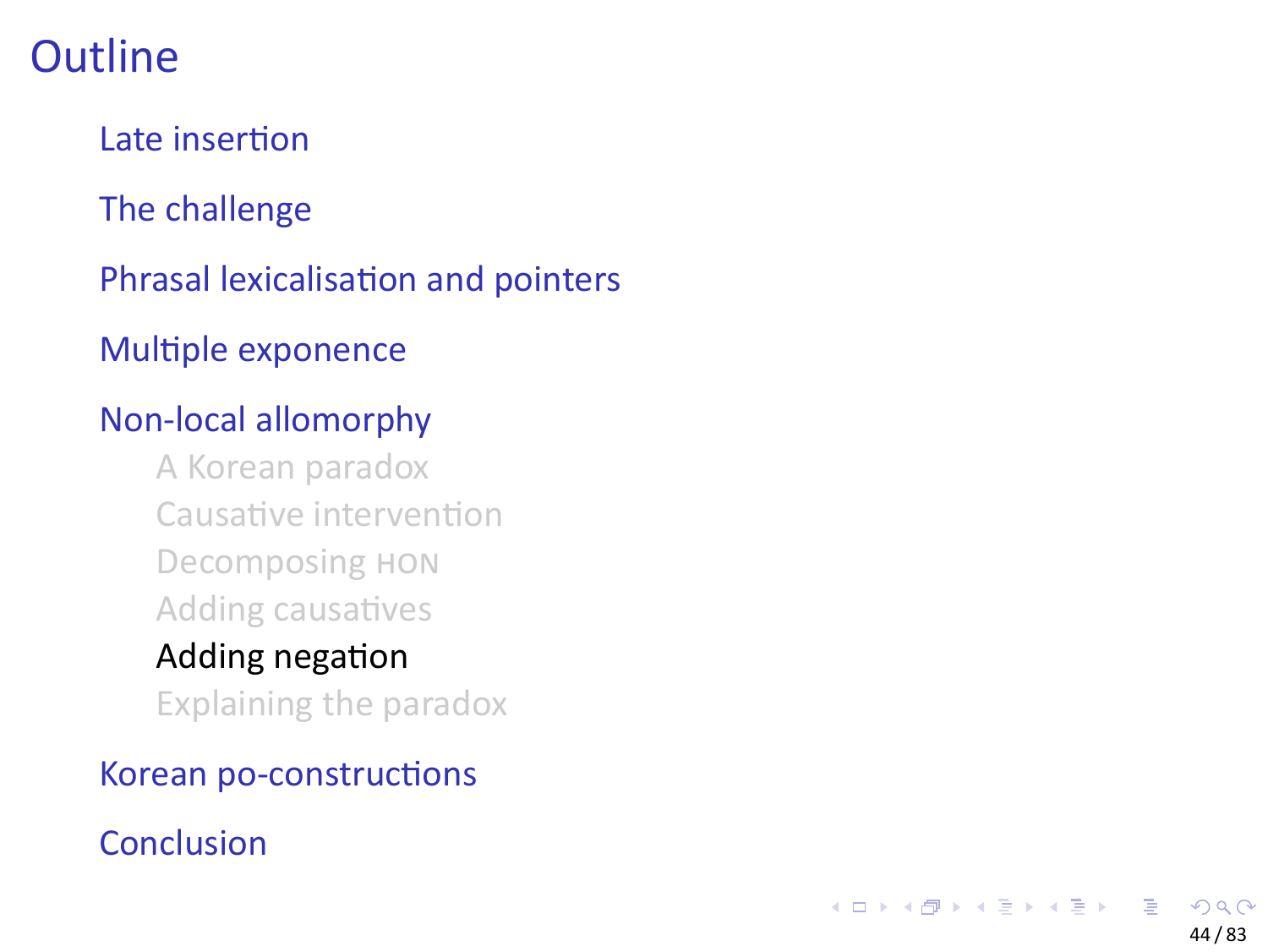## Adding negation

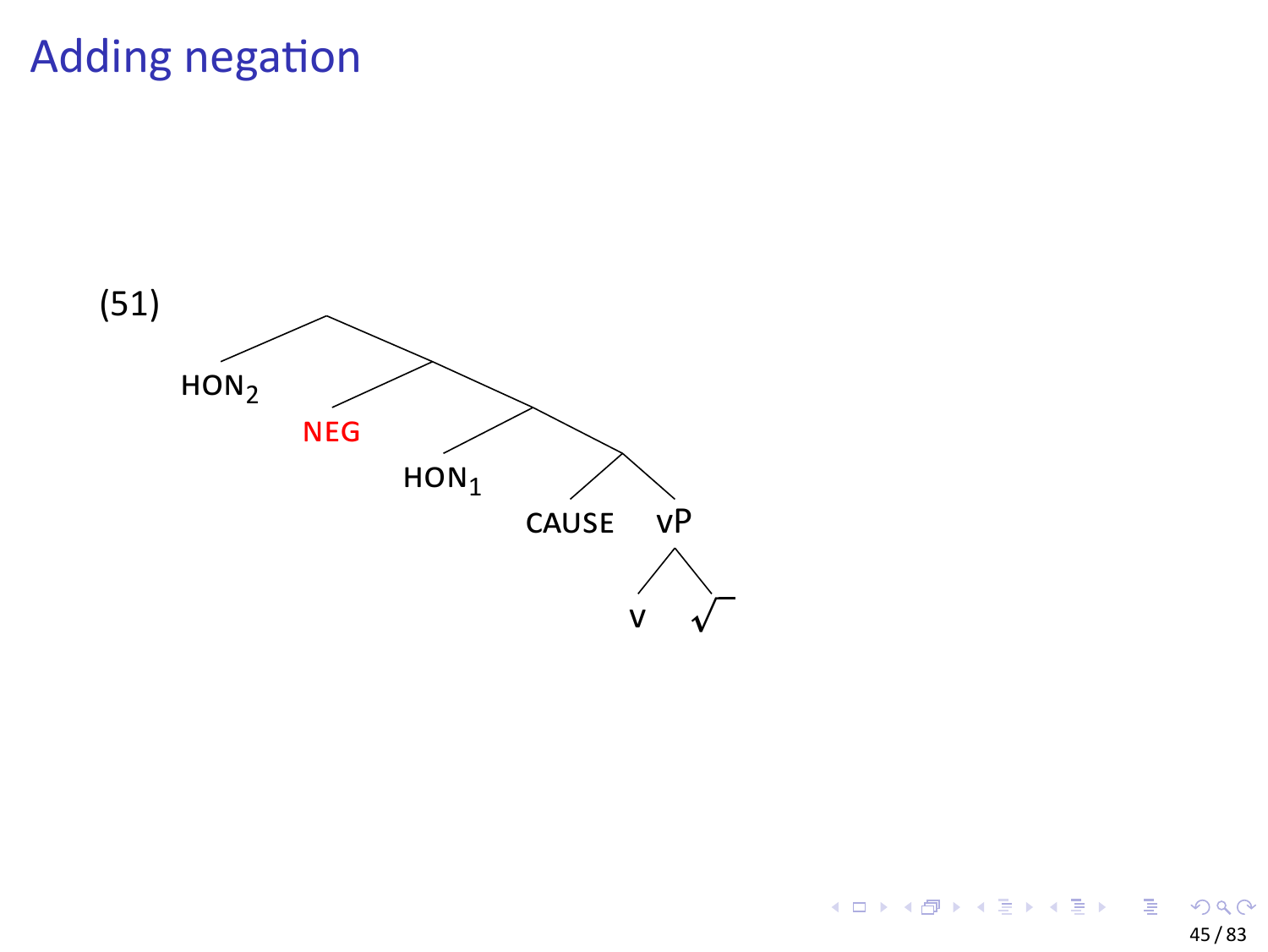

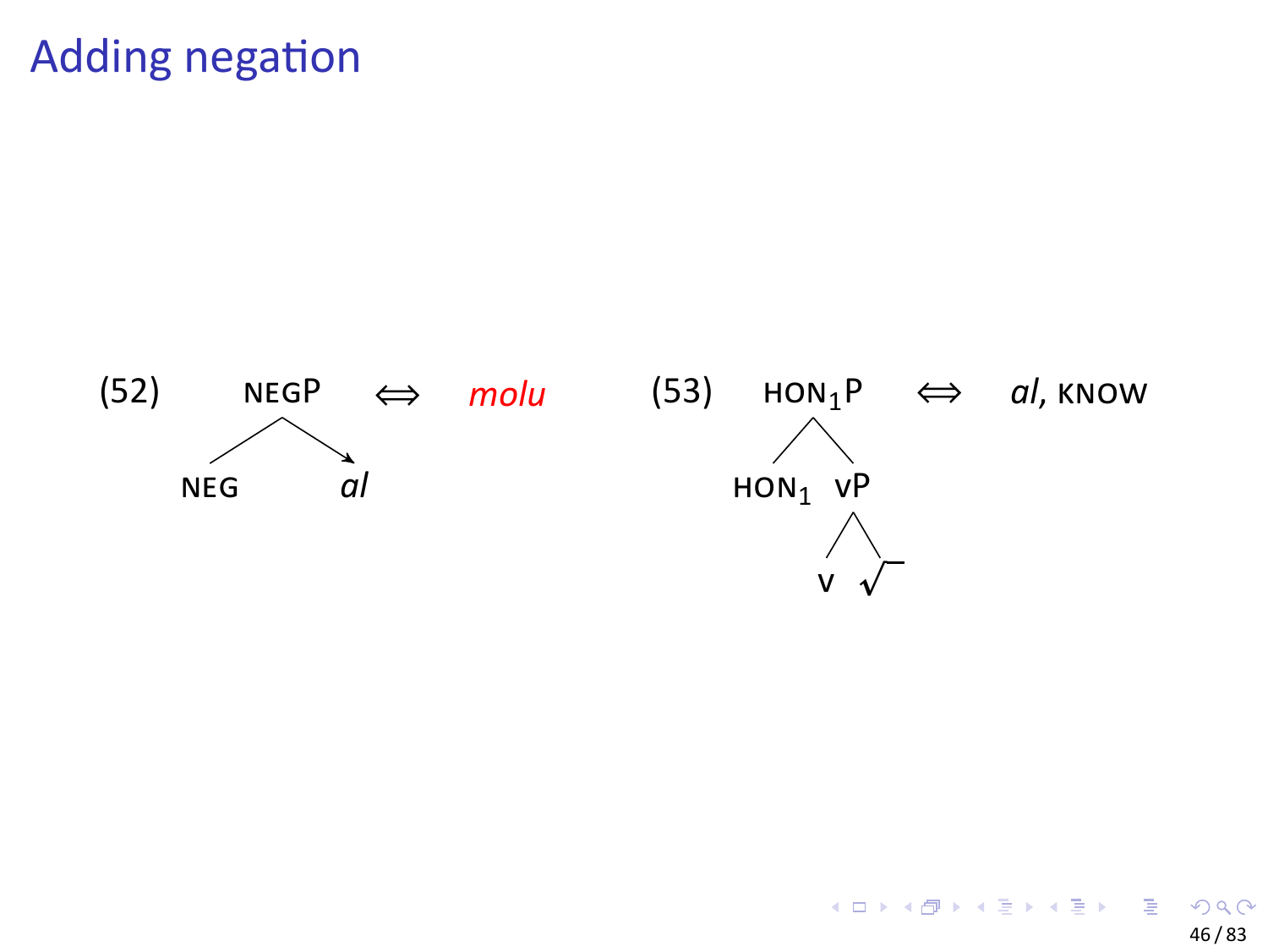## Adding negation



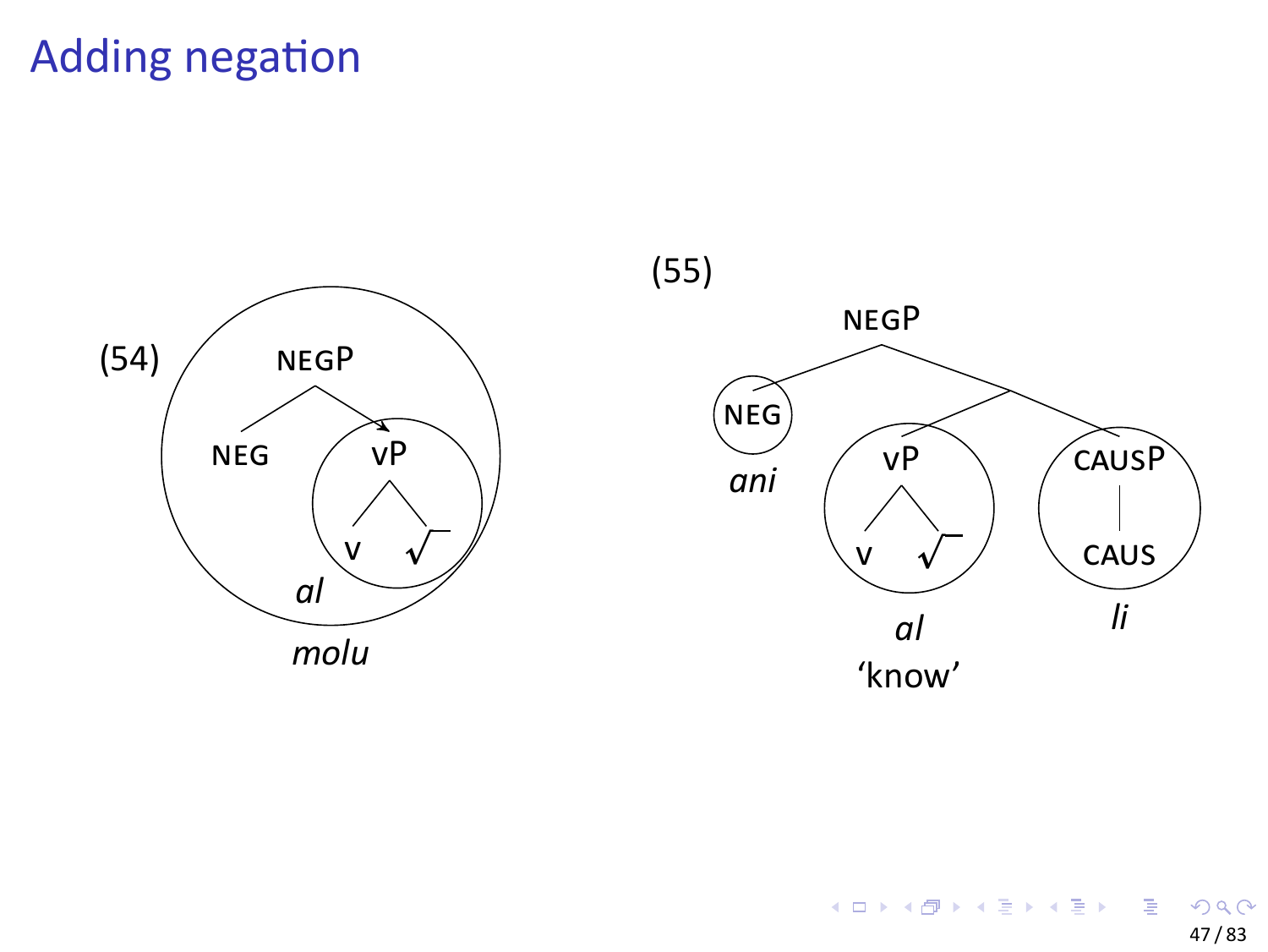## Adding negation

(56) a. *<sup>p</sup>*

 $\sqrt{\text{\tiny K}NOW}$  al 'know' b. NEG *<sup>p</sup>*

 $\begin{array}{ccc} \n\text{p.} & \text{neg } \mathbf{v} \\
\text{c.} & \sqrt{\end{array}$ 

 $\sqrt{x}$ NOW molu 'not know'<br> $\sqrt{x}$ NOW CAUS al-li 'let know, i al-li 'let know, inform'

d. NEG *<sup>p</sup>* KNOW CAUS ani/mos al‐li 'not inform'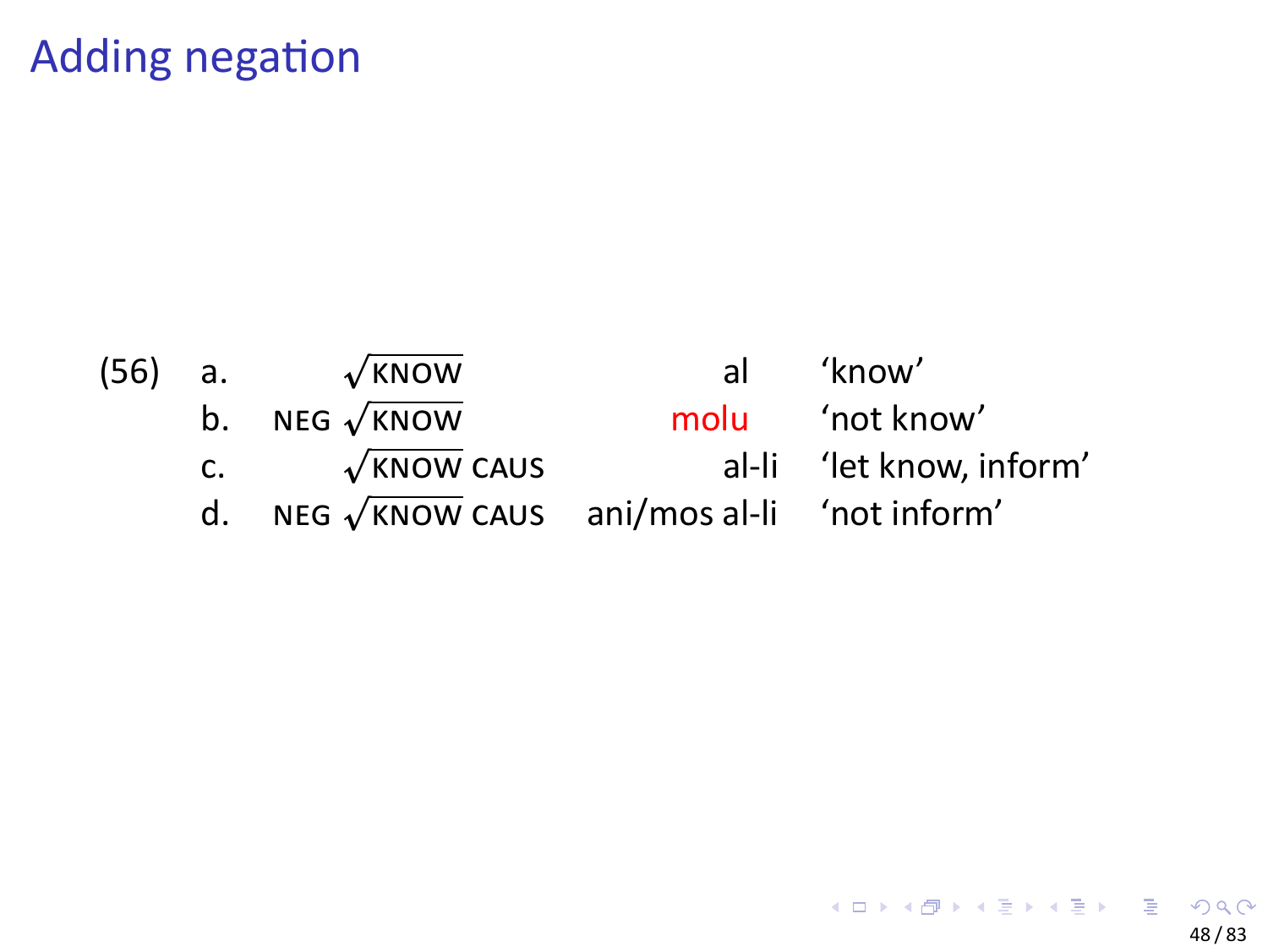### **Outline**

Late insertion

The challenge

Phrasal lexicalisation and pointers

Multiple exponence

#### Non‐local allomorphy

A Korean paradox Causative intervention Decomposing HON Adding causatives Adding negation

#### Explaining the paradox

Korean po‐constructions

#### **Conclusion**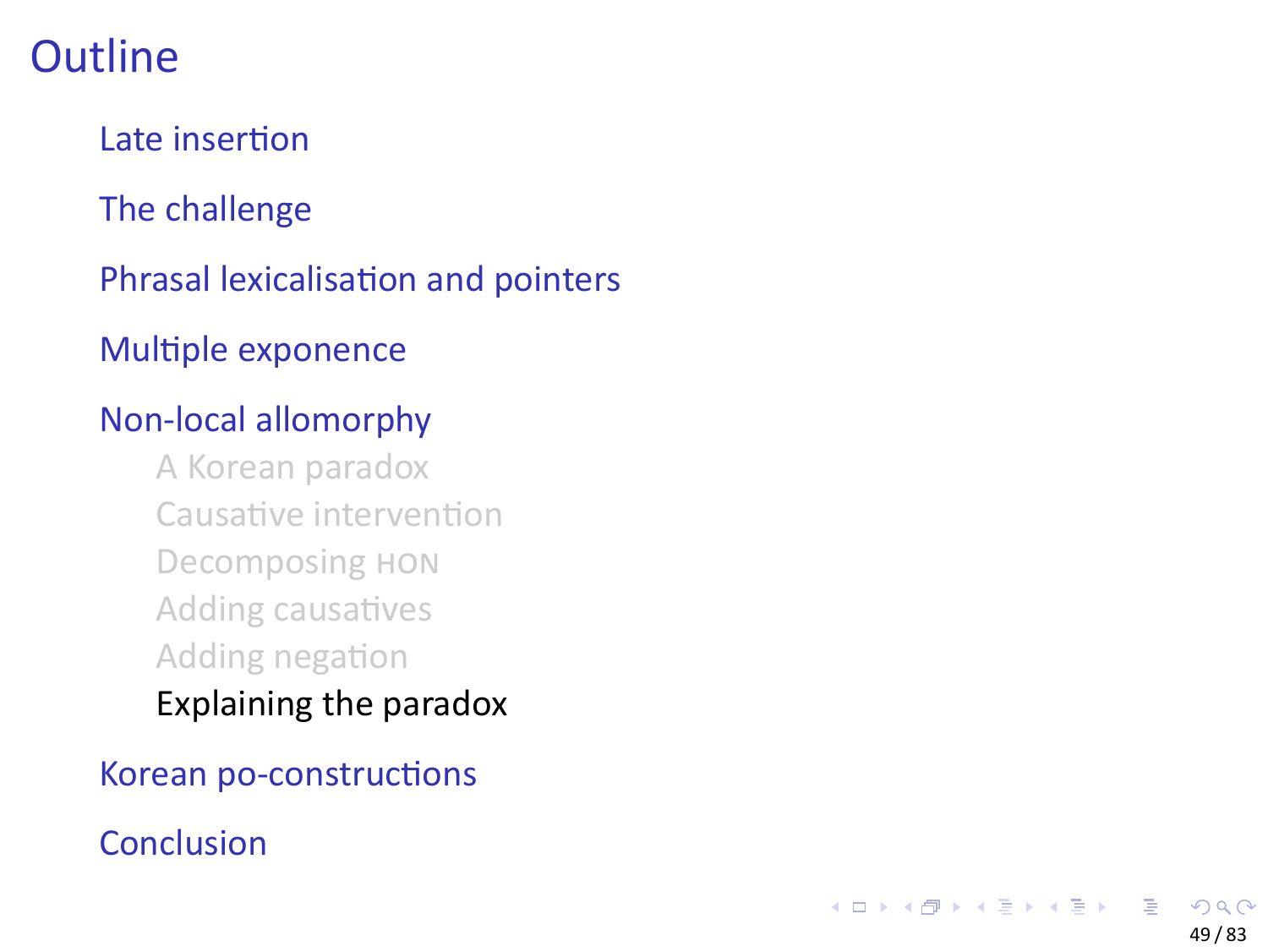| (25) |                      | regular pattern    | /EXIST          | <b>KNOW</b> |
|------|----------------------|--------------------|-----------------|-------------|
|      | а.                   | $\sqrt{x}$         | iss             | al          |
|      | NEG $\sqrt{X}$<br>b. |                    | eps             | molu        |
|      | $\mathsf{C}$ .       | $\sqrt{x}$ HON     | kyey-si         | al-si       |
|      | d.                   | NEG $\sqrt{X}$ HON | ani/mos kyey-si | molu-si     |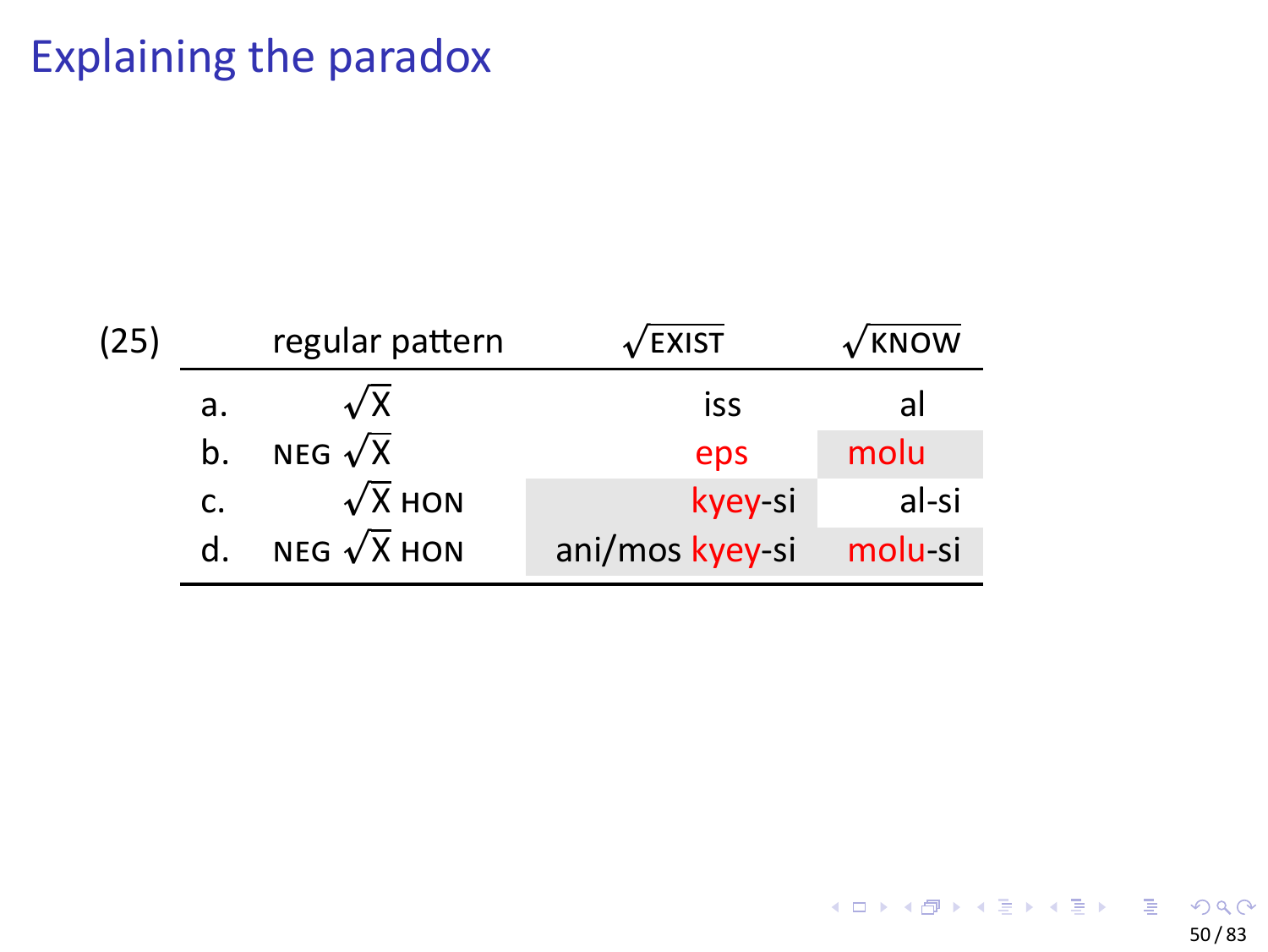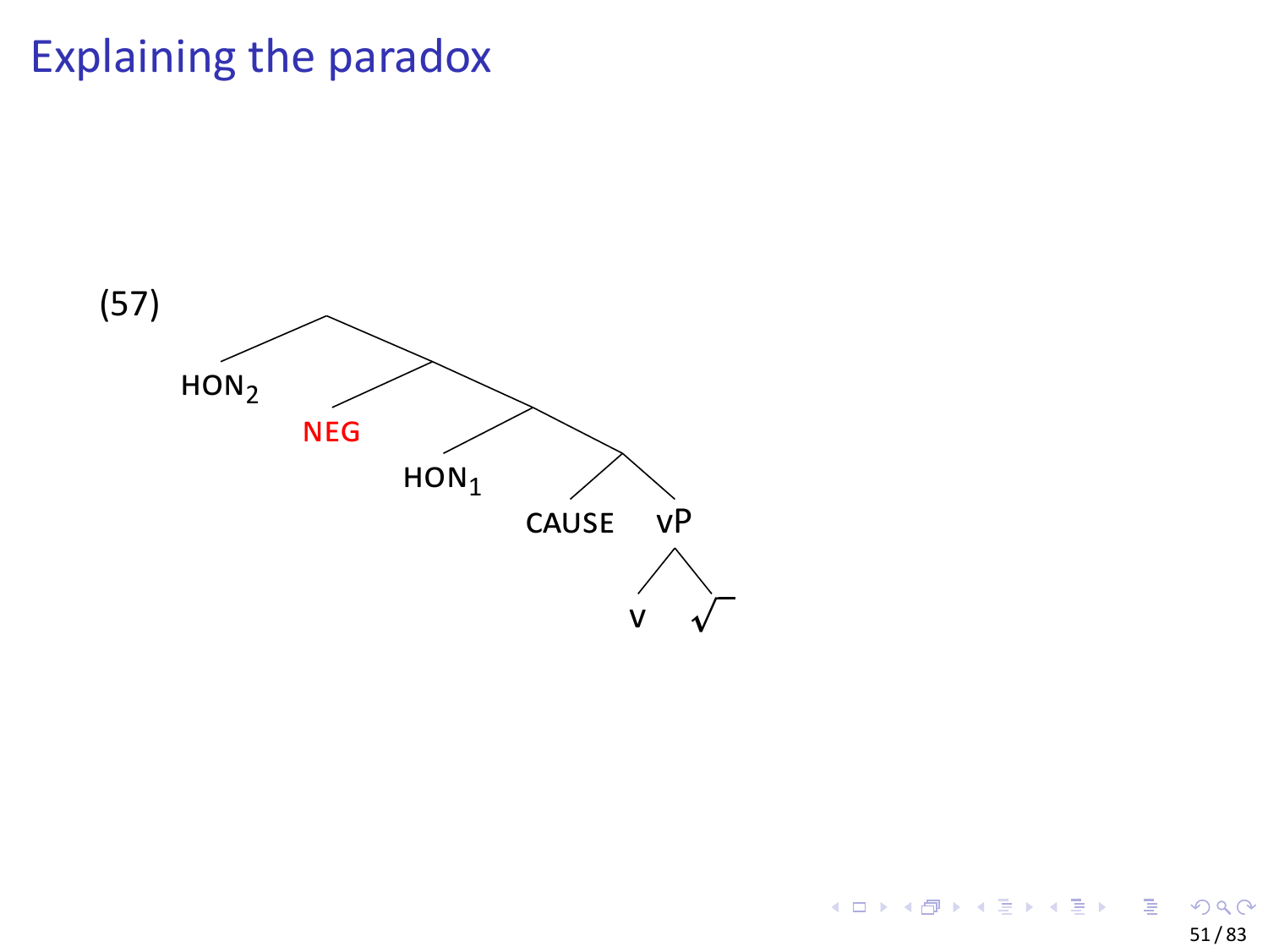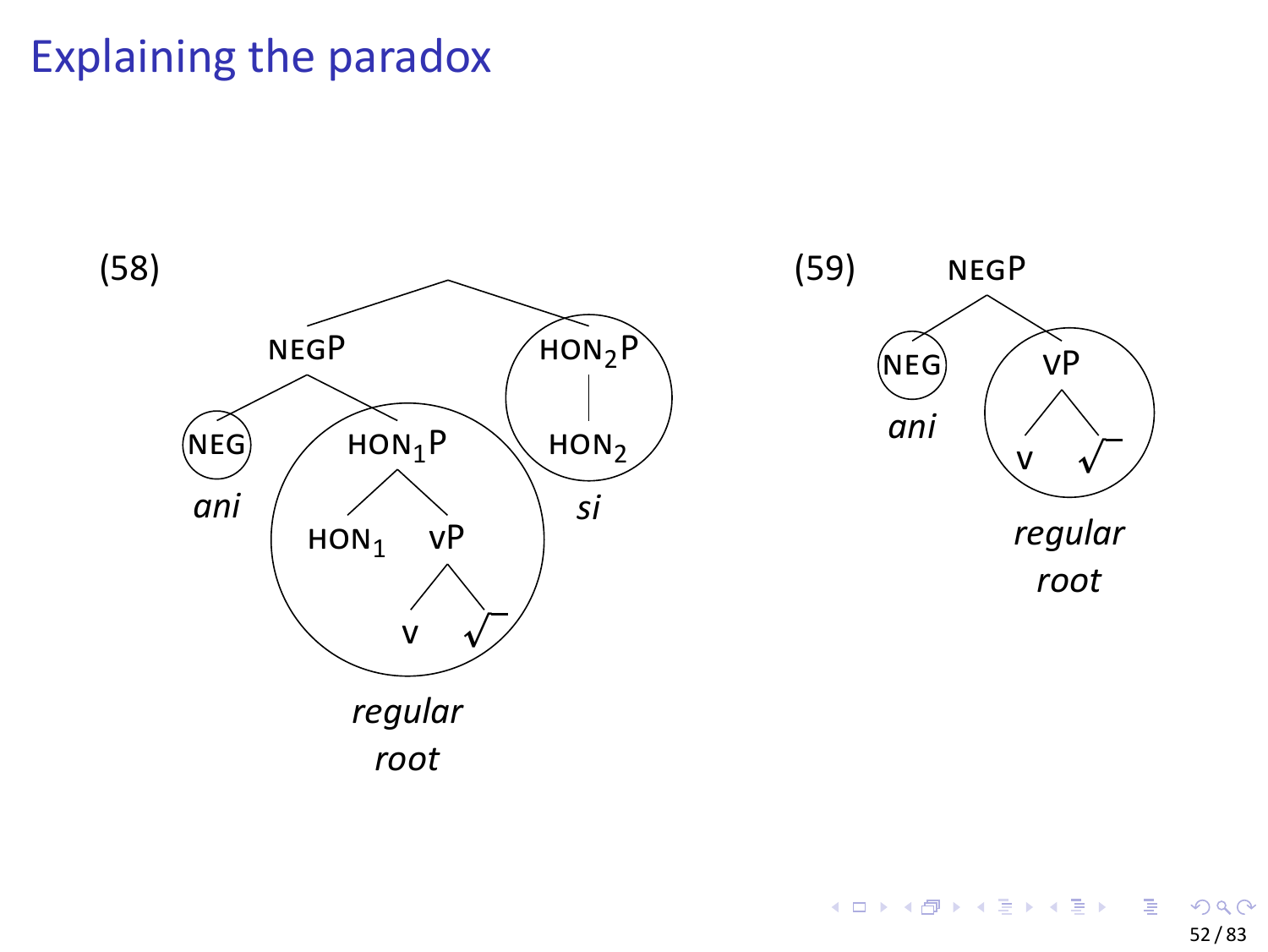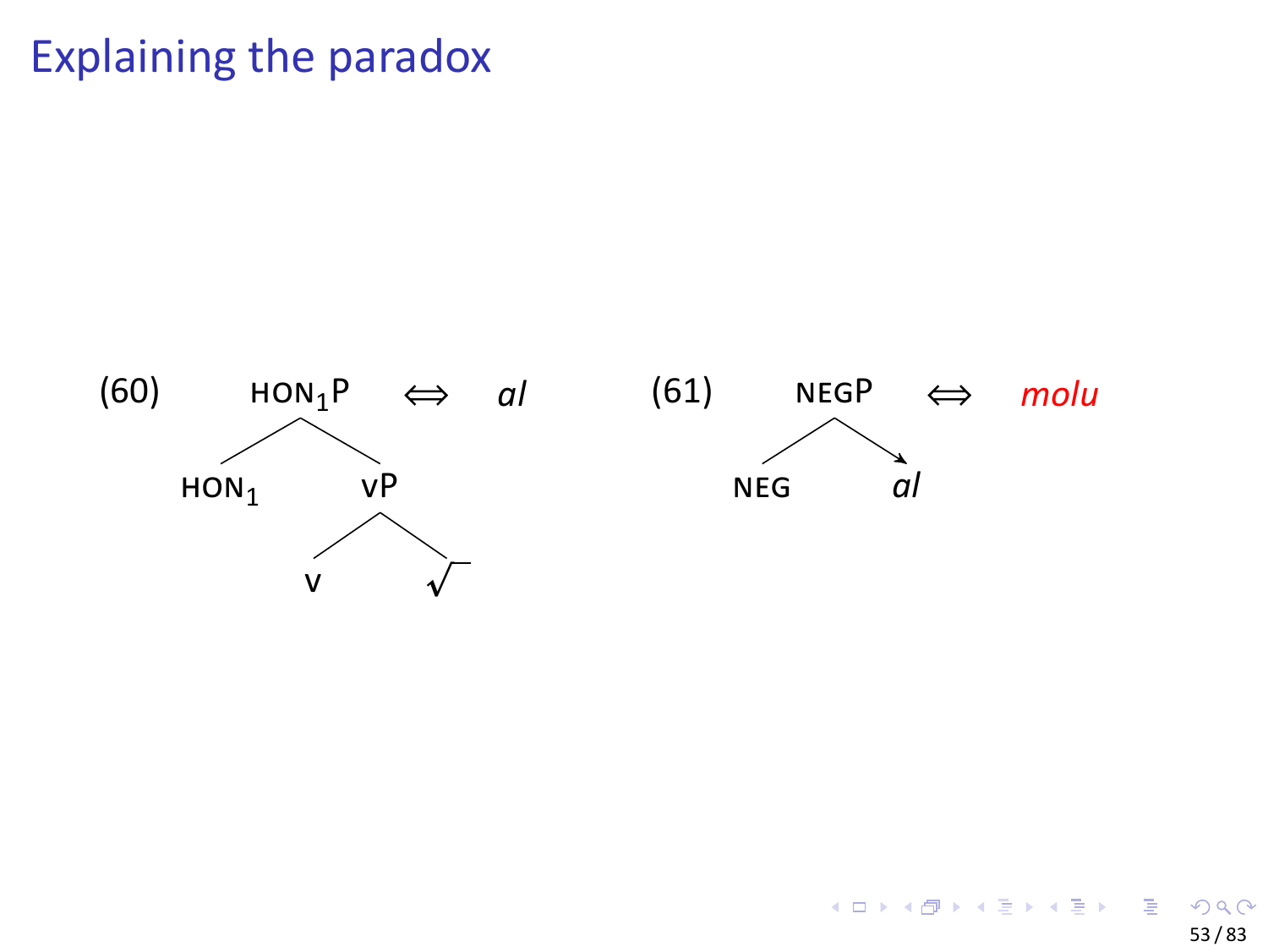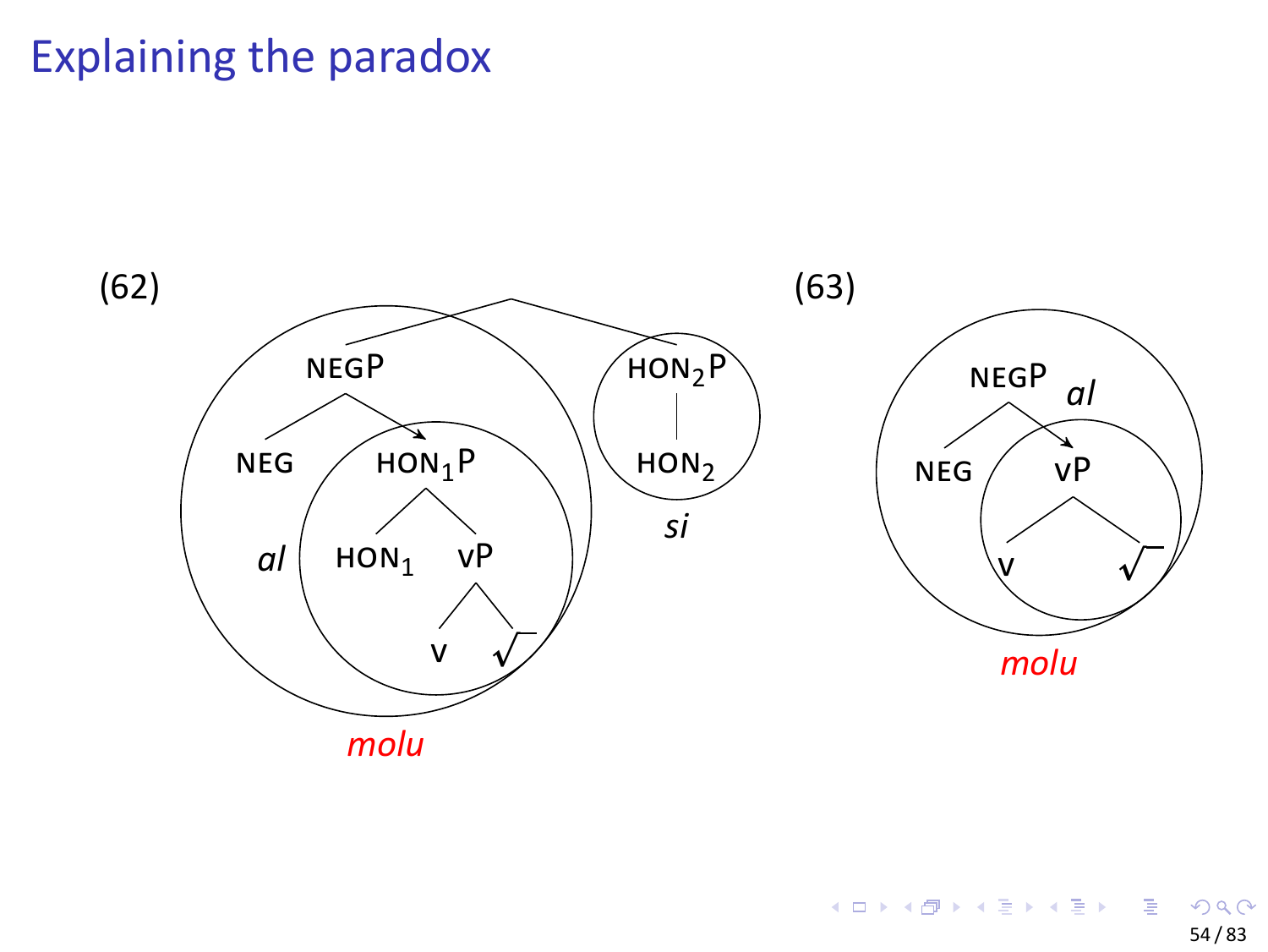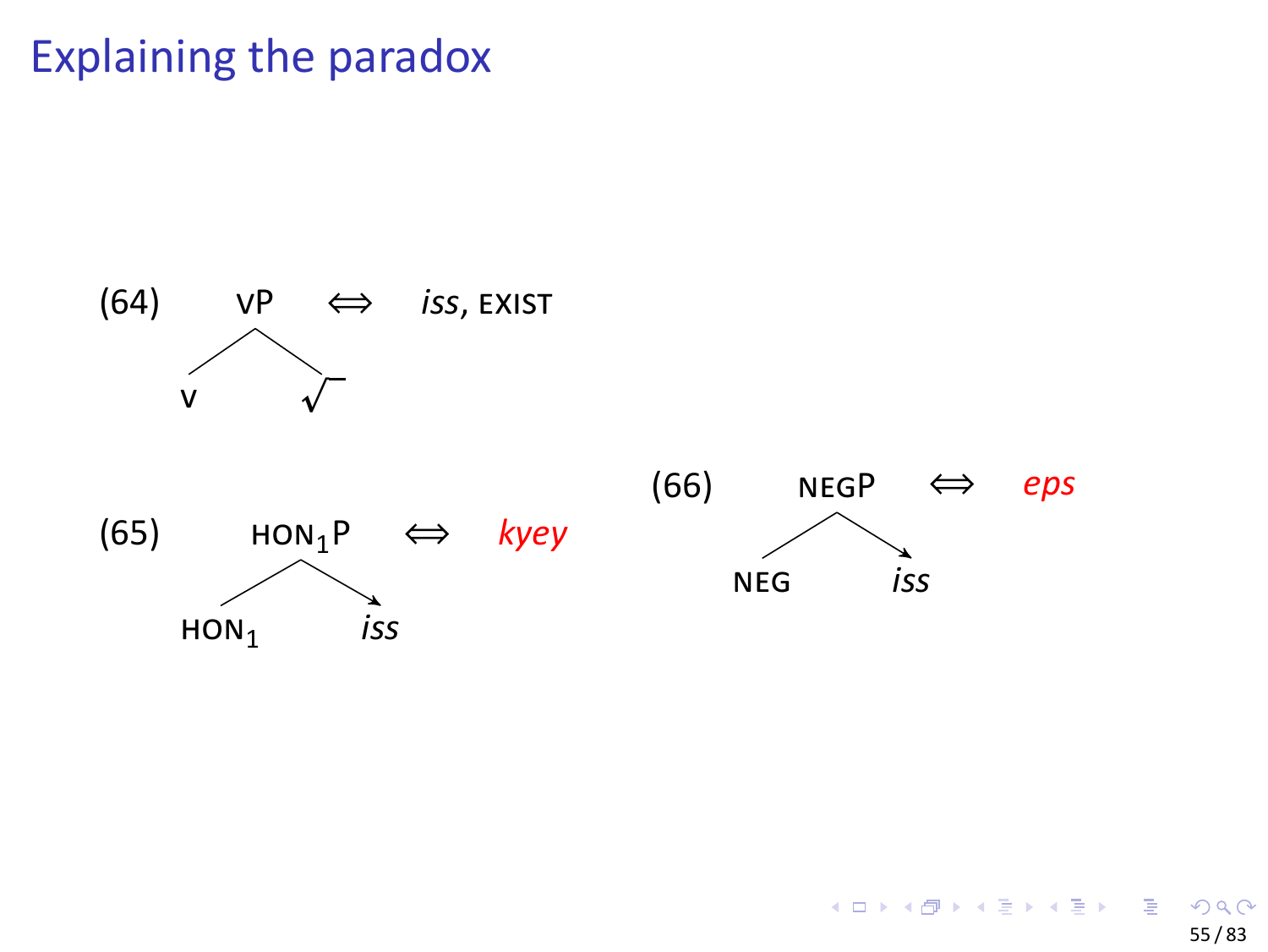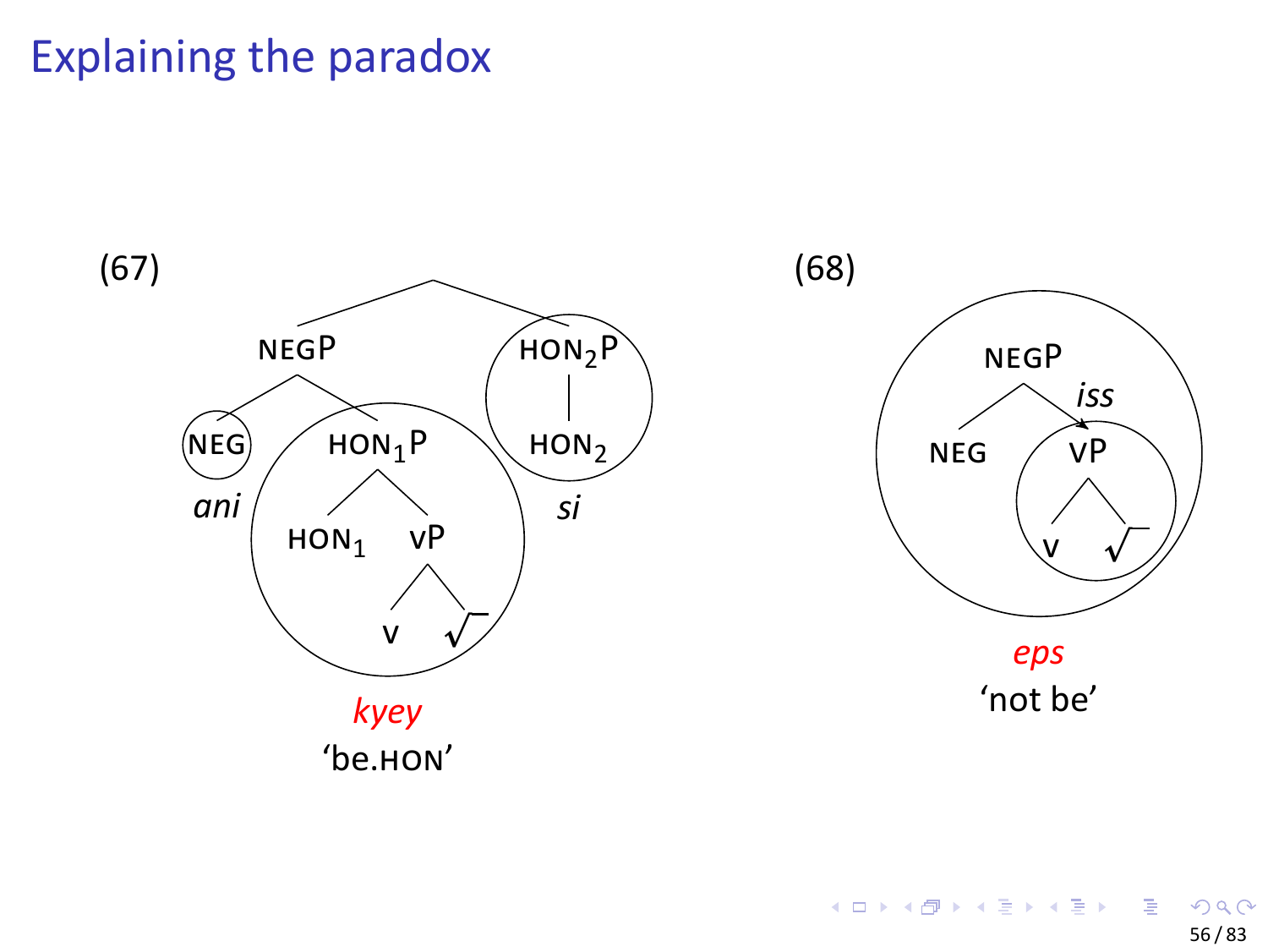#### **Outline**

Late insertion

The challenge

Phrasal lexicalisation and pointers

Multiple exponence

#### Non‐local allomorphy

A Korean paradox Causative intervention Decomposing HON Adding causatives Adding negation Explaining the paradox

#### Korean po‐constructions

#### Conclusion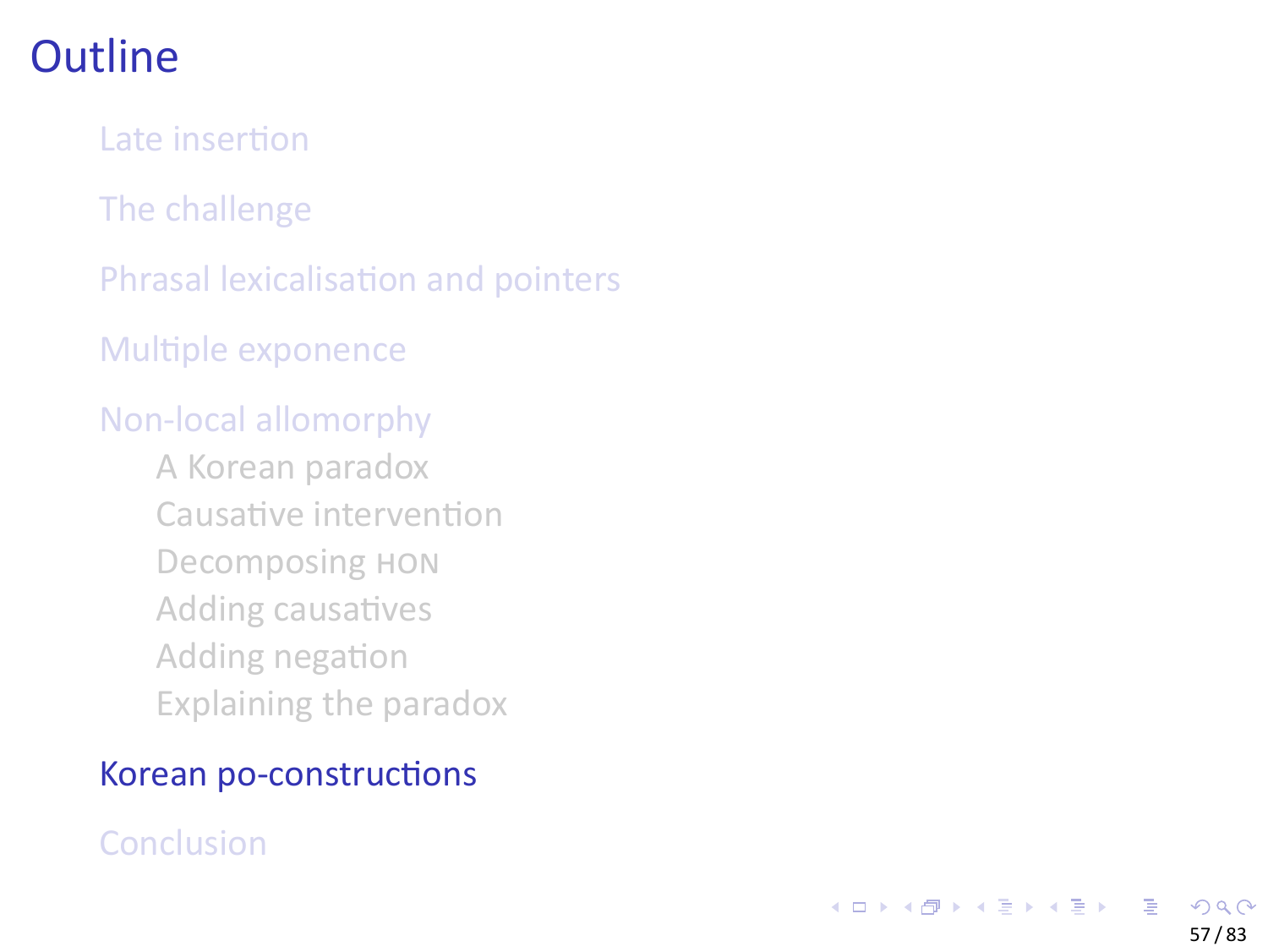### A pickle?

- (69) a. Halapeci‐kkeyse grandfather-NOM.HON the book-ACC read-HON-E ku chayk-ul ilk-(\*usi)-e po‐si‐ess‐ta try‐HON‐PST‐DECL 'Grandfather tried to read the book.' b. Halapeci‐kkeyse pang-eyse cwum-usi-e
	- grandfather-NOM.HON room-in sleep-HON-E po‐si‐ess‐ta try‐HON‐PST‐DECL 'Grandfather tried to sleep in the room.'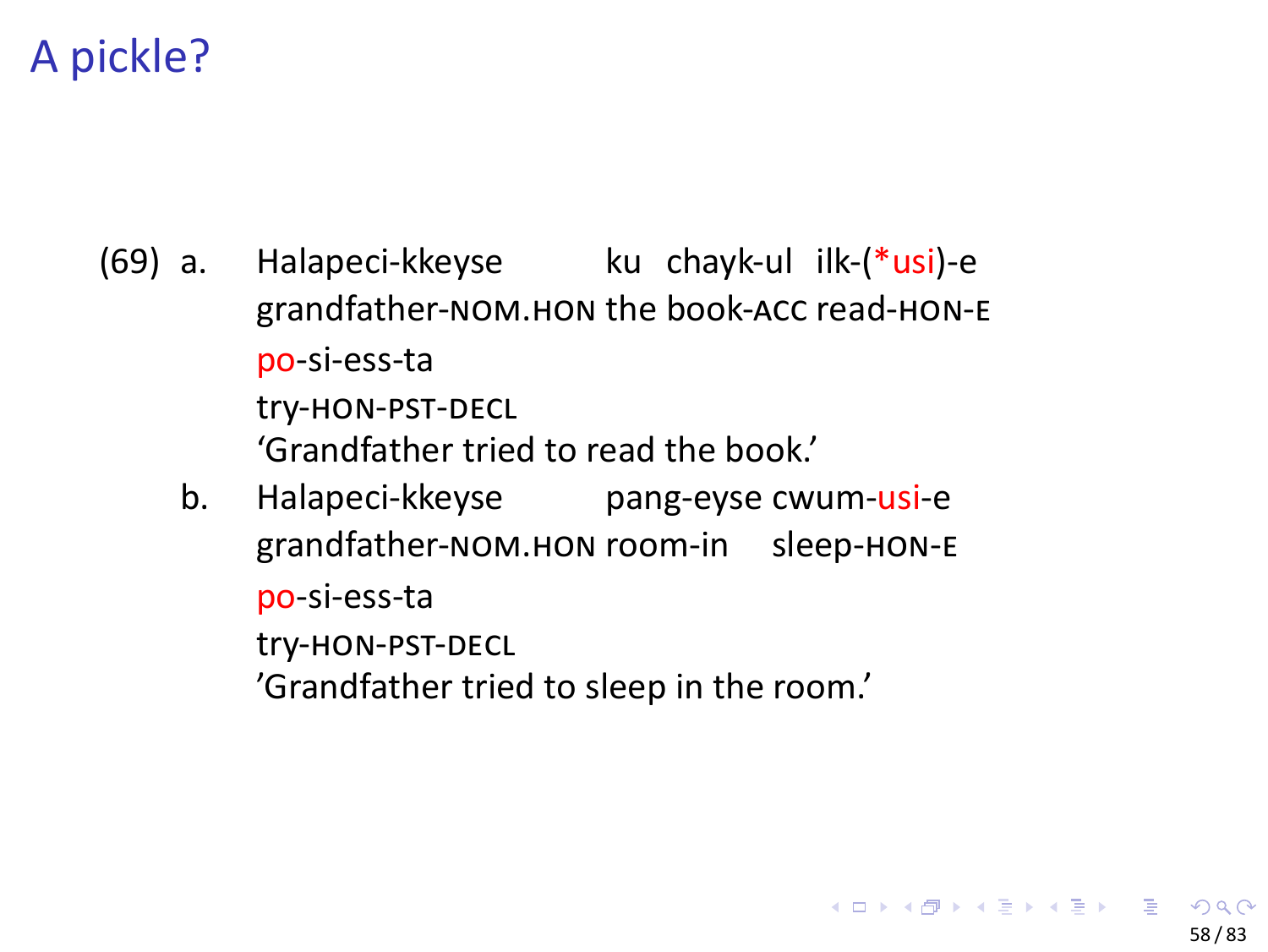(70) Halapeci-kkeyse cokum ca-a po-si-ess-ta granddad-NOM.HON a.little sleep-E try-HON-PST-DECL<br>'Grandfather tried to sleep a little.'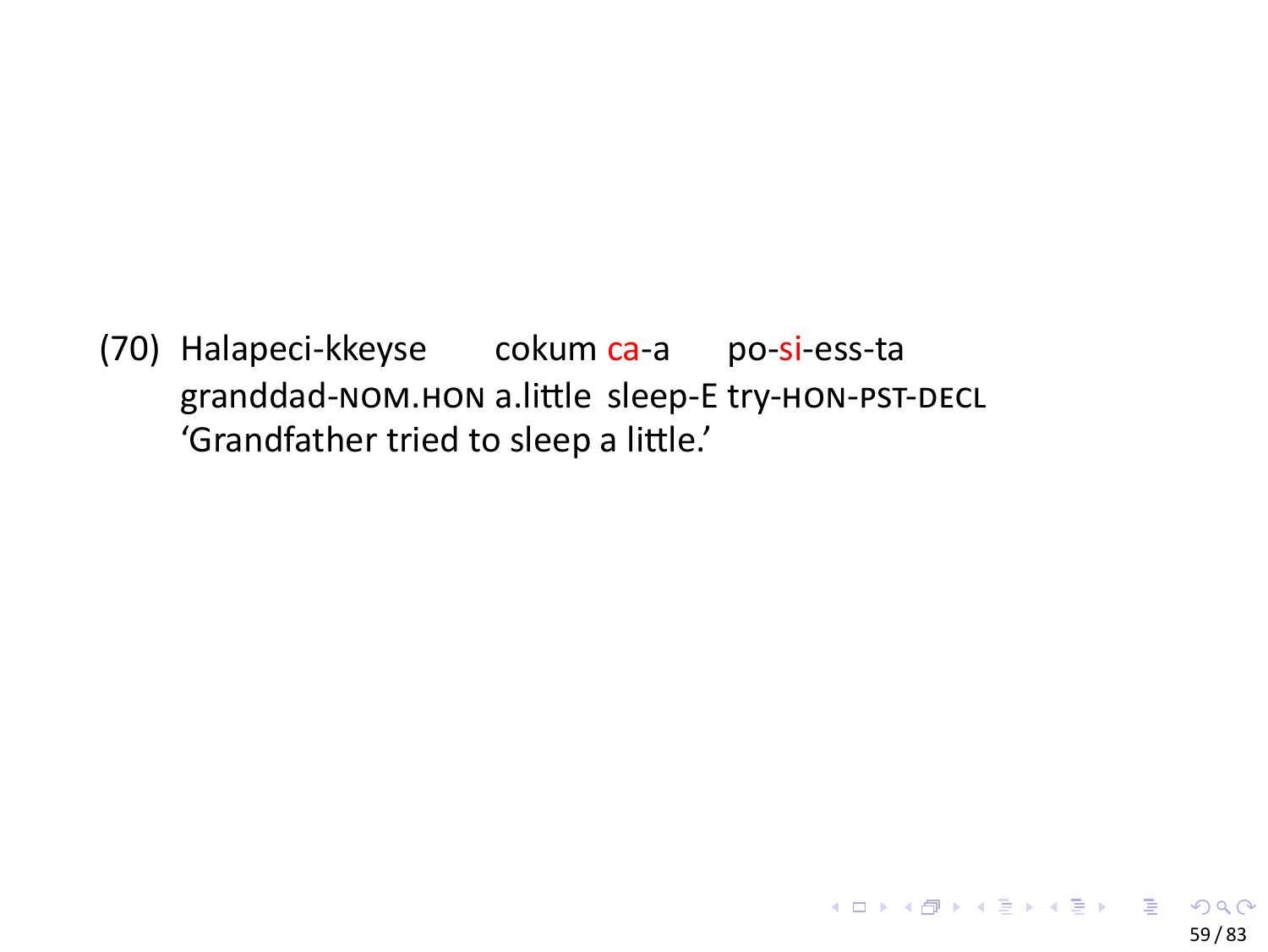Choi & Harley (2019):

- ▶ suppletive honorific verbs have been reanalysed and are no longer decomposable
- ▶ suppletion can be triggered by a higher HON-head
- $\blacktriangleright$  -(u)si on the suppletive honorific verb is not a suffix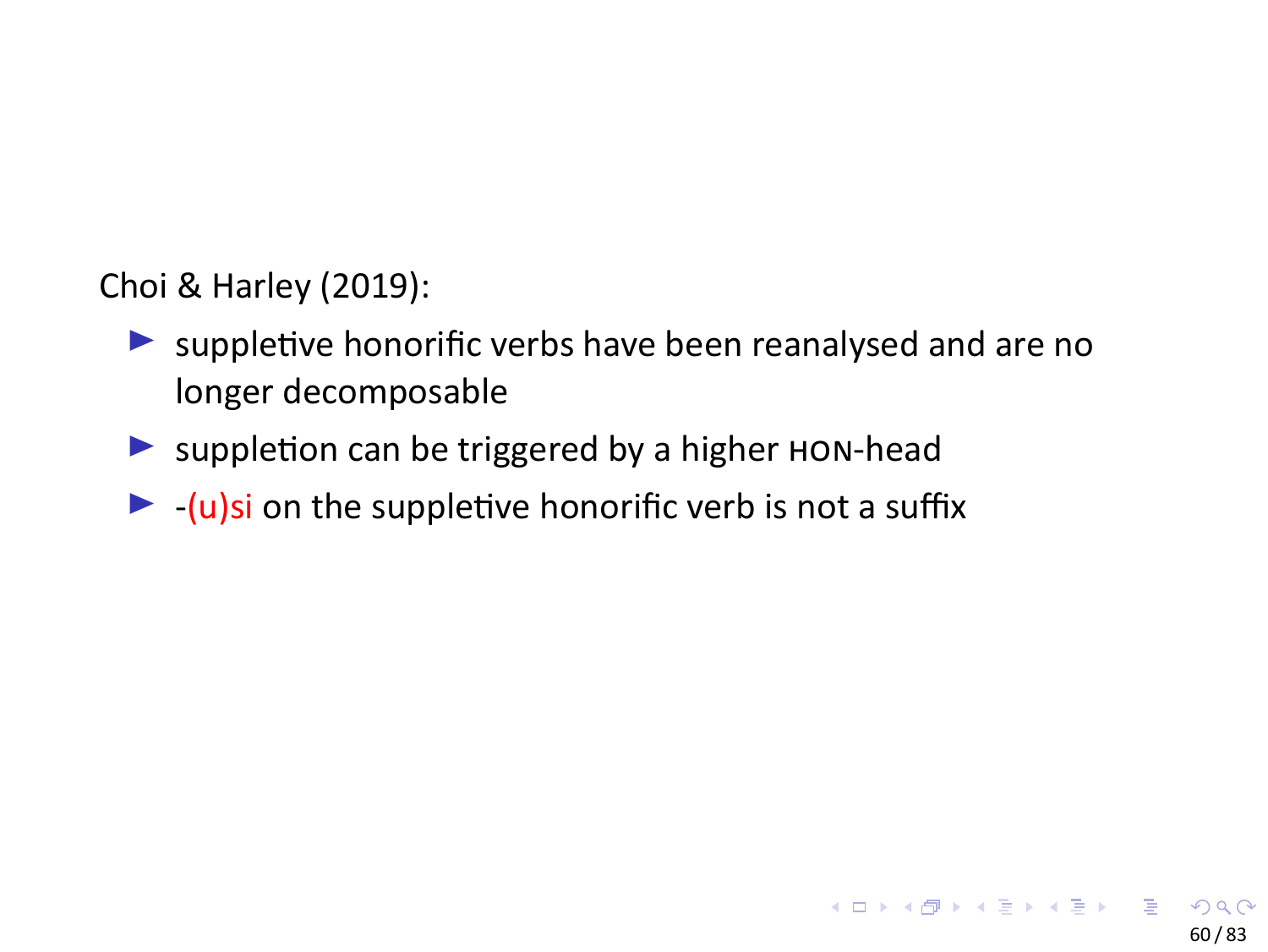#### Two issues

- ▶ all the roots that show honorific suppletion end in *‐(u)si*
	- ▶ Choi & Harley (2019) have to treat this as an accident
- ▶ Choi & Harley (2019) are forced to adopt an additional rule of exponence for *‐(u)si*
	- ▶ Hon  $\leftarrow$  *∮* / [{cwumwusi, kyeysi, capswusi} \_]
	- ▶ HON *↔* ‐(u)si / elsewhere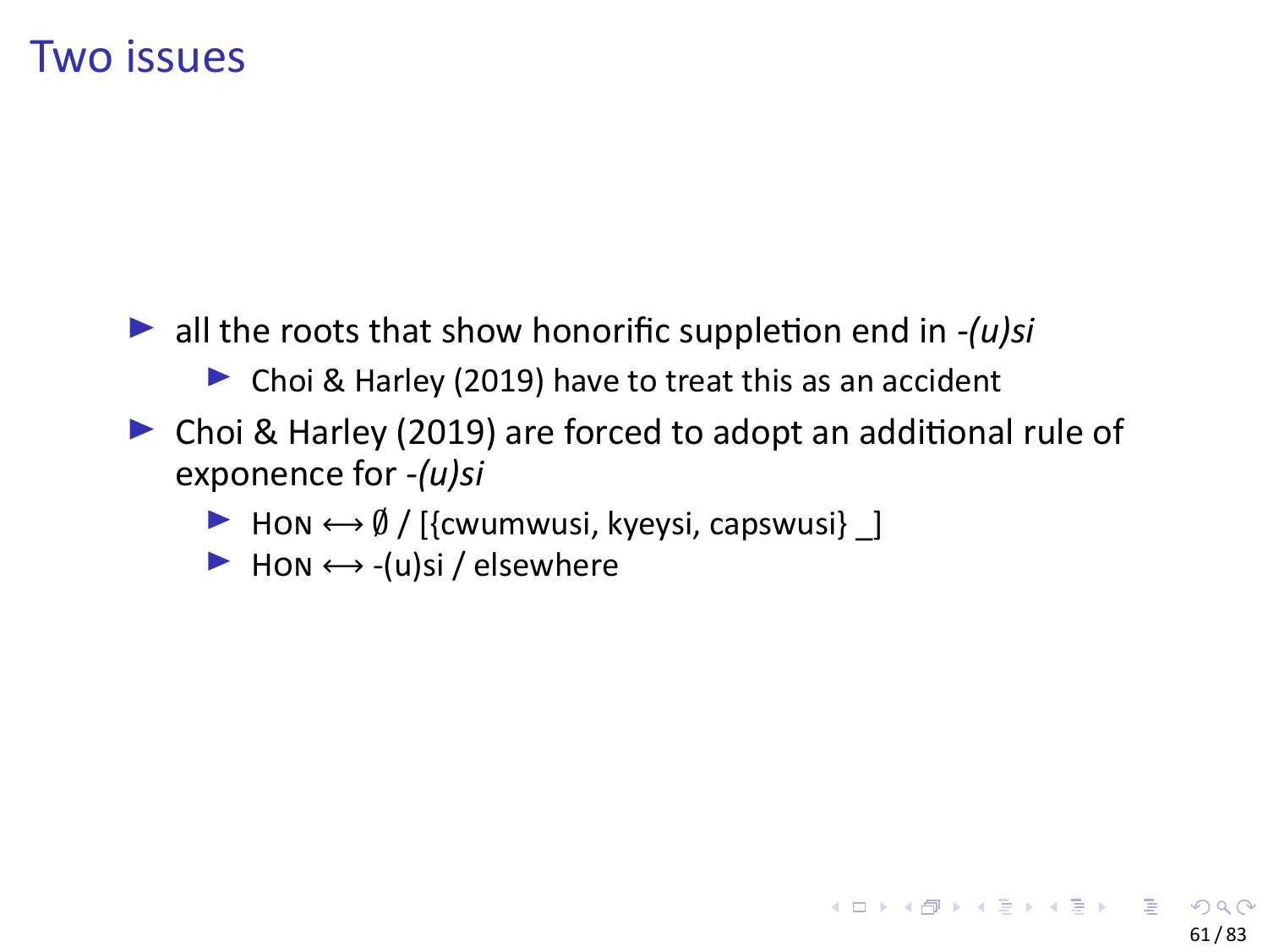## Solution (Part 1): Restructuring

- ▶ non-finite clauses = restructuring environment (cf. Wurmbrand 2001)
- ▶ non-finite clause may be impoverished i.e. lack HON heads, even when the context is honorific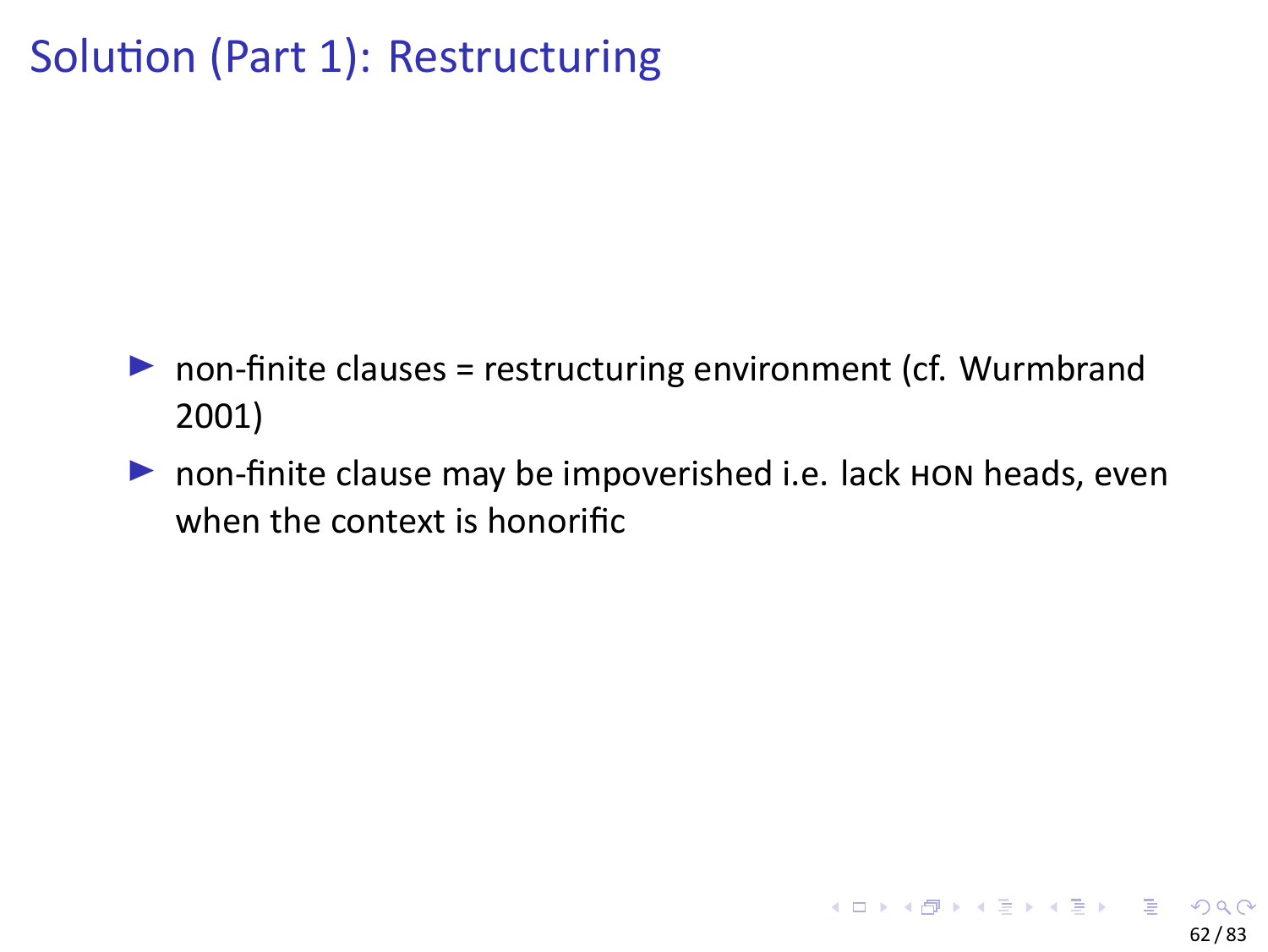- non-finite clauses lack a FIN feature
- in finite clauses FIN sits below  $\text{HON}_1$
- $\blacktriangleright$  update of the fseq:

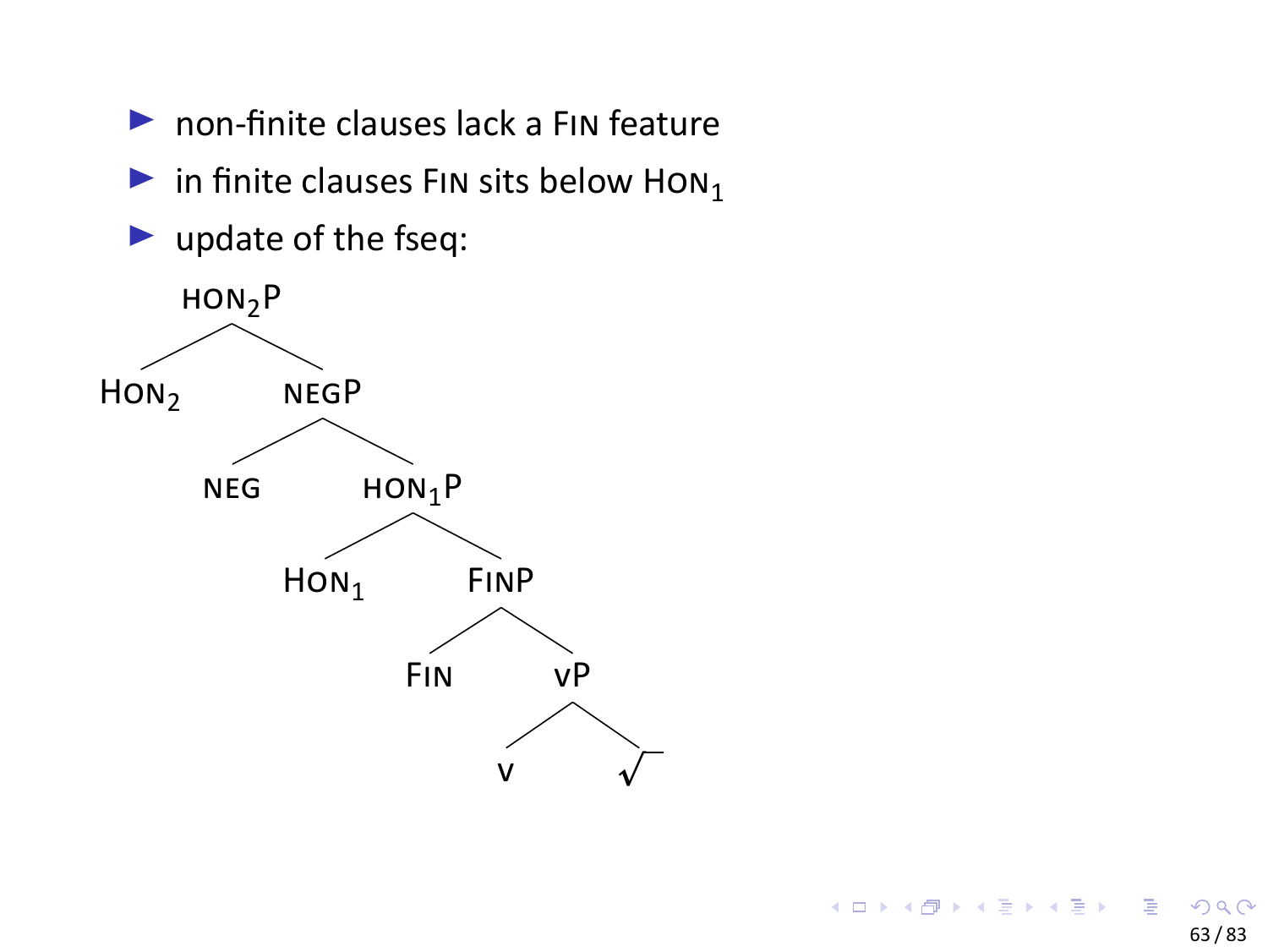Solution (Part II): Update lexical items

- ▶ verbs are specified for FIN
- $\blacktriangleright$  suppletive lexical items have pointers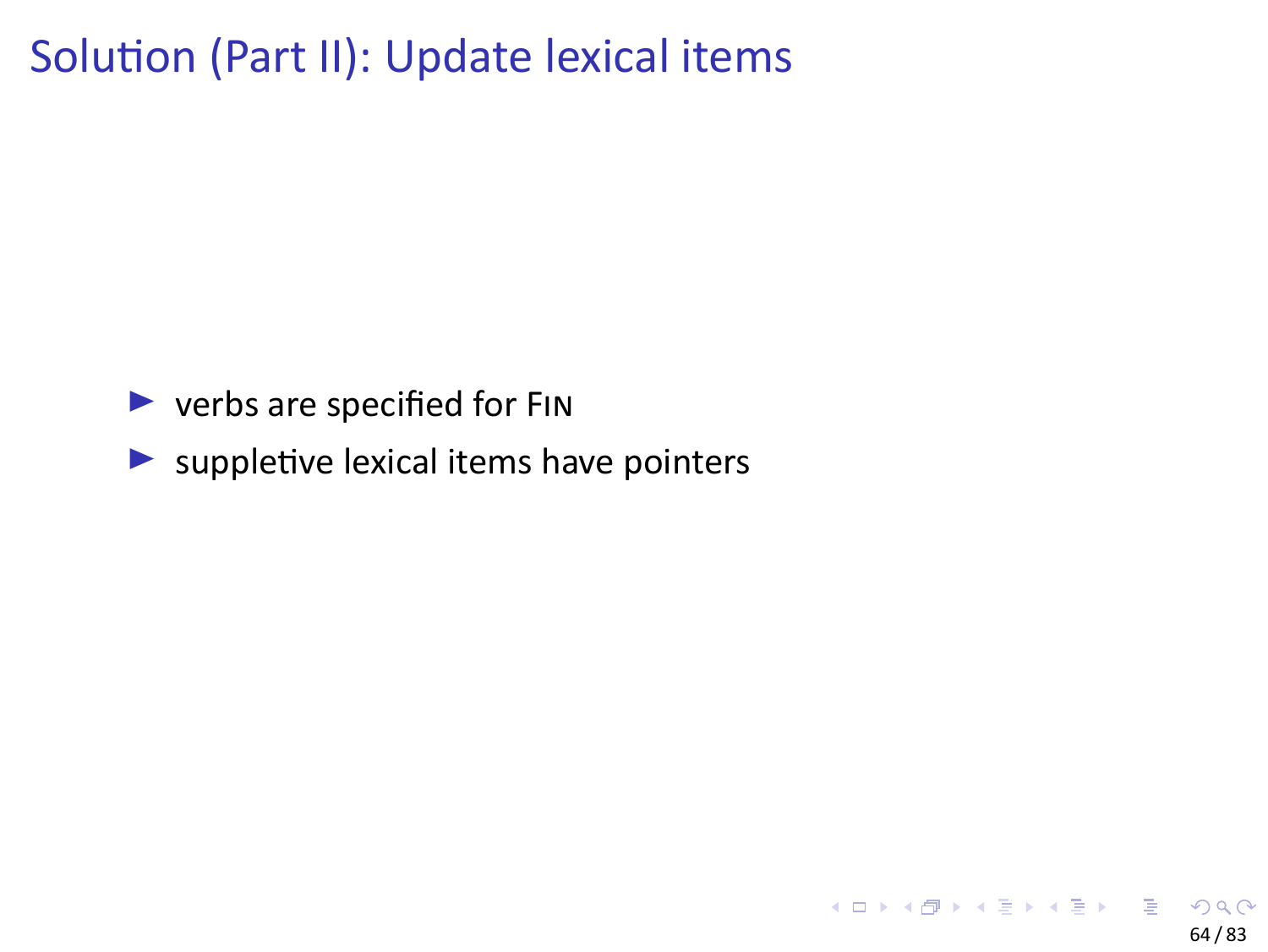## Regular roots: ilk 'read'



▶ *ilk*- 'read' (71) cannot lexicalise  $HON_1$  in a non-finite environment (76).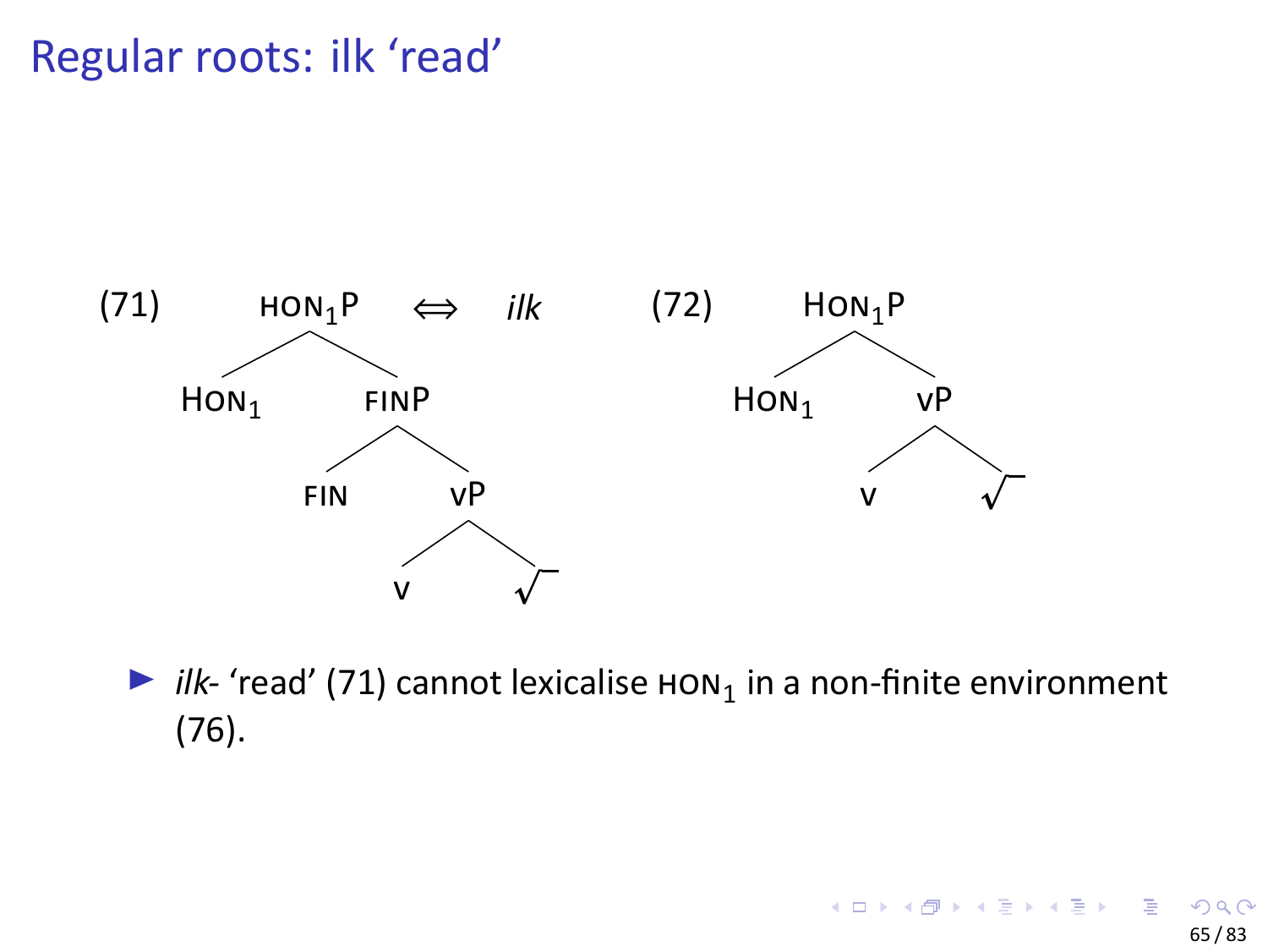

- $\blacktriangleright$  no LI in Korean spells out just HON<sub>1</sub>P
- $\blacktriangleright$  Hon<sub>1</sub> cannot be realised in non-finite environment
- ▶ derivation will backtrack, vP will be lexicalised
- $\blacktriangleright$  Hon<sub>2</sub> builds on Hon<sub>1</sub> and will not be merged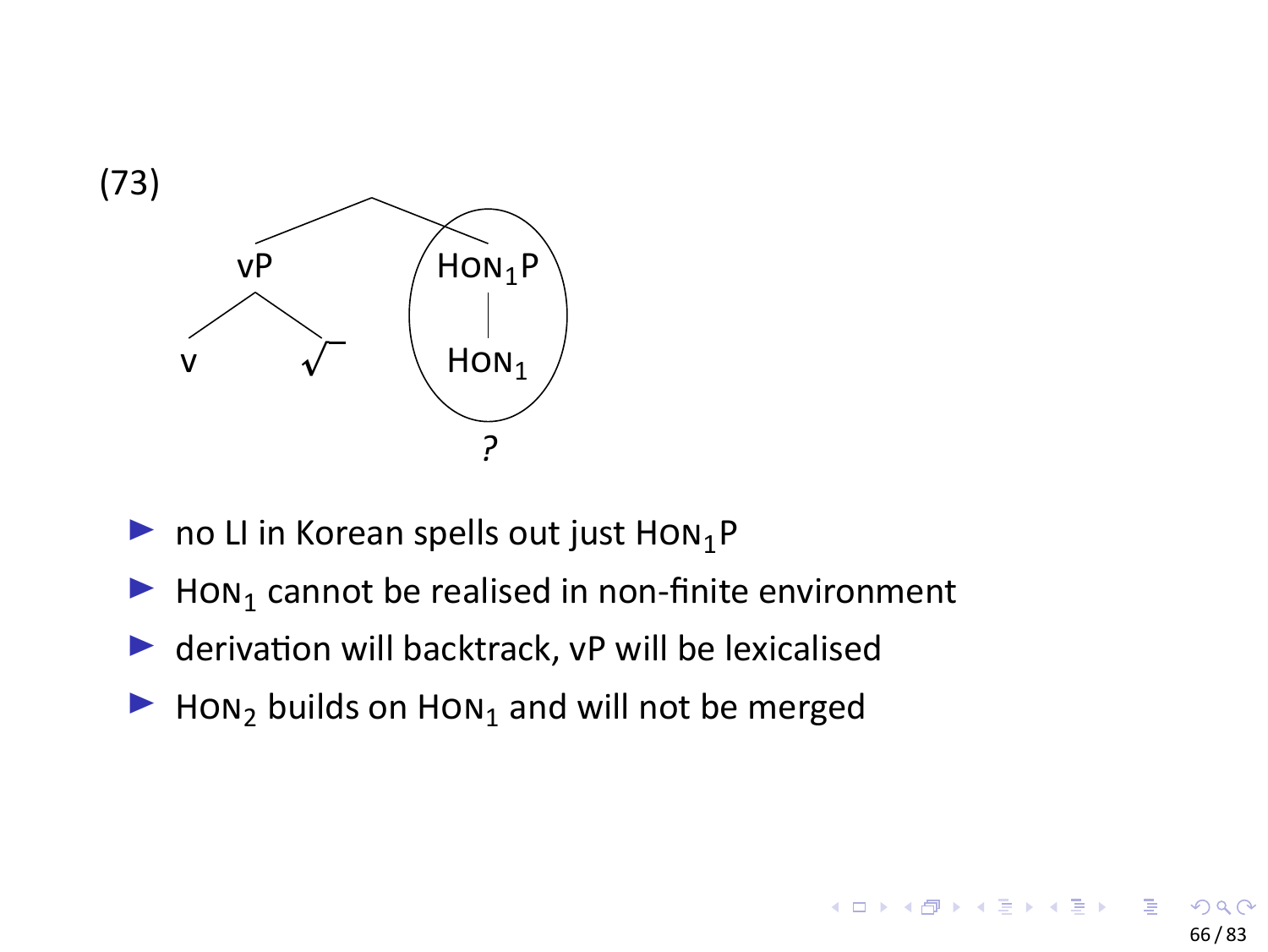# Suppletive roots



- $\blacktriangleright$  (74) has a pointer to the regular root (75)
- ▶ (75) can shrink at the top and lexicalise just vP, and hence a structure without FIN, (76)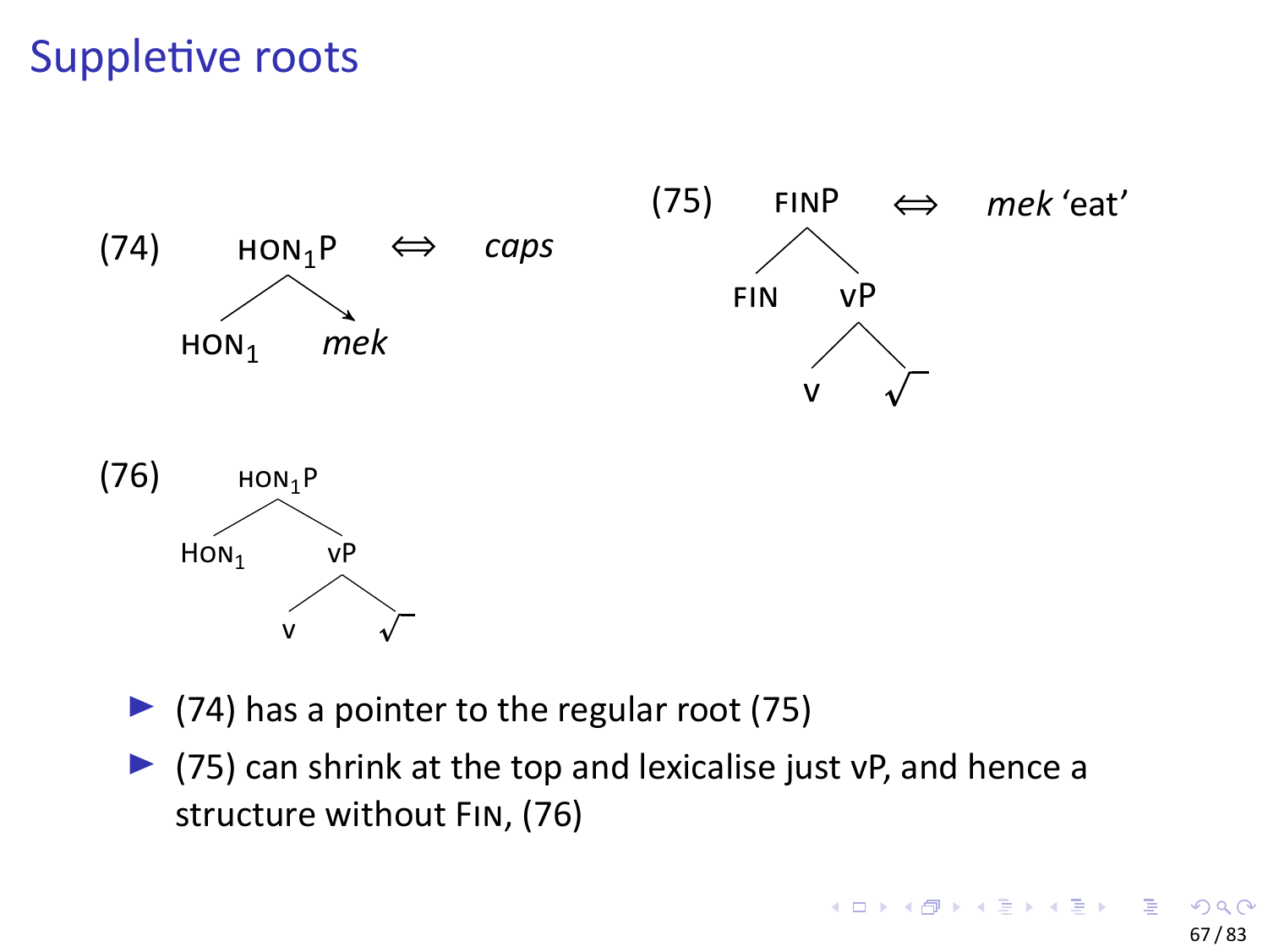# Suppletive roots and free variation

- (77) Halapeci-kkeyse cokum ca-a po-si-ess-ta granddad-NOM.HON a.little sleep-E try-HON-PST-DECL 'Grandfather tried to sleep a little.'
	- only vP is lexicalised
	- $\triangleright$  po-verbs can select for full or reduced infinitival complements
	- Inpoverishment is optional and depends on the structure of the lexicon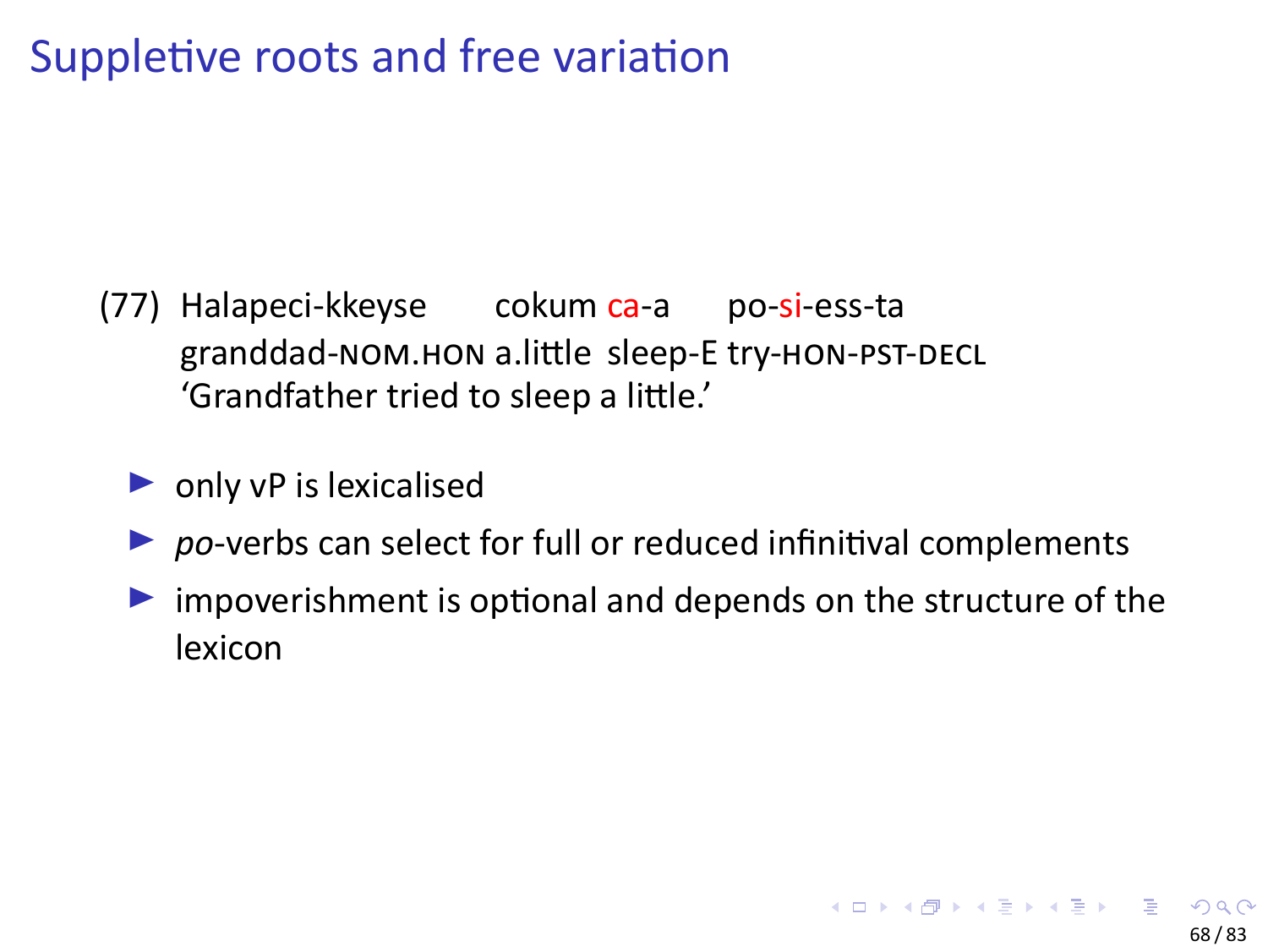# Negative suppletion in po-construction

(78) Halapeci-kkeyse ku cakphwum-uy kachi-lul grandfather-HON.NOM DEM work-GEN value-ACC moll-a po-si-ess-ta. NEG.know-E see-HON-PST-DECL 'Grandfather failed to appreciate the value of the work.'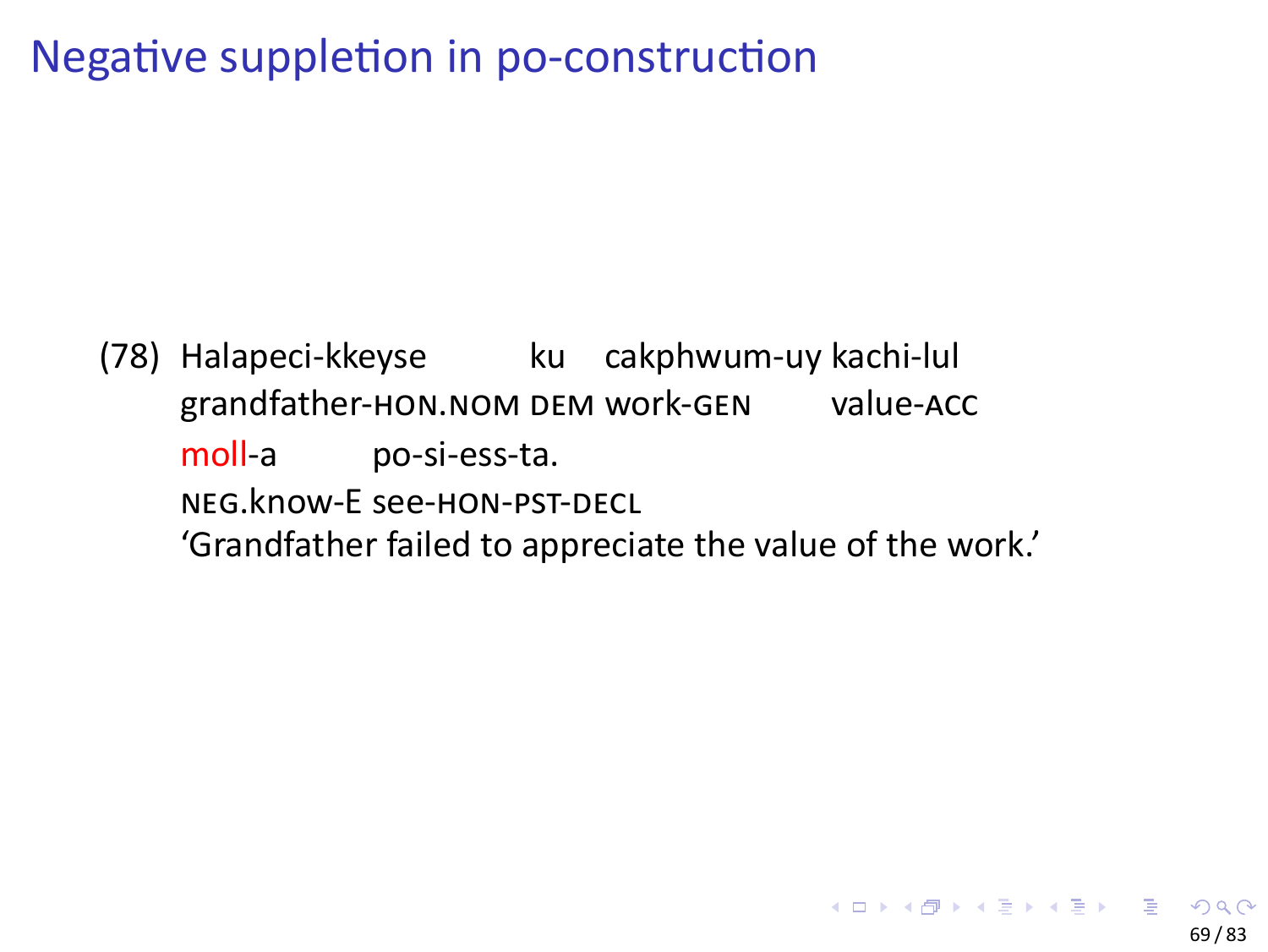

 $\blacktriangleright$  Prediction:  $\text{HON}_1$  cannot be present and hence  $\text{HON}_2$  cannot be either.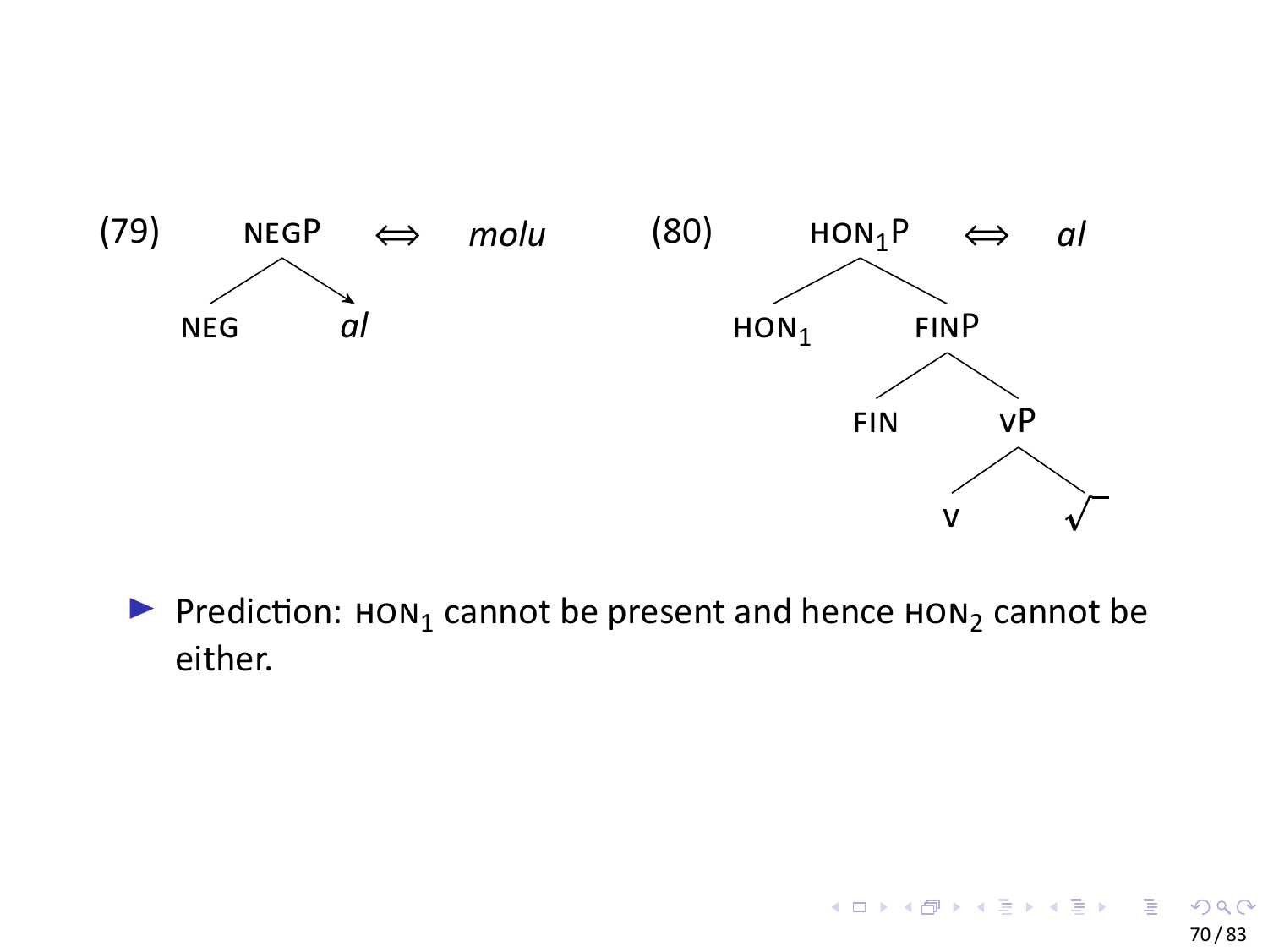(81) Halapeci-kkeyse ku cakphwum-uy kachi-lul grandfather-HON.NOM DEM work-GEN value-ACC molu-(\*si)-e po-si-ess-ta. NEG.know-HON-E see-HON-PST-DECL 'Grandfather failed to appreciate the value of the work. (Jaehoon Choi, p.c.)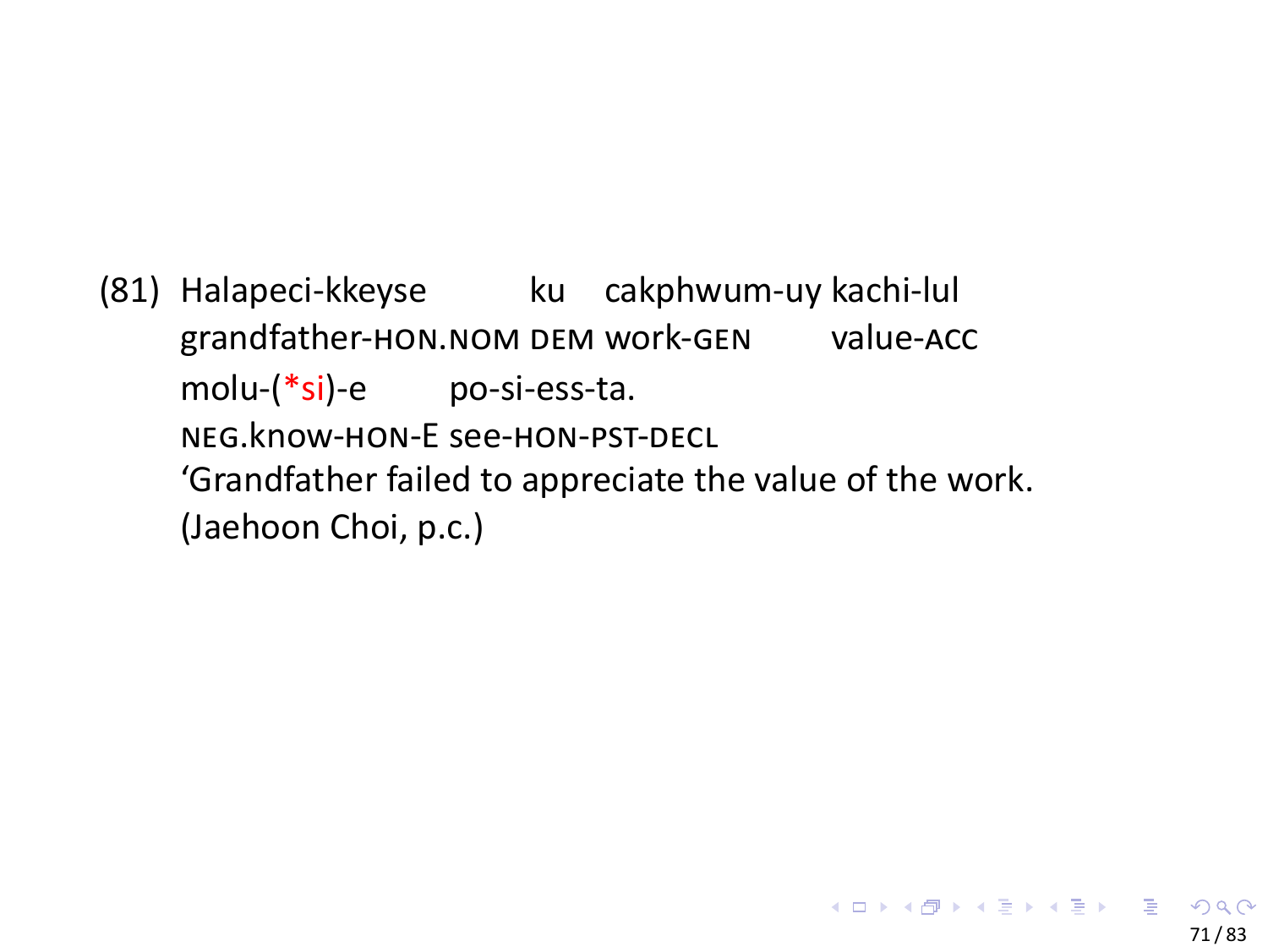



. . . . . . . . . . . . . . . . . . . . . . . . . . . . . . . . . . . . . . . . 72 / 83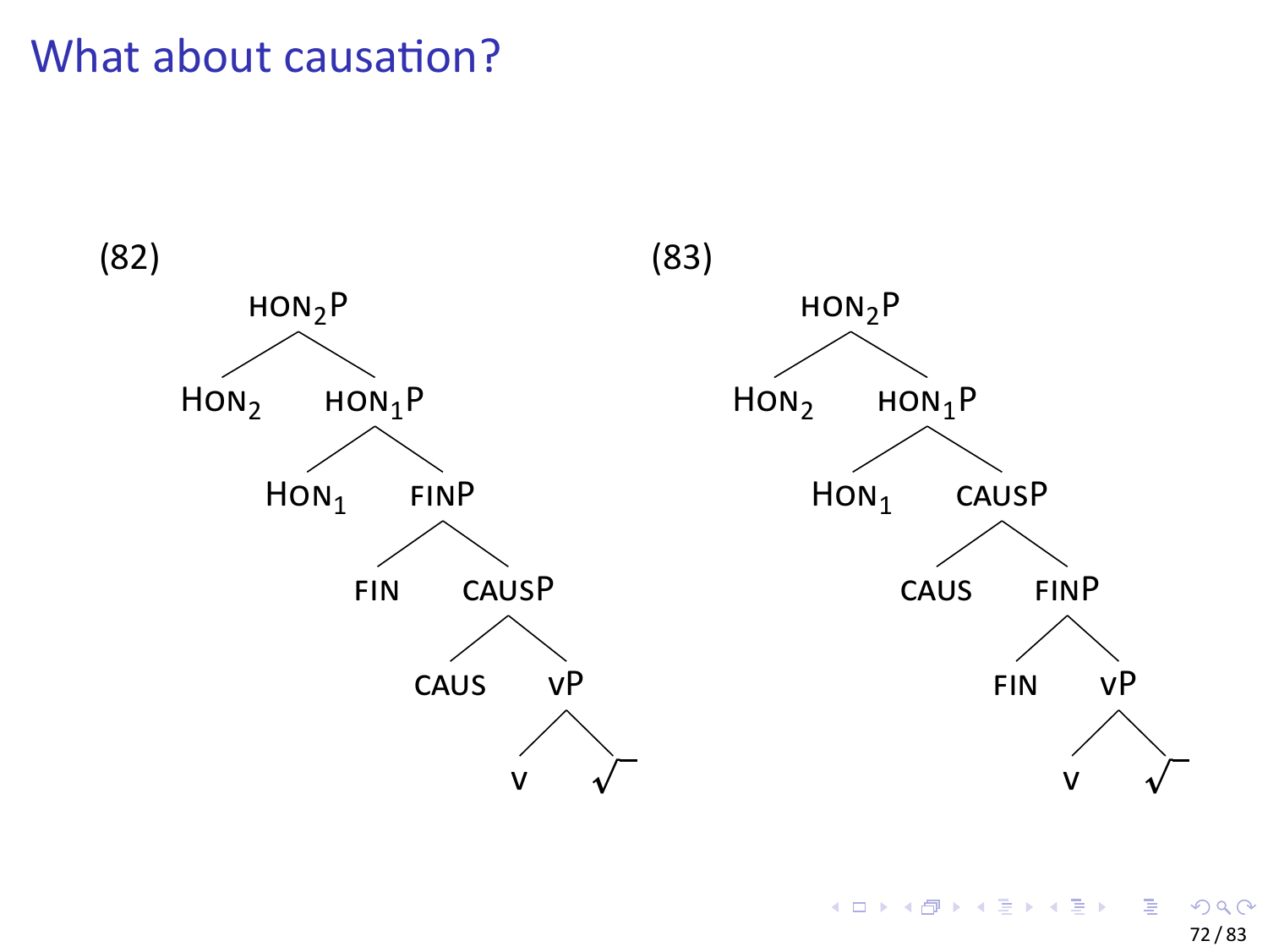# Option 1: FIN > CAUS



- ▶ Prediction: causatives under *po* should not allow honorific marking
- $\blacktriangleright$  Why? presence of  $\text{HON}_1$  presupposes presence of FIN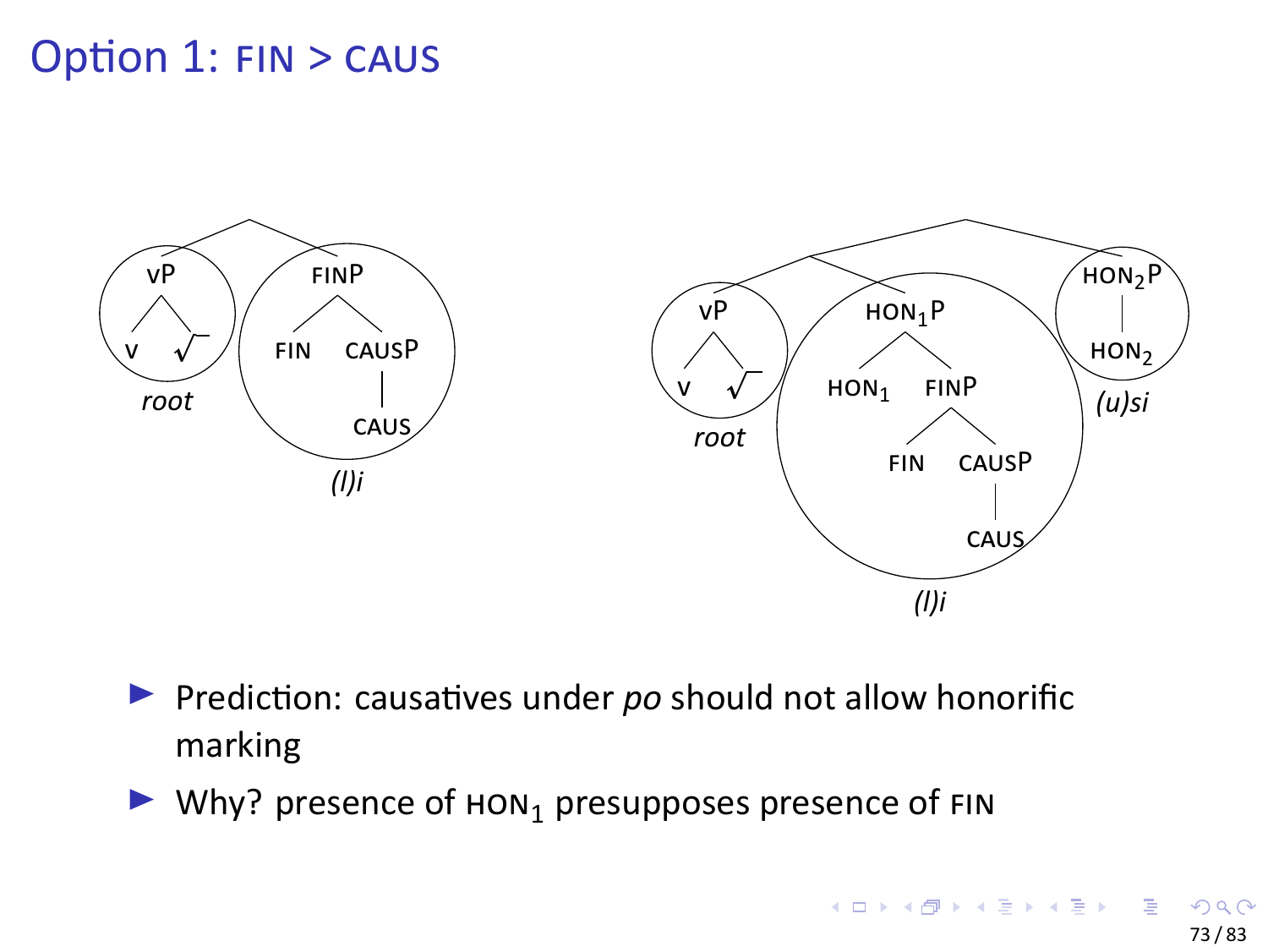# Option 2: CAUS > FIN



- ▶ Prediction: causatives under *po* should allow honorific marking
- ▶ Why? the root should be able to shrink to a nonfinite vP and  $HON<sub>1</sub>$  can be lexicalised by the causative suffix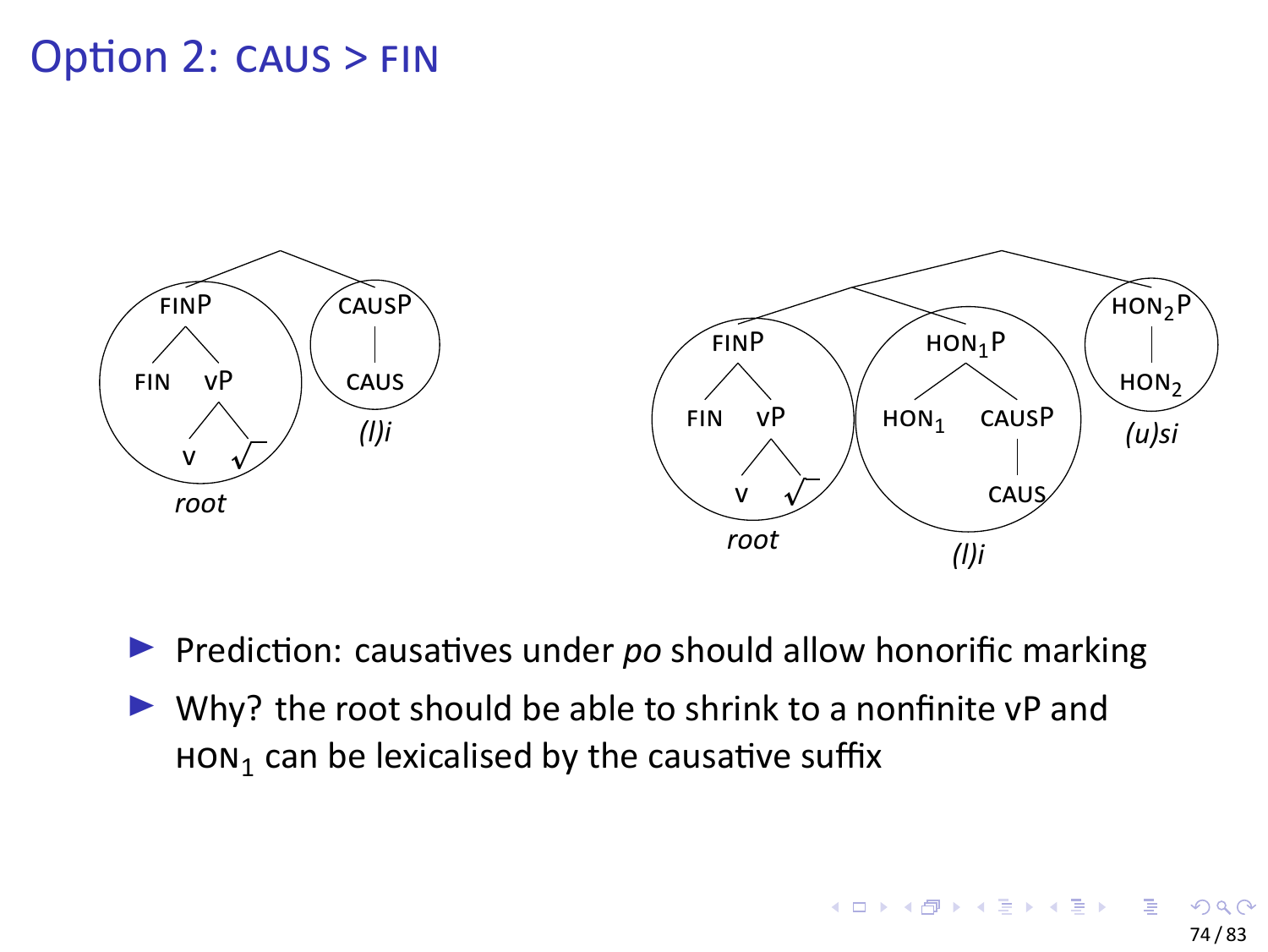$FIN > CAUS$ 

(84) Halapeci-kkeyse ai-tul-eykey chayk-ul grandfather-NOM.HON children-PL-DAT book-ACC ilk-hi-(\*si)-e po-si-ess-ta. read-CAUS-HON-E try-HON-PST-DECL 'Grandfather tried to make the children read the book.'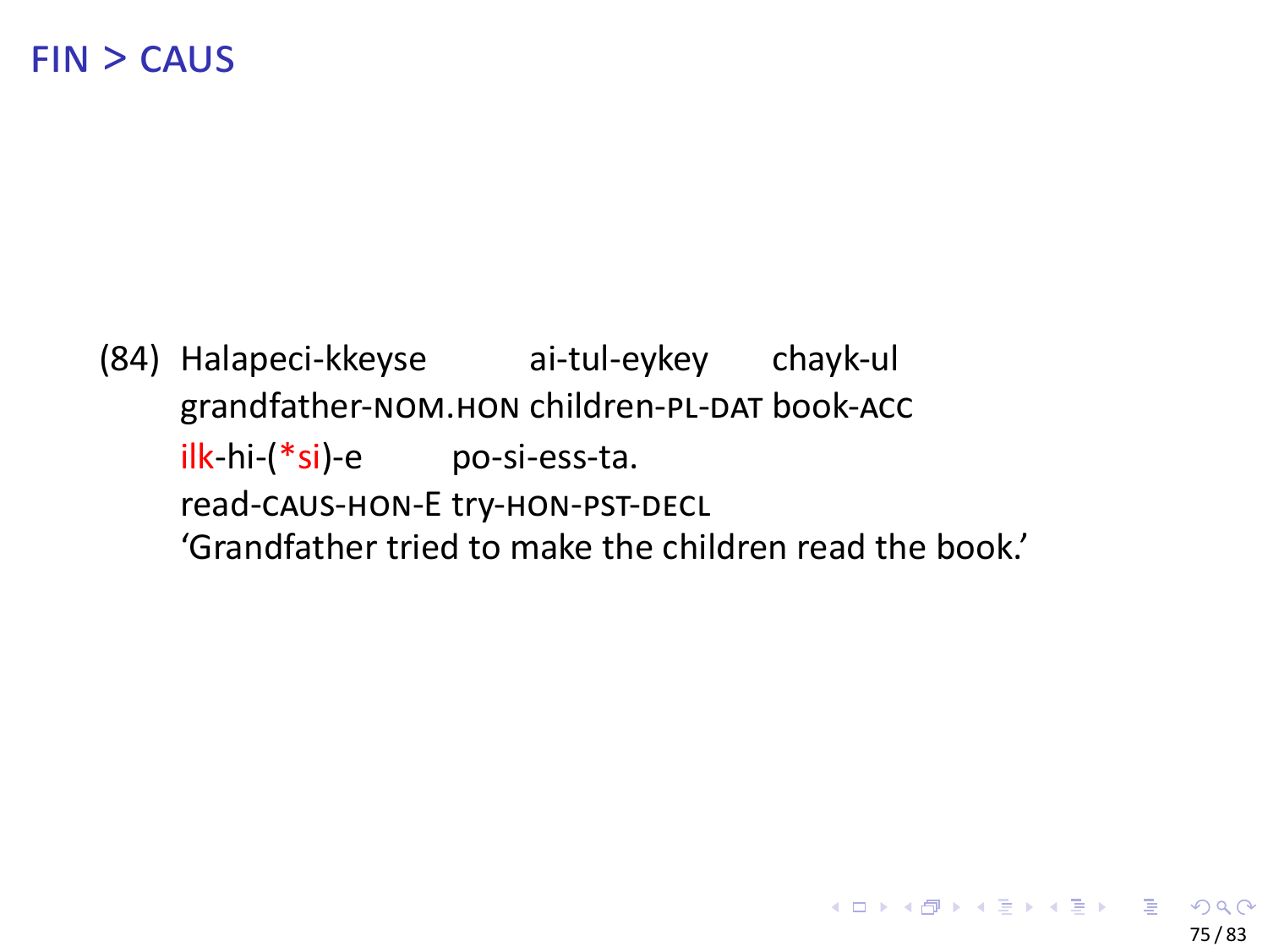- $\blacktriangleright$  the analysis we propose captures the facts without the need to treat the suppletive verbs as non‐decomposable.
- ▶ we can explain why all honorific forms end in  $-(u)$ si
- ▶ we need no zero allomorph of the relevant HON head.
- $\blacktriangleright$  a decompositional analysis of suppletive honorifics can be maintained despite the curious pattern that they exhibit in the complement of *po* 'try', and related verbs.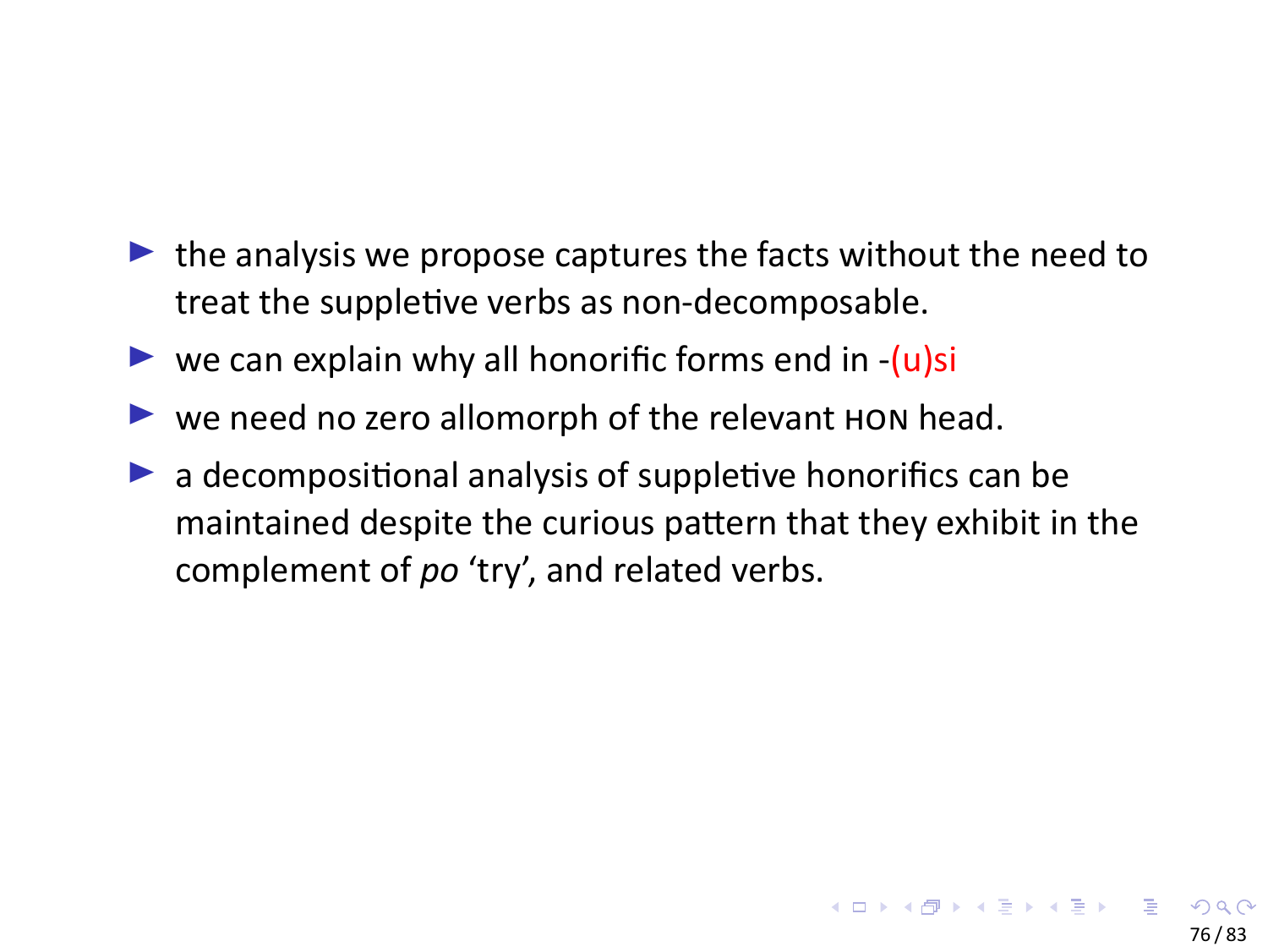### **Outline**

Late insertion

The challenge

Phrasal lexicalisation and pointers

Multiple exponence

#### Non‐local allomorphy

A Korean paradox Causative intervention Decomposing HON Adding causatives Adding negation Explaining the paradox

Korean po‐constructions

#### **Conclusion**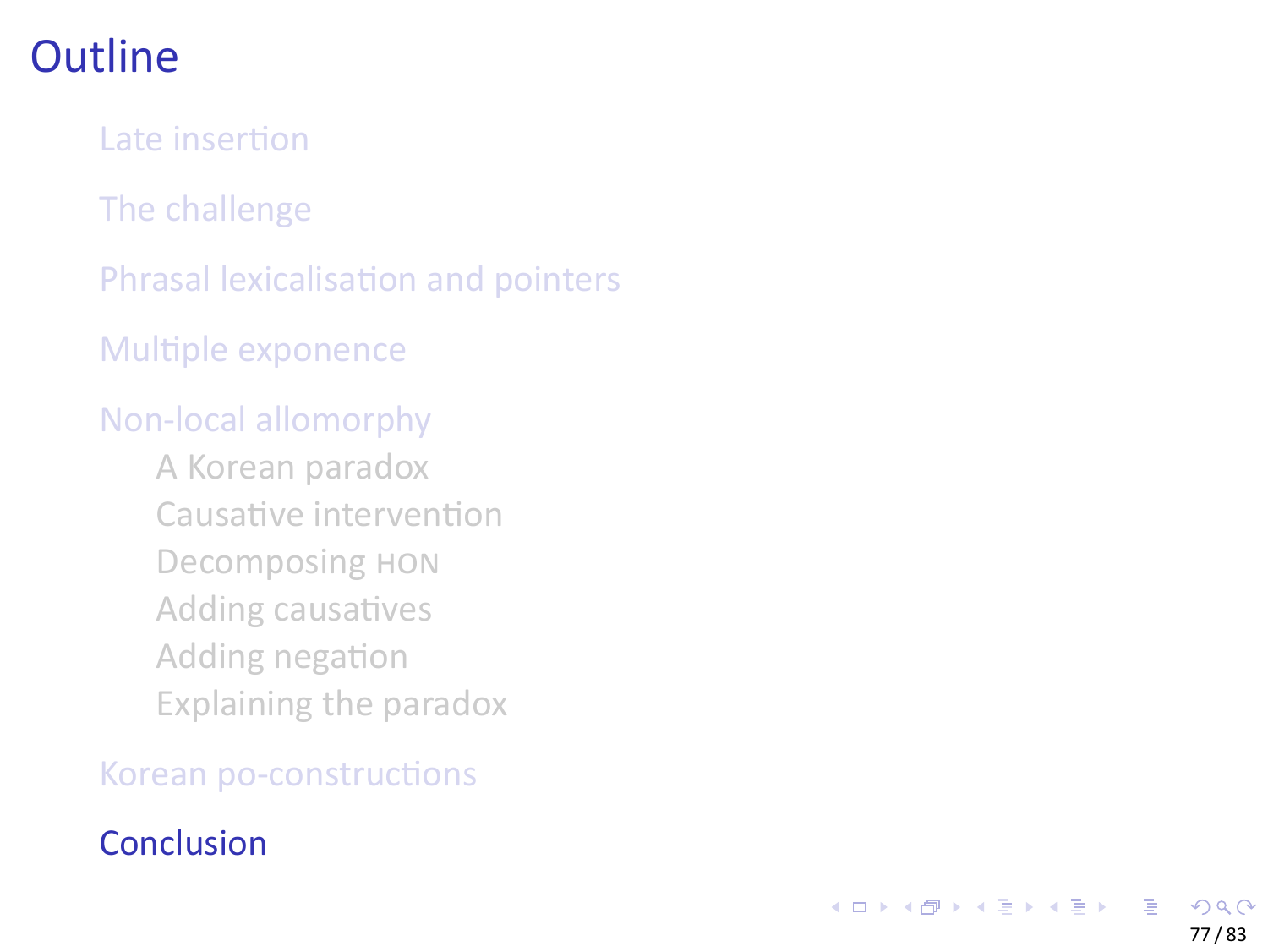### **Conclusion**

- ▶ Root suppletion can be accounted for while maintaining the SMT, if
	- ▶ bottom-up phrasal lexicalisation is adopted
	- $\blacktriangleright \sqrt{\ }$ s are kept distinct from morphological roots
- ▶ indexed roots are dispensed with
- ▶ Multiple exponence and non-local allomorphy, often considered arguments against phrasal lexicalisation, can be dealt with nicely by a more fine‐grained decomposition.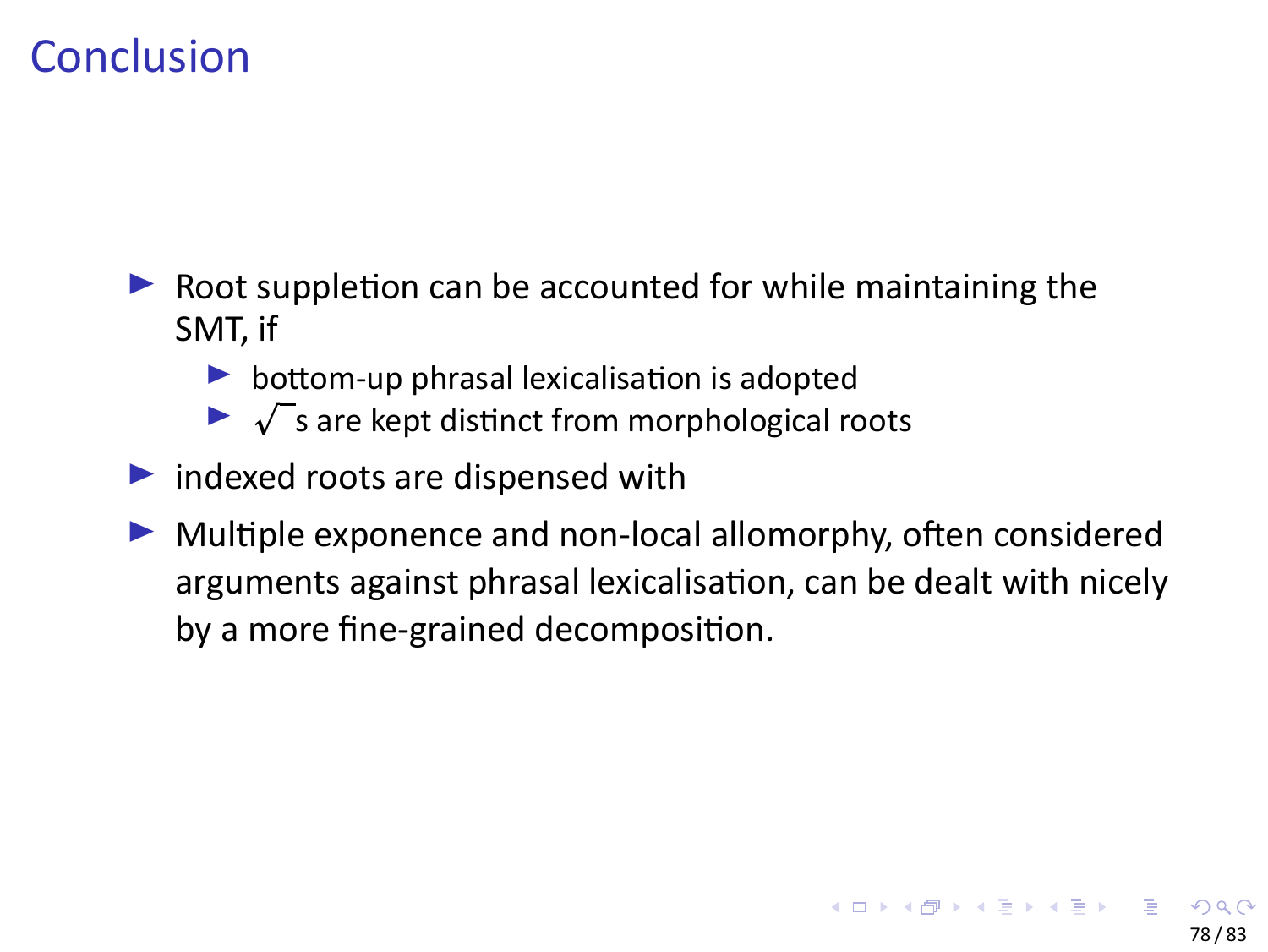#### References

- Choi, Jaehoon & Heidi Harley. 2019. Locality domains and morphological rules. Phases, heads, node‐sprouting and suppletion in Korean honorification. *Natural Language & Linguistic Theory* 37. 1319–1365.
- Harley, Heidi. 2014. On the identity of roots. *Theoretical Linguistics* 40. 225–276.
- Harley, Heidi & Rolf Noyer. 1999. State‐of‐the‐article: distributed morphology. *Glot International* 4. 3–9.
- Marantz, Alec. 1997. No escape from syntax: Don't try morphological analysis in the privacy of your own lexicon. In Alexis Dimitriadis, Laura Siegel, Clarissa Surek‐Clark & Alexander Williams (eds.), *University of Pennsylvania working papers in linguistics*, vol. 4 2. 201–225. University of Pennsylvania.
- Pfau, Roland. 2000. *Features and categories in language production*. Frankfurt am Main: Johann Wolfgang Goethe‐Universität dissertation.
- Starke, Michal. 2009. Nanosyntax: A short primer to a new approach to language. *Nordlyd* 36. 1–6.
- . . . . . . . . . . . . . . . . . . . . . . . . . . . . . . . . . . . . . . . Wurmbrand, Susi. 2001. *Infinitives: Restructuring and clause structure*. Mouton de Gruyter.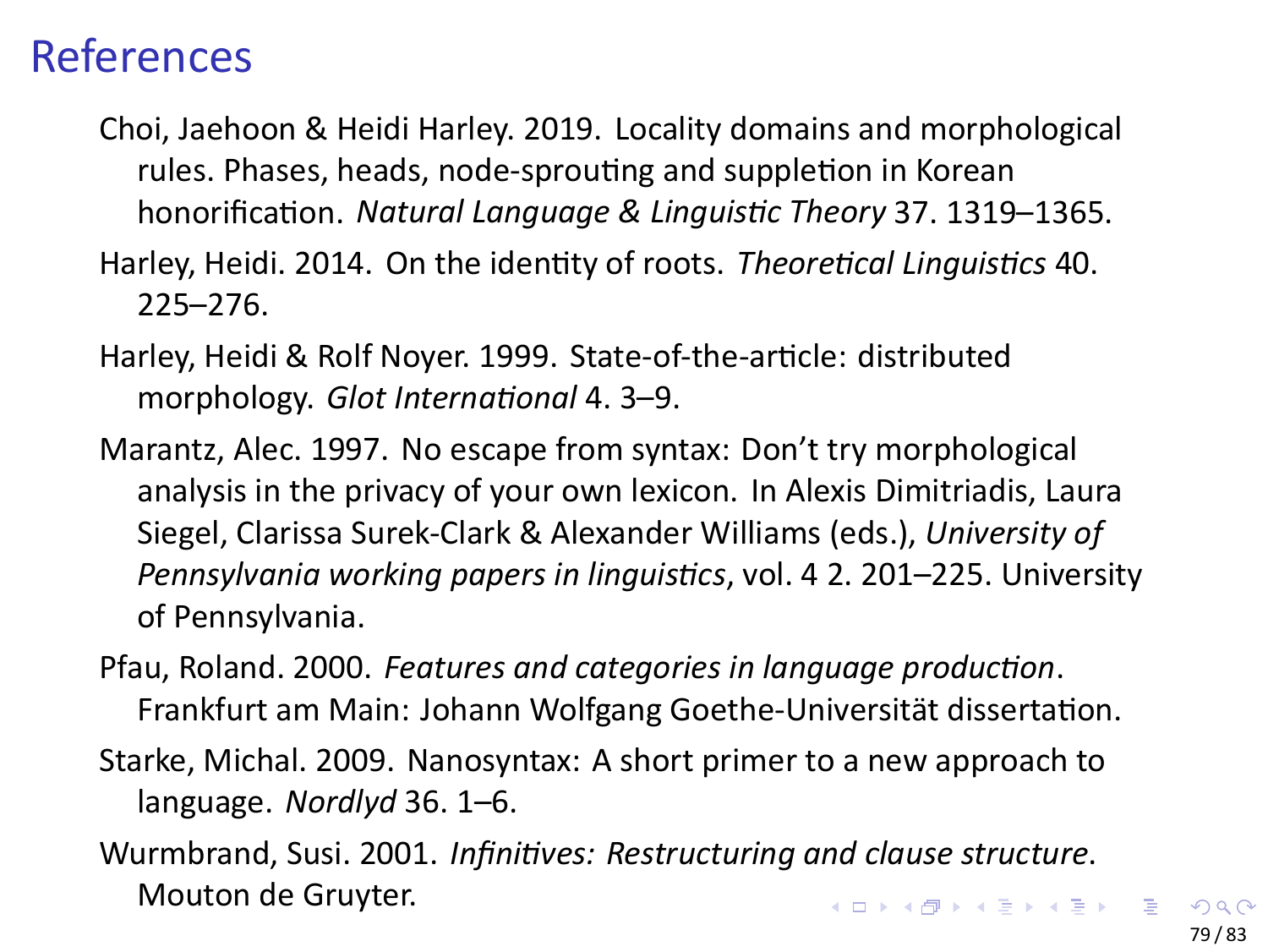### **SMT** in NS



Do the NS derivations not violate the Strong Modularity Thesis?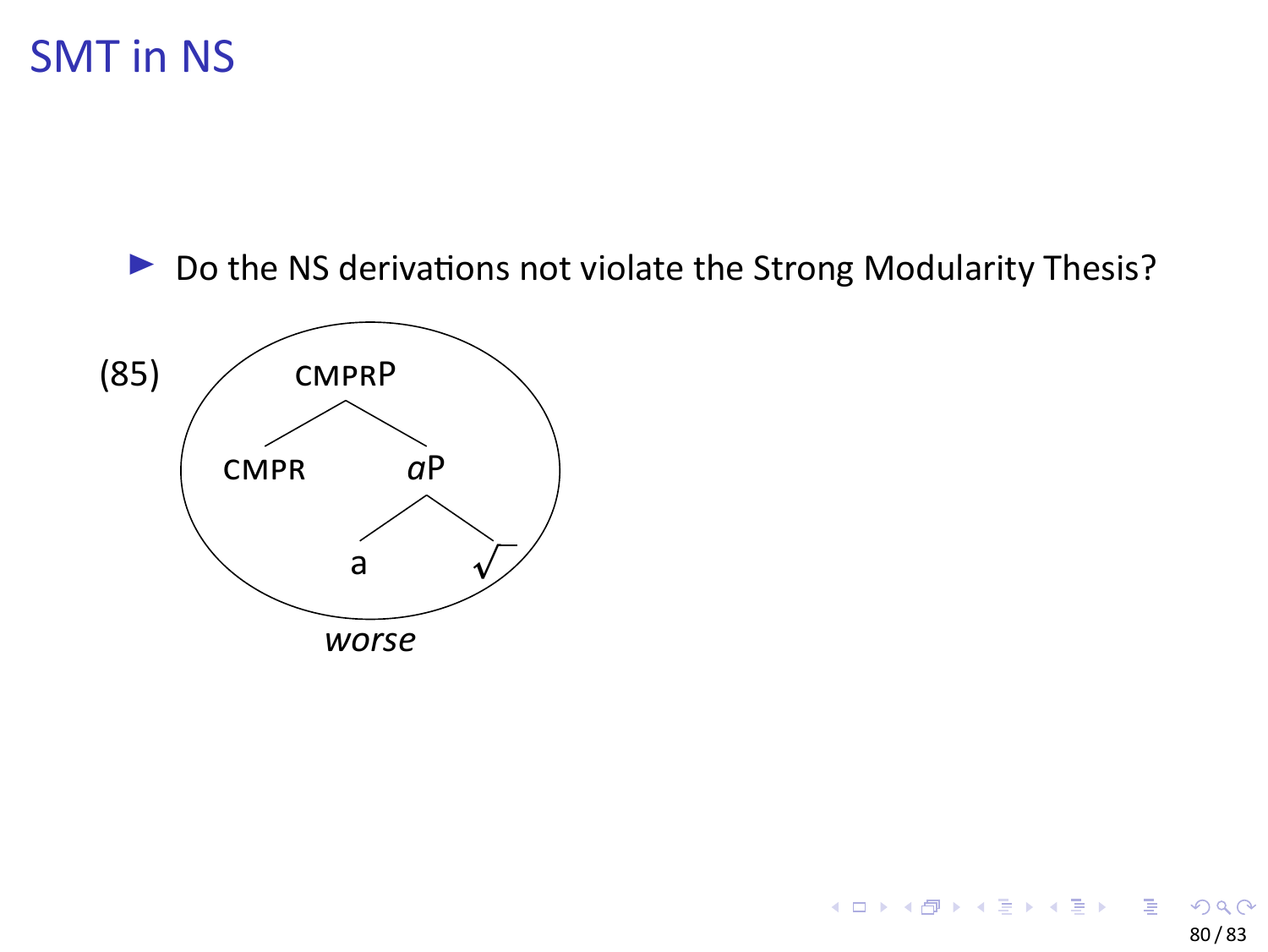# The Y‐model

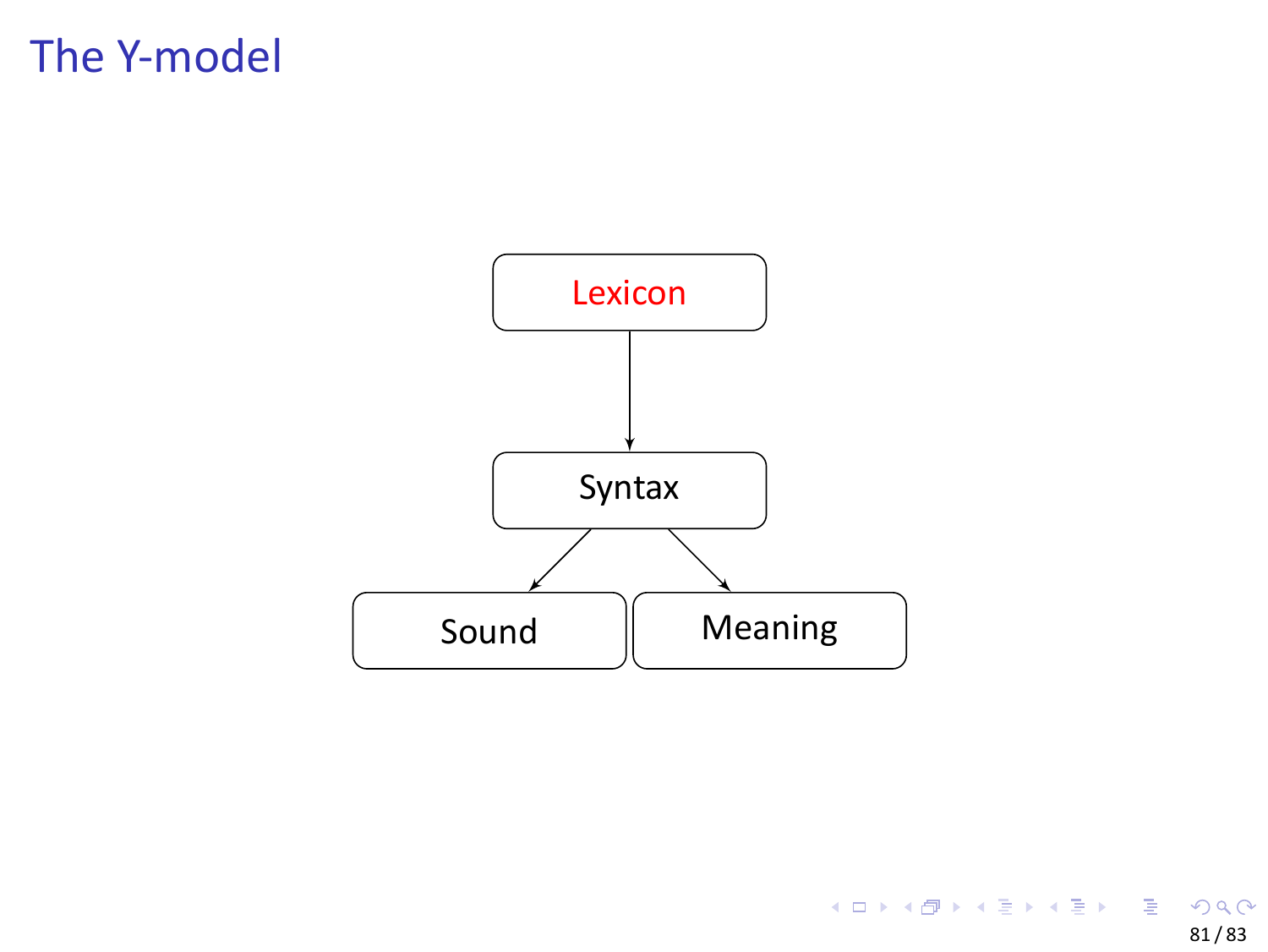# The Y‐model

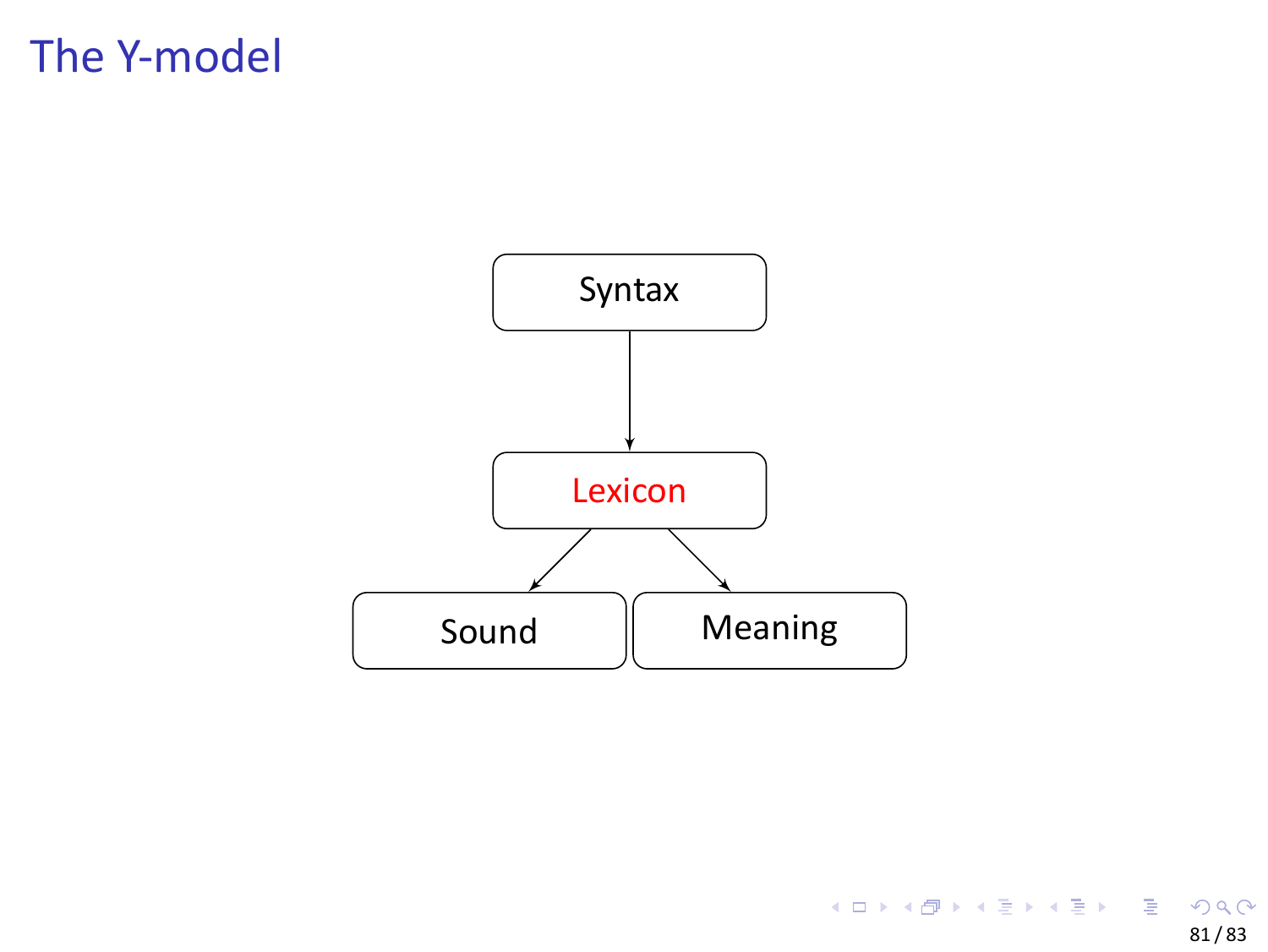# The X-model

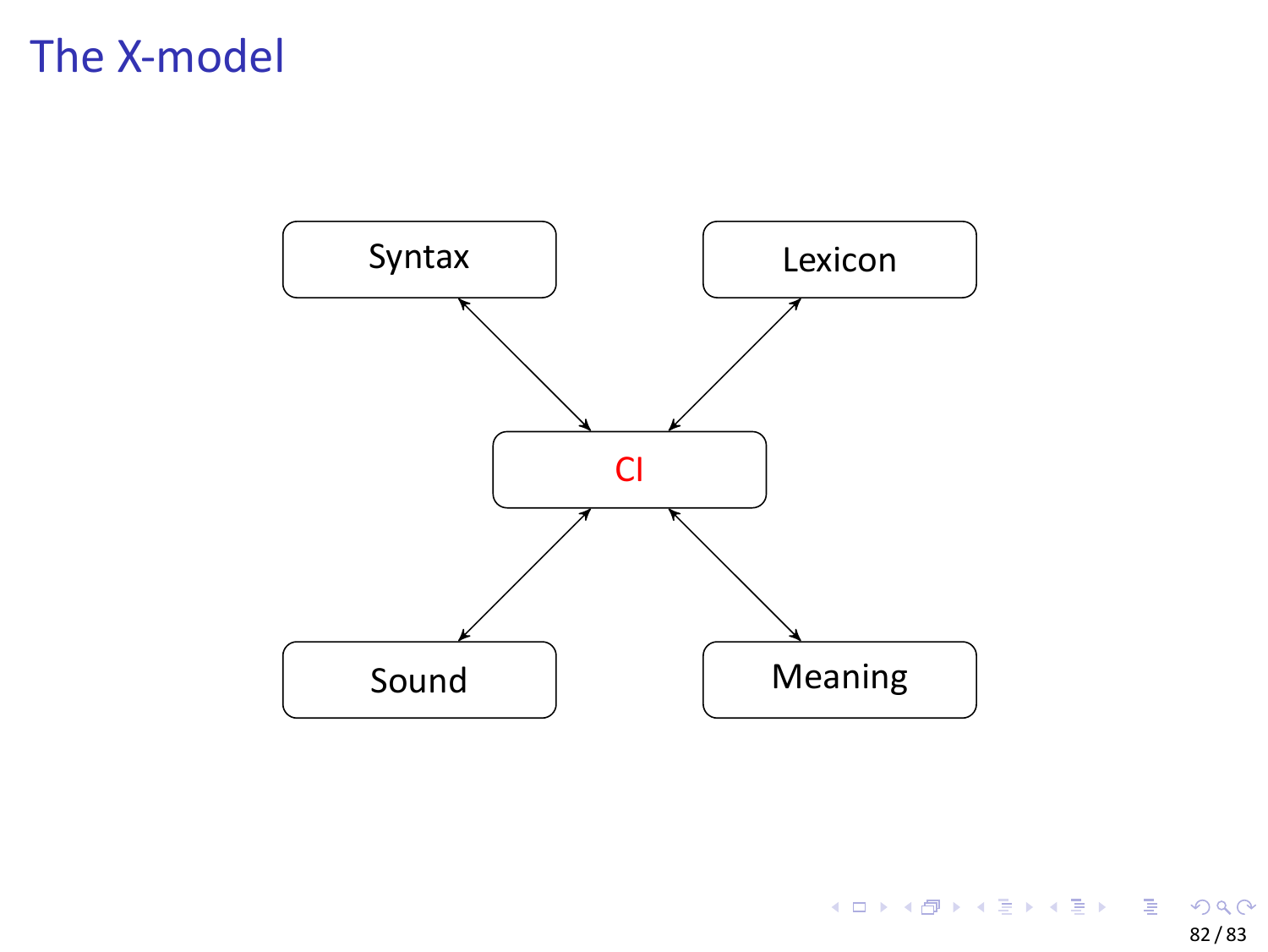SMT in NS

- ▶ Central Interface (CI)
	- $\blacktriangleright$  reads both syntactic and lexical information
	- ▶ sends 'pass' or 'fail' to the syntax (no phonology or concepts)
	- $\blacktriangleright$  keeps a record of successful lexicalisations